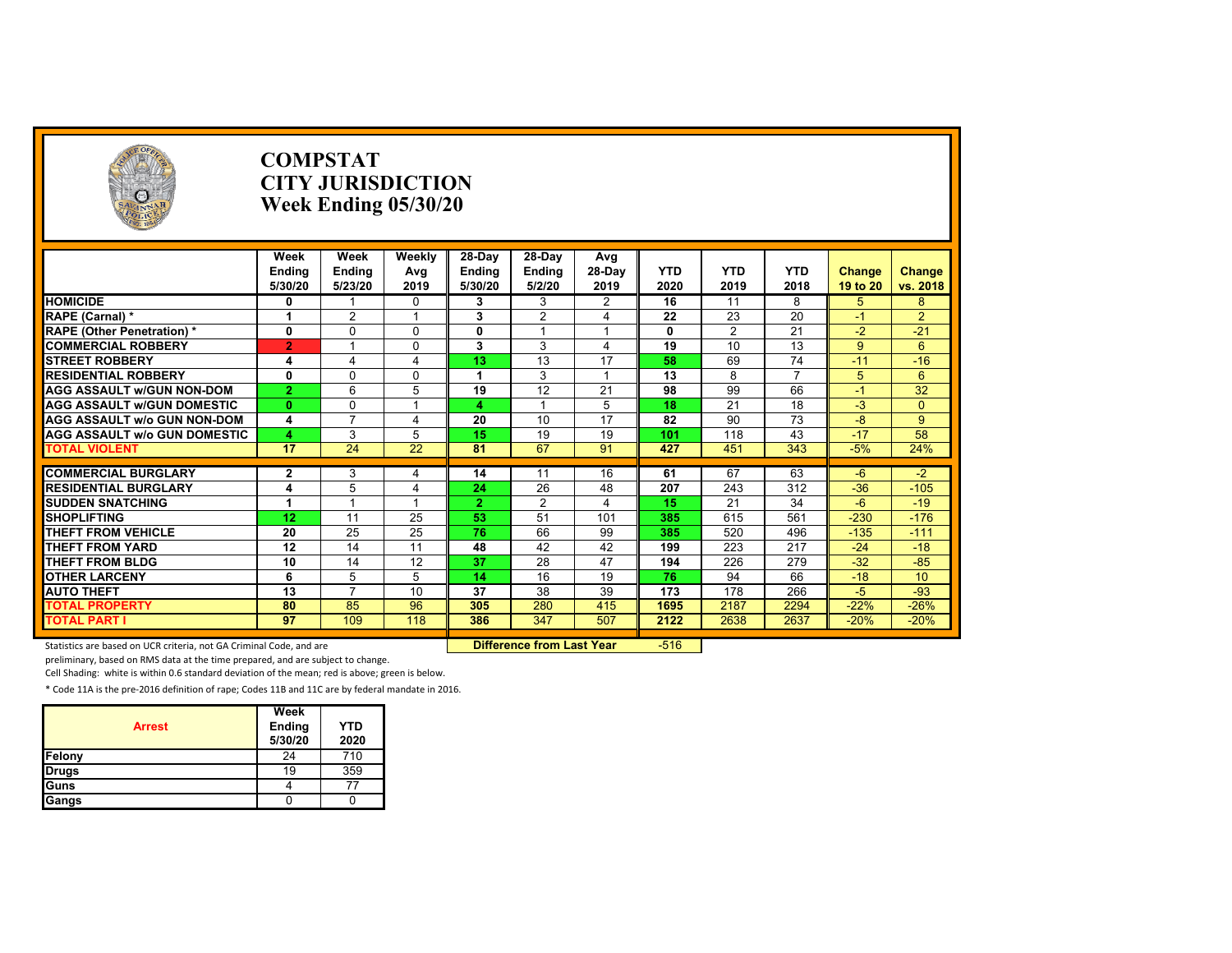

#### **COMPSTATNORTH PRECINCTWeek Ending 05/30/20**

#### **PRECINCT COMMANDER:**

**CAPT. CARY HILL**



|                                     | Week<br><b>Endina</b><br>5/30/20 | Week<br><b>Ending</b><br>5/23/20 | Weekly<br>Avg<br>2019 | 28-Day<br><b>Ending</b><br>5/30/20 | $28-Dav$<br><b>Ending</b><br>5/2/20 | Avg<br>$28-Dav$<br>2019 | <b>YTD</b><br>2020 | <b>YTD</b><br>2019       | <b>YTD</b><br>2018 | Change<br>19 to 20 | Change<br>vs. 2018 |
|-------------------------------------|----------------------------------|----------------------------------|-----------------------|------------------------------------|-------------------------------------|-------------------------|--------------------|--------------------------|--------------------|--------------------|--------------------|
| <b>HOMICIDE</b>                     | 0                                | 0                                | 0                     | 0                                  |                                     | $\Omega$                | 3                  | 3                        |                    | 0                  | $\overline{2}$     |
| <b>RAPE (Carnal) *</b>              | 0                                |                                  | 0                     |                                    |                                     |                         | 8                  | 6                        | 5                  | $\overline{2}$     | 3                  |
| <b>RAPE (Other Penetration) *</b>   | $\mathbf{0}$                     | $\Omega$                         | $\Omega$              | $\bf{0}$                           |                                     | $\Omega$                | $\bf{0}$           | $\overline{\phantom{a}}$ | $\overline{2}$     | $-1$               | $-2$               |
| <b>COMMERCIAL ROBBERY</b>           | 0                                | $\Omega$                         | 0                     | $\bf{0}$                           | $\Omega$                            |                         | $\mathbf{2}$       |                          | 3                  | 4                  | $-1$               |
| <b>STREET ROBBERY</b>               | 1                                | 0                                |                       | 4                                  | 4                                   | 5                       | 17                 | 18                       | 25                 | $-1$               | $-8$               |
| <b>RESIDENTIAL ROBBERY</b>          | $\mathbf 0$                      | $\Omega$                         | <sup>0</sup>          | 0                                  | 2                                   | $\Omega$                | 4                  |                          | 3                  | 3                  | 1.                 |
| <b>AGG ASSAULT w/GUN NON-DOM</b>    | 1                                | 3                                |                       | 6                                  | $\overline{2}$                      | 4                       | 29                 | 26                       | 17                 | 3                  | 12                 |
| <b>AGG ASSAULT W/GUN DOMESTIC</b>   | $\mathbf{0}$                     | $\Omega$                         | 0                     | 4                                  | 0                                   |                         | 5                  | $\overline{ }$           | 4                  | 4                  | $\mathbf{1}$       |
| <b>AGG ASSAULT W/o GUN NON-DOM</b>  | $\mathbf{0}$                     | $\overline{2}$                   |                       | 4                                  | $\Omega$                            | 6                       | 21                 | 30                       | 21                 | $-9$               | $\overline{0}$     |
| <b>AGG ASSAULT W/o GUN DOMESTIC</b> | $\mathbf{0}$                     | $\mathbf{0}$                     |                       | 3                                  |                                     | 5                       | 13                 | 28                       | 10                 | $-15$              | 3                  |
| <b>TOTAL VIOLENT</b>                | $\overline{2}$                   | 6                                | 6                     | 19                                 | 12                                  | 24                      | 102                | 115                      | 91                 | $-11%$             | 12%                |
|                                     |                                  |                                  |                       |                                    |                                     |                         |                    |                          |                    |                    |                    |
| <b>COMMERCIAL BURGLARY</b>          |                                  |                                  |                       | 4                                  | 4                                   | 4                       | 17                 | 13                       | 15                 | 4                  | $\overline{2}$     |
| <b>RESIDENTIAL BURGLARY</b>         | 4                                | $\overline{2}$                   |                       | 6                                  | 4                                   | 7                       | 46                 | 38                       | 33                 | 8                  | 13                 |
| <b>SUDDEN SNATCHING</b>             | 4                                | 0                                | <sup>0</sup>          | 4                                  | $\Omega$                            |                         | 8                  | 9                        | 17                 | $-1$               | -9                 |
| <b>SHOPLIFTING</b>                  | 4                                | 3                                | 3                     | 13                                 | 15                                  | 12                      | 62                 | 68                       | 113                | $-6$               | $-51$              |
| THEFT FROM VEHICLE                  | 8                                | 5                                | 6                     | 21                                 | 11                                  | 24                      | 68                 | 120                      | 96                 | $-52$              | $-28$              |
| <b>THEFT FROM YARD</b>              | 1                                | $\overline{2}$                   | 3                     | 13                                 | 13                                  | 11                      | 55                 | 57                       | 59                 | $-2$               | $-4$               |
| <b>THEFT FROM BLDG</b>              | 4                                | 3                                | 3                     | 6.                                 | 5                                   | 11                      | 35                 | 50                       | 78                 | $-15$              | $-43$              |
| <b>OTHER LARCENY</b>                | $\bf{0}$                         | $\overline{2}$                   |                       | 3                                  | 3                                   | 4                       | 15                 | 15                       | 11                 | $\Omega$           | $\overline{4}$     |
| <b>AUTO THEFT</b>                   | 3                                | $\Omega$                         | 2                     | 7                                  | 8                                   | 8                       | 38                 | 27                       | 43                 | 11                 | $-5$               |
| <b>TOTAL PROPERTY</b>               | 20                               | 18                               | 19                    | 74                                 | 63                                  | 82                      | 344                | 397                      | 465                | $-13%$             | $-26%$             |
| <b>TOTAL PART I</b>                 | $\overline{22}$                  | $\overline{24}$                  | $\overline{25}$       | 93                                 | $\overline{75}$                     | 106                     | 446                | 512                      | 556                | $-13%$             | $-20%$             |

Statistics are based on UCR criteria, not GA Criminal Code, and are **Difference from Last Year** -66

preliminary, based on RMS data at the time prepared, and are subject to change.

Cell Shading: white is within 0.6 standard deviation of the mean; red is above; green is below.

| <b>Arrests</b> | Week<br>Ending<br>5/30/20 | <b>YTD</b><br>2020 |
|----------------|---------------------------|--------------------|
| Felony         |                           | 177                |
| <b>Drugs</b>   | د                         | 99                 |
| Guns           |                           | 25                 |
| Gangs          |                           |                    |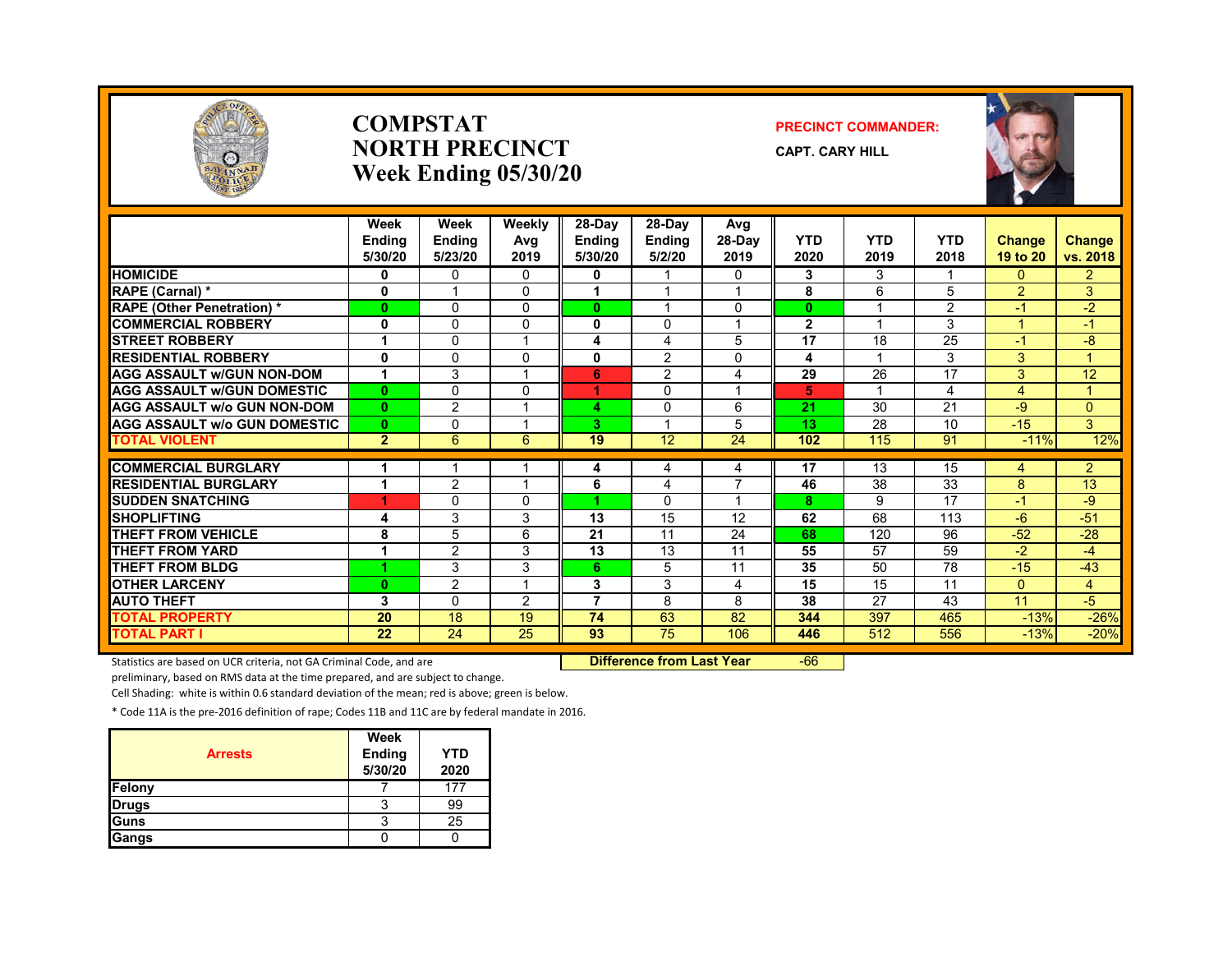

#### **COMPSTATCENTRAL PRECINCTWeek Ending 05/30/20**

#### **PRECINCT COMMANDER:**

**CAPT. TONYA REID**



|                                     | Week<br><b>Endina</b><br>5/30/20 | Week<br>Ending<br>5/23/20 | Weekly<br>Avg<br>2019 | 28-Day<br><b>Ending</b><br>5/30/20 | 28-Day<br><b>Ending</b><br>5/2/20 | Avg<br>28-Day<br>2019 | <b>YTD</b><br>2020 | <b>YTD</b><br>2019       | <b>YTD</b><br>2018 | <b>Change</b><br>19 to 20 | <b>Change</b><br>vs. 2018 |
|-------------------------------------|----------------------------------|---------------------------|-----------------------|------------------------------------|-----------------------------------|-----------------------|--------------------|--------------------------|--------------------|---------------------------|---------------------------|
| <b>HOMICIDE</b>                     | 0                                | $\Omega$                  | $\Omega$              | 0                                  |                                   | $\Omega$              | 8                  | 2                        | 0                  | 6                         | 8                         |
| RAPE (Carnal) *                     | 1                                |                           | 0                     | $\overline{2}$                     | $\Omega$                          | $\overline{ }$        | 8                  | 7                        | 6                  |                           | $\overline{2}$            |
| <b>RAPE (Other Penetration) *</b>   | 0                                | $\Omega$                  | 0                     | $\bf{0}$                           | $\mathbf{0}$                      | $\mathbf{0}$          | 0                  | $\overline{\phantom{a}}$ | 5                  | $-1$                      | $-5$                      |
| <b>COMMERCIAL ROBBERY</b>           | $\overline{2}$                   | $\Omega$                  | 0                     | $\mathbf{2}$                       | $\mathbf{0}$                      | 2                     | 3                  | 3                        | 3                  | $\Omega$                  | $\Omega$                  |
| <b>STREET ROBBERY</b>               | $\overline{2}$                   | 2                         |                       | 4                                  | 5                                 | 5                     | 17                 | 23                       | 19                 | $-6$                      | $-2$                      |
| <b>RESIDENTIAL ROBBERY</b>          | 0                                | $\mathbf{0}$              | 0                     | 1                                  |                                   | $\Omega$              | 5                  | 2                        | $\overline{2}$     | 3                         | 3                         |
| <b>AGG ASSAULT W/GUN NON-DOM</b>    | $\bf{0}$                         | $\overline{\mathbf{A}}$   | $\overline{2}$        | 3                                  | 2                                 | $\overline{7}$        | 26                 | 32                       | 23                 | $-6$                      | 3                         |
| <b>AGG ASSAULT W/GUN DOMESTIC</b>   | $\bf{0}$                         | $\Omega$                  | $\Omega$              | 4                                  | $\mathbf{0}$                      | $\overline{ }$        | 4                  | $\overline{ }$           | 8                  | $-3$                      | $-4$                      |
| <b>AGG ASSAULT w/o GUN NON-DOM</b>  | $\bf{0}$                         |                           |                       | 3                                  | $\overline{2}$                    | 4                     | 17                 | 23                       | 22                 | $-6$                      | $-5$                      |
| <b>AGG ASSAULT W/o GUN DOMESTIC</b> | $\overline{2}$                   |                           |                       | 5                                  | 5                                 | 5                     | 31                 | 32                       | 13                 | $-1$                      | 18                        |
| <b>TOTAL VIOLENT</b>                | $\overline{7}$                   | 6                         | 6                     | 21                                 | 16                                | 26                    | 119                | 132                      | 101                | $-10%$                    | 18%                       |
|                                     |                                  |                           |                       |                                    |                                   |                       |                    |                          |                    |                           |                           |
| <b>COMMERCIAL BURGLARY</b>          | 1                                | $\mathbf{0}$              |                       | 4<br>7                             | 3                                 | 6                     | 19                 | 15                       | 17                 | 4                         | $\overline{2}$            |
| <b>RESIDENTIAL BURGLARY</b>         | 0                                |                           |                       |                                    | 9                                 | 16                    | 69                 | 77                       | 90                 | $-8$                      | $-21$                     |
| <b>SUDDEN SNATCHING</b>             | $\bf{0}$                         | $\Omega$                  | 0                     | $\mathbf{0}$                       |                                   |                       | $\overline{2}$     | 3                        | 5                  | $-1$                      | $-3$                      |
| <b>SHOPLIFTING</b>                  | 4                                | 5                         | 5                     | 15                                 | 9                                 | 19                    | 73                 | 100                      | 63                 | $-27$                     | 10 <sup>10</sup>          |
| THEFT FROM VEHICLE                  | $\overline{2}$                   | 6                         | 6                     | 17                                 | 12                                | 25                    | 81                 | 124                      | 138                | $-43$                     | $-57$                     |
| <b>THEFT FROM YARD</b>              | 3                                | 3                         | 4                     | 13                                 | 12                                | 15                    | 63                 | 88                       | 62                 | $-25$                     | $\mathbf{1}$              |
| <b>THEFT FROM BLDG</b>              | 7                                | 4                         | 3                     | 15                                 | 10                                | 10                    | 48                 | 52                       | 75                 | $-4$                      | $-27$                     |
| <b>OTHER LARCENY</b>                | $\mathbf{2}$                     |                           | $\overline{2}$        | 3.                                 | 5                                 | $\overline{7}$        | 23                 | 34                       | 17                 | $-11$                     | 6                         |
| <b>AUTO THEFT</b>                   | 1                                |                           | $\overline{2}$        | 8                                  | 12                                | 10                    | 56                 | 58                       | 86                 | $-2$                      | $-30$                     |
| <b>TOTAL PROPERTY</b>               | 20                               | $\overline{21}$           | 24                    | 82                                 | 73                                | 107                   | 434                | 551                      | 553                | $-21%$                    | $-22%$                    |
| <b>TOTAL PART I</b>                 | 27                               | 27                        | 30                    | 103                                | 89                                | 133                   | 553                | 683                      | 654                | $-19%$                    | $-15%$                    |

Statistics are based on UCR criteria, not GA Criminal Code, and are **Difference from Last Year** -130

preliminary, based on RMS data at the time prepared, and are subject to change.

Cell Shading: white is within 0.6 standard deviation of the mean; red is above; green is below.

|                | Week              |                    |
|----------------|-------------------|--------------------|
| <b>Arrests</b> | Ending<br>5/30/20 | <b>YTD</b><br>2020 |
| Felony         |                   | 266                |
| <b>Drugs</b>   |                   | 152                |
| <b>Guns</b>    |                   | 28                 |
| <b>Gangs</b>   |                   |                    |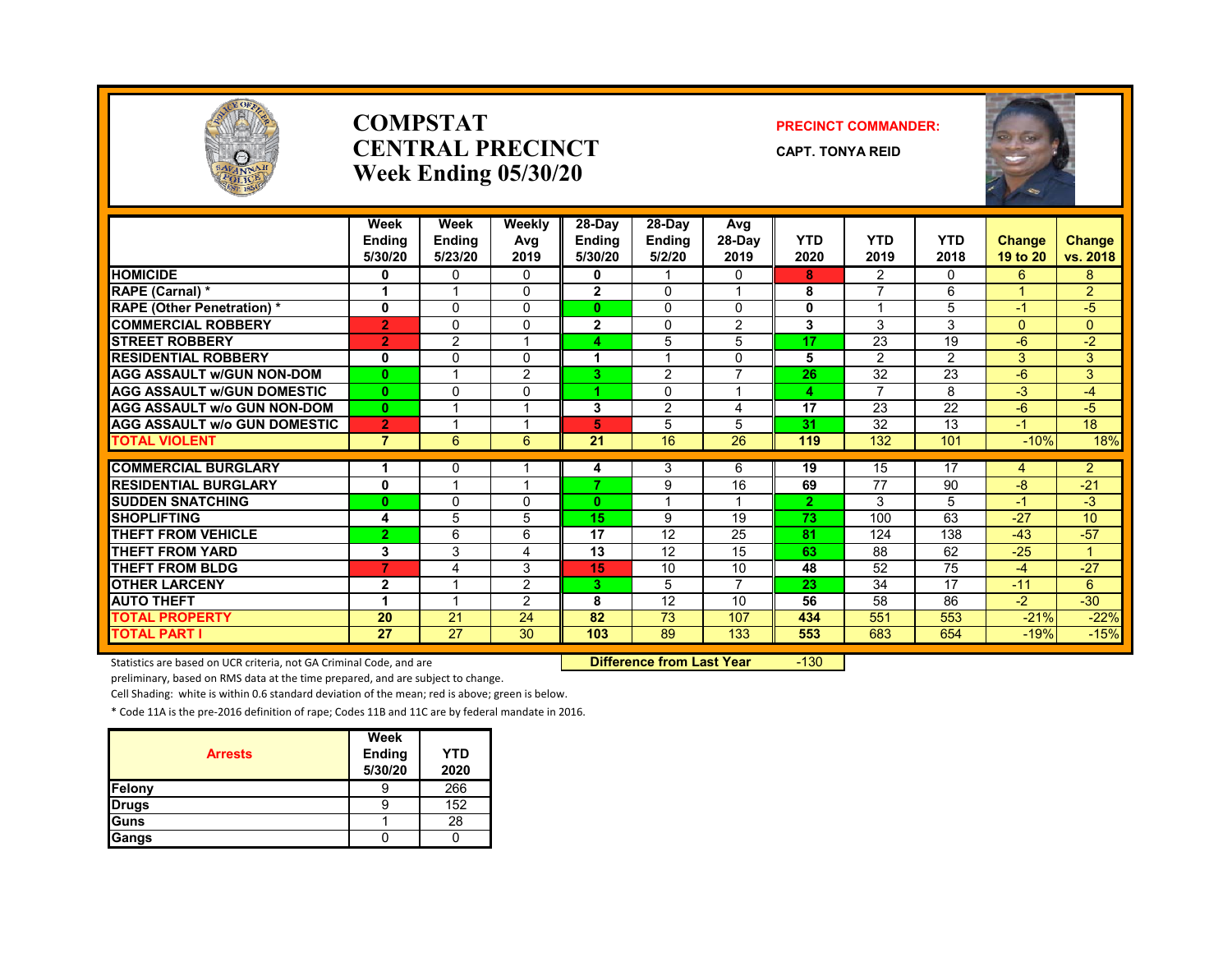

#### **COMPSTATSOUTH PRECINCTWeek Ending 05/30/20**

#### **PRECINCT COMMANDER:**

**CAPT. MICHELLE HALFORD**



|                                               | Week<br><b>Endina</b><br>5/30/20 | Week<br><b>Ending</b><br>5/23/20 | Weekly<br>Avg<br>2019 | 28-Day<br><b>Ending</b><br>5/30/20 | 28-Day<br><b>Ending</b><br>5/2/20 | Avg<br>28-Day<br>2019   | <b>YTD</b><br>2020 | <b>YTD</b><br>2019 | <b>YTD</b><br>2018 | Change<br>19 to 20 | <b>Change</b><br>vs. 2018 |
|-----------------------------------------------|----------------------------------|----------------------------------|-----------------------|------------------------------------|-----------------------------------|-------------------------|--------------------|--------------------|--------------------|--------------------|---------------------------|
| <b>HOMICIDE</b>                               | 0                                |                                  | $\mathbf{0}$          | 1                                  | 0                                 |                         | $\mathbf{2}$       | 5                  |                    | $-3$               |                           |
| RAPE (Carnal) *                               | $\mathbf 0$                      | $\Omega$                         | 0                     | 0                                  | $\overline{A}$                    | $\overline{ }$          | 6                  | 5                  | 4                  | $\overline{A}$     | $\overline{2}$            |
| <b>RAPE</b> (Other Penetration) *             | $\bf{0}$                         | $\mathbf{0}$                     | 0                     | $\mathbf{0}$                       | $\Omega$                          | $\mathbf{0}$            | 0                  | $\Omega$           | 10                 | $\Omega$           | $-10$                     |
| <b>COMMERCIAL ROBBERY</b>                     | 0                                |                                  | 0                     | 1                                  | $\overline{2}$                    |                         | 10                 | 4                  | 5                  | 6                  | 5                         |
| <b>STREET ROBBERY</b>                         |                                  | $\overline{2}$                   |                       | 4                                  |                                   | 3                       | 15                 | 13                 | 12                 | $\overline{2}$     | 3                         |
| <b>RESIDENTIAL ROBBERY</b>                    | 0                                | $\Omega$                         | 0                     | 0                                  | 0                                 | $\Omega$                | 3                  | 3                  | $\overline{2}$     | $\Omega$           | $\overline{4}$            |
| <b>AGG ASSAULT w/GUN NON-DOM</b>              | $\mathbf{0}$                     | 2                                |                       | 3                                  | 4                                 | 3                       | 21                 | 14                 | 4                  | $\overline{7}$     | 17                        |
| <b>AGG ASSAULT W/GUN DOMESTIC</b>             | $\bf{0}$                         | $\Omega$                         | 0                     | $\bf{0}$                           | $\Omega$                          | $\overline{A}$          | 3                  | 7                  | $\overline{2}$     | -4                 | $\mathbf{1}$              |
| <b>AGG ASSAULT w/o GUN NON-DOM</b>            | 1                                | 3                                |                       | 5                                  | 2                                 | 2                       | 14                 | 15                 | 9                  | -1                 | 5                         |
| <b>AGG ASSAULT w/o GUN DOMESTIC</b>           | $\mathbf{0}$                     |                                  |                       | 3                                  | 3                                 | 4                       | 21                 | 21                 | 8                  | $\Omega$           | 13                        |
| <b>TOTAL VIOLENT</b>                          | $\overline{2}$                   | 10                               | 4                     | 17                                 | 13                                | 17                      | 95                 | 87                 | 57                 | 9%                 | 67%                       |
| <b>COMMERCIAL BURGLARY</b>                    |                                  |                                  |                       |                                    | 3                                 | 5                       | 11                 | 32                 | 18                 | $-21$              | $-7$                      |
| <b>RESIDENTIAL BURGLARY</b>                   | 0<br>$\overline{2}$              | $\Omega$                         |                       | 2<br>6                             | 5                                 | 9                       | 38                 | $\overline{32}$    | 89                 | 6                  | $-51$                     |
|                                               |                                  |                                  |                       |                                    | $\overline{\mathbf{A}}$           | $\overline{\mathbf{A}}$ |                    |                    |                    | $-1$               |                           |
| <b>SUDDEN SNATCHING</b><br><b>SHOPLIFTING</b> | $\bf{0}$                         | 3                                | 0<br>12               | 1<br>11                            | 6                                 | 48                      | 3<br>127           | 4<br>323           | 5                  |                    | $-2$                      |
|                                               | $\overline{2}$                   |                                  |                       |                                    |                                   |                         |                    |                    | 246                | $-196$             | $-119$                    |
| <b>THEFT FROM VEHICLE</b>                     | 6                                | 9                                |                       | 21                                 | 26                                | 26                      | 121                | 131                | 141                | $-10$              | $-20$                     |
| <b>THEFT FROM YARD</b>                        | 4                                | 6                                |                       | 13                                 | 10                                | 6                       | 36                 | 30                 | 36                 | 6                  | $\mathbf{0}$              |
| <b>THEFT FROM BLDG</b>                        |                                  | 3                                | 3                     | 9                                  | 5                                 | 13                      | 49                 | 68                 | 53                 | $-19$              | $-4$                      |
| <b>OTHER LARCENY</b>                          | $\overline{2}$                   | 2                                |                       | 5                                  | 5                                 | $\overline{4}$          | 16                 | 19                 | 11                 | $-3$               | 5                         |
| <b>AUTO THEFT</b>                             | 4                                | 4                                | 3                     | 13                                 | 9                                 | 11                      | 40                 | 42                 | 62                 | $-2$               | $-22$                     |
| <b>TOTAL PROPERTY</b>                         | 21                               | 29                               | 29                    | 81                                 | 70                                | 123                     | 441                | 681                | 661                | $-35%$             | $-33%$                    |
| <b>TOTAL PART I</b>                           | 23                               | 39                               | 34                    | 98                                 | 83                                | 141                     | 536                | 768                | 718                | $-30%$             | $-25%$                    |

Statistics are based on UCR criteria, not GA Criminal Code, and are **Difference from Last Year** -232

preliminary, based on RMS data at the time prepared, and are subject to change.

Cell Shading: white is within 0.6 standard deviation of the mean; red is above; green is below.

| <b>Arrests</b> | Week<br>Ending<br>5/30/20 | <b>YTD</b><br>2020 |
|----------------|---------------------------|--------------------|
| Felony         |                           | 152                |
| <b>Drugs</b>   |                           | 72                 |
| Guns           |                           | 13                 |
| Gangs          |                           |                    |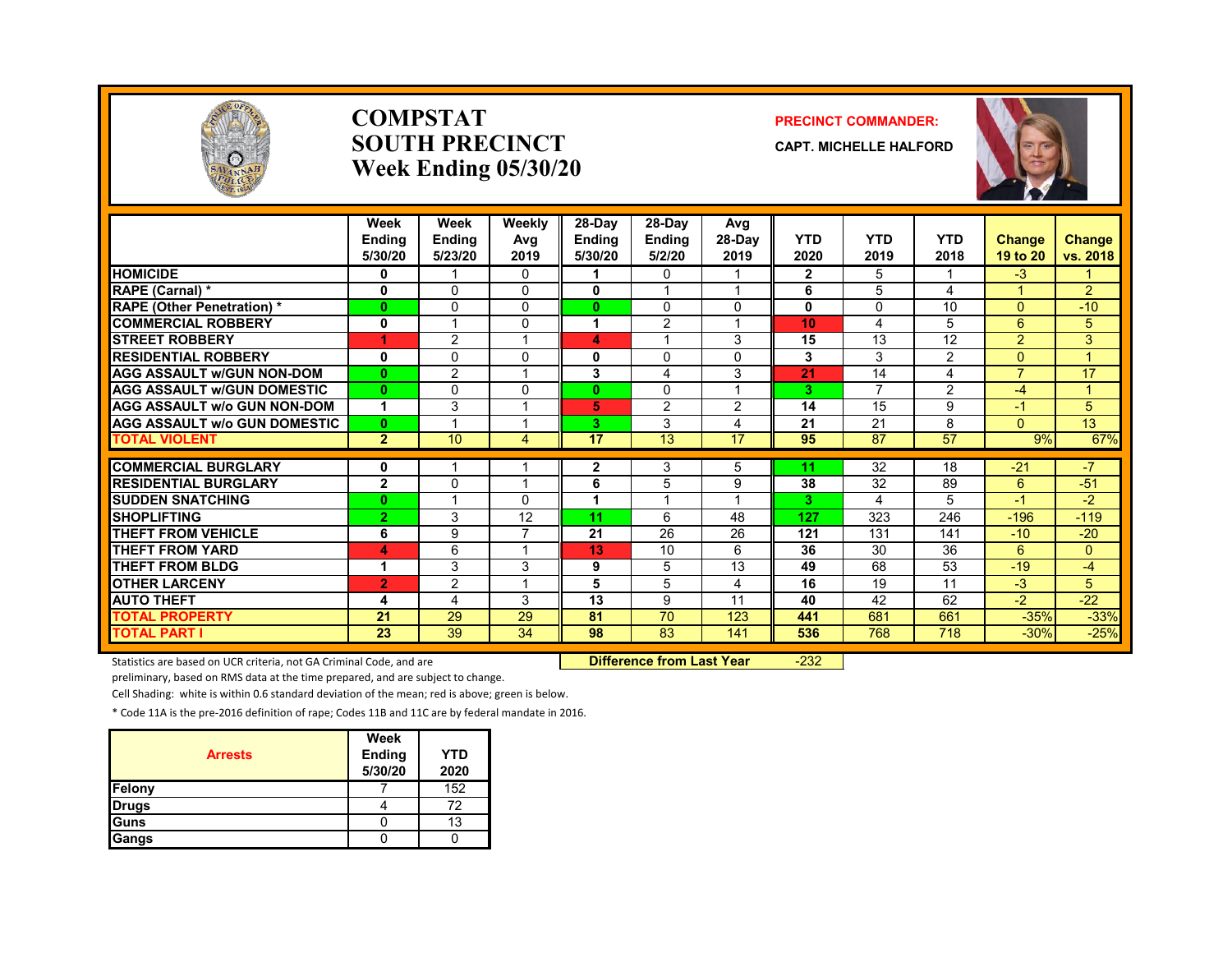

#### **COMPSTATEAST PRECINCTWeek Ending 05/30/20**

#### **PRECINCT COMMANDER:**

**CAPT. GEORGE GUNDICH**



|                                     | Week<br>Endina<br>5/30/20 | Week<br><b>Ending</b><br>5/23/20 | Weekly<br>Avg<br>2019 | 28-Day<br><b>Ending</b><br>5/30/20 | 28-Day<br><b>Endina</b><br>5/2/20 | Avg<br>28-Day<br>2019 | <b>YTD</b><br>2020 | <b>YTD</b><br>2019 | <b>YTD</b><br>2018 | <b>Change</b><br>19 to 20 | <b>Change</b><br>vs. 2018 |
|-------------------------------------|---------------------------|----------------------------------|-----------------------|------------------------------------|-----------------------------------|-----------------------|--------------------|--------------------|--------------------|---------------------------|---------------------------|
| <b>HOMICIDE</b>                     | 0                         | $\Omega$                         | $\Omega$              | $\overline{2}$                     |                                   | $\Omega$              | 3                  | -1                 | 6                  | $\overline{2}$            | $-3$                      |
| RAPE (Carnal) *                     | 0                         | $\Omega$                         | $\Omega$              | 0                                  | 0                                 | 1                     | 0                  | 5                  | 5                  | $-5$                      | -5                        |
| <b>RAPE (Other Penetration)</b> *   | $\mathbf{0}$              | $\Omega$                         | $\Omega$              | 0                                  | 0                                 | 0                     | $\mathbf{0}$       | $\Omega$           | 4                  | $\Omega$                  | $-4$                      |
| <b>COMMERCIAL ROBBERY</b>           | $\mathbf 0$               | $\Omega$                         | 0                     | 0                                  |                                   |                       | 4                  | 2                  | $\overline{2}$     | 2                         | $\overline{2}$            |
| <b>STREET ROBBERY</b>               | $\mathbf{0}$              | $\Omega$                         | 1                     |                                    | 3                                 | 4                     | 9                  | 15                 | 18                 | $-6$                      | -9                        |
| <b>RESIDENTIAL ROBBERY</b>          | 0                         | $\Omega$                         | 0                     | 0                                  | $\Omega$                          |                       |                    | 2                  | <sup>n</sup>       | $-1$                      | 1                         |
| <b>AGG ASSAULT W/GUN NON-DOM</b>    | 1                         | $\Omega$                         | 2                     | $\overline{7}$                     | 4                                 | 6                     | 22                 | 27                 | 22                 | $-5$                      | $\Omega$                  |
| <b>AGG ASSAULT W/GUN DOMESTIC</b>   | $\mathbf{0}$              | $\Omega$                         | $\Omega$              | $\overline{2}$                     | $\overline{ }$                    | 2                     | 6                  | 6                  | 4                  | $\Omega$                  | $\overline{2}$            |
| <b>AGG ASSAULT w/o GUN NON-DOM</b>  | в.                        |                                  | 1                     | 8                                  | 6                                 | 5                     | 30                 | 22                 | 21                 | 8                         | 9                         |
| <b>AGG ASSAULT w/o GUN DOMESTIC</b> | $\overline{2}$            |                                  | 4                     | 4                                  | 10                                | 5                     | 36                 | 37                 | 12                 | $\blacktriangleleft$      | 24                        |
| <b>TOTAL VIOLENT</b>                | 6                         | $\overline{2}$                   | 6                     | 24                                 | 26                                | 24                    | 111                | 117                | 94                 | $-5%$                     | 18%                       |
|                                     |                           |                                  |                       |                                    |                                   |                       |                    |                    |                    |                           |                           |
| <b>COMMERCIAL BURGLARY</b>          | 0                         |                                  | 0                     | 4                                  |                                   | 2                     | 14                 | 7                  | 13                 | $\overline{7}$            | 1                         |
| <b>RESIDENTIAL BURGLARY</b>         | $\blacktriangleleft$      | $\mathcal{P}$                    | 2                     | 5.                                 | 8                                 | 17                    | 54                 | 96                 | 100                | $-42$                     | $-46$                     |
| <b>SUDDEN SNATCHING</b>             | $\mathbf{0}$              | $\Omega$                         | 0                     | $\mathbf{0}$                       | 0                                 | 1                     | $\overline{2}$     | 5                  | 7                  | $-3$                      | -5                        |
| <b>SHOPLIFTING</b>                  | $\overline{2}$            | $\Omega$                         | 6                     | 14                                 | 21                                | 23                    | 123                | 124                | 139                | $-1$                      | $-16$                     |
| THEFT FROM VEHICLE                  | 4                         | 5                                | 6                     | 17                                 | 17                                | 24                    | 115                | 145                | 121                | $-30$                     | $-6$                      |
| <b>THEFT FROM YARD</b>              | 4                         | 3                                | 2                     | 9                                  | $\overline{7}$                    | 10                    | 45                 | 48                 | 60                 | $-3$                      | $-15$                     |
| <b>THEFT FROM BLDG</b>              | и                         | 4                                | 3                     | 7                                  | 8                                 | 12                    | 62                 | 56                 | 73                 | 6                         | $-11$                     |
| <b>OTHER LARCENY</b>                | $\overline{2}$            | $\Omega$                         | 1                     | 3.                                 | 3                                 | 5                     | 22                 | 26                 | 27                 | $-4$                      | $-5$                      |
| <b>AUTO THEFT</b>                   | 5.                        | 2                                | $\overline{2}$        | 9                                  | 9                                 | 10                    | 39                 | 51                 | 75                 | $-12$                     | $-36$                     |
| <b>TOTAL PROPERTY</b>               | 19                        | 17                               | 23                    | 68                                 | 74                                | 103                   | 476                | 558                | 615                | $-15%$                    | $-23%$                    |
| <b>TOTAL PART I</b>                 | 25                        | 19                               | 29                    | 92                                 | 100                               | 127                   | 587                | 675                | 709                | $-13%$                    | $-17%$                    |

Statistics are based on UCR criteria, not GA Criminal Code, and are **Difference from Last Year** -88

preliminary, based on RMS data at the time prepared, and are subject to change.

Cell Shading: white is within 0.6 standard deviation of the mean; red is above; green is below.

| <b>Arrests</b> | Week<br>Ending<br>5/30/20 | YTD<br>2020 |
|----------------|---------------------------|-------------|
| Felony         |                           | 115         |
| <b>Drugs</b>   |                           | 36          |
| <b>Guns</b>    |                           |             |
| Gangs          |                           |             |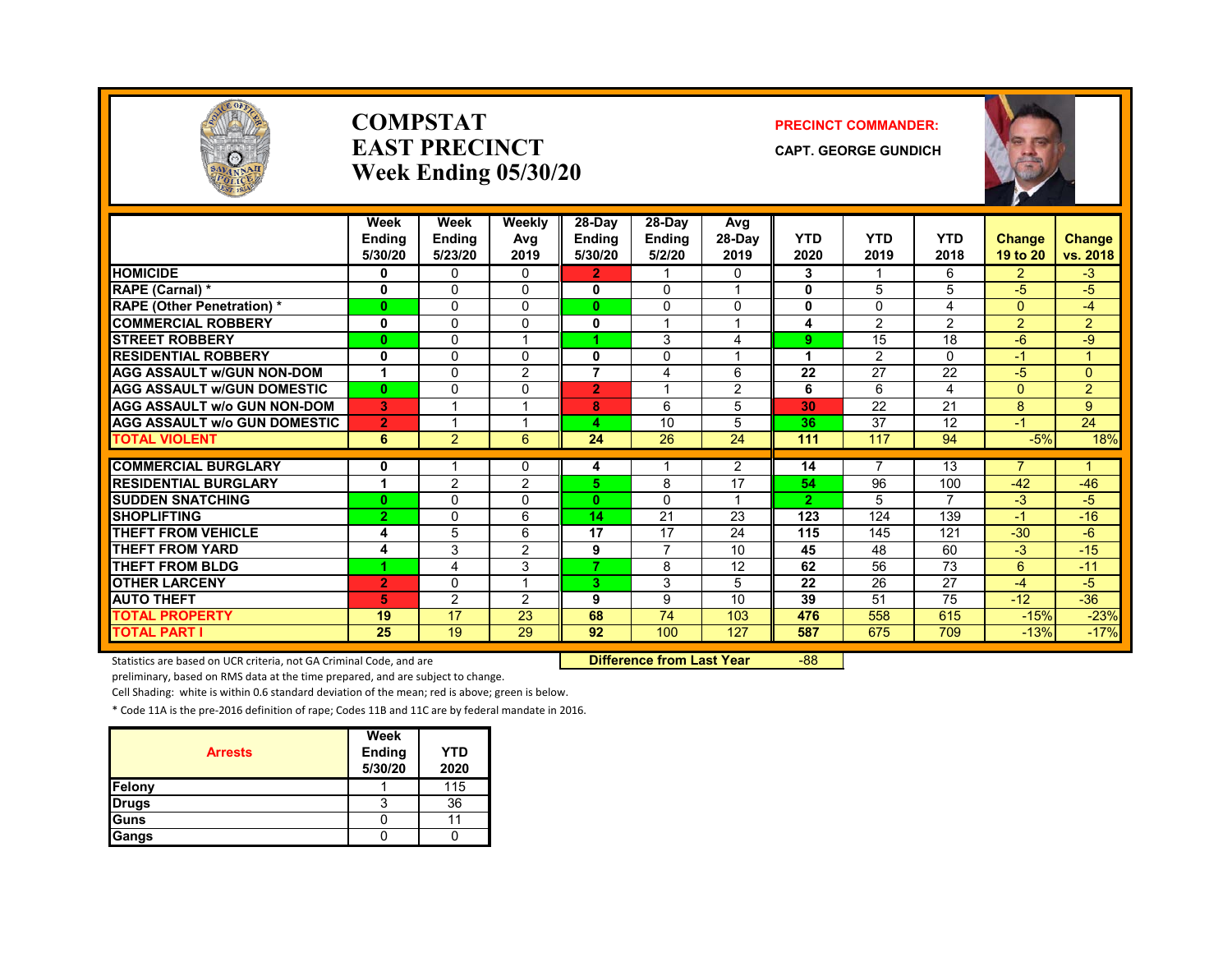# **BEAT 21North PrecinctWeek Ending 05/30/20**

|                                     |               | <b>Last 4 Weeks</b> |                     |               | 28 Days        | 28 Day  |                |                |                |                      |                      |
|-------------------------------------|---------------|---------------------|---------------------|---------------|----------------|---------|----------------|----------------|----------------|----------------------|----------------------|
|                                     | <b>Endina</b> | <b>Ending</b>       | <b>Endina</b>       | <b>Ending</b> | <b>Endina</b>  | Average | <b>YTD</b>     | <b>YTD</b>     | <b>YTD</b>     | <b>Change</b>        | <b>Change</b>        |
|                                     | 05/09/20      | 05/16/20            | 05/23/20   05/30/20 |               | 05/30/20       | 2019    | 2020           | 2019           | 2018           | 19 to 20             | vs. 2018             |
| <b>HOMICIDE</b>                     | $\Omega$      | 0                   | $\Omega$            | 0             | 0              | 0.0     | $\mathbf{0}$   | $\Omega$       | $\Omega$       | $\Omega$             | $\mathbf{0}$         |
| RAPE (Carnal) *                     | $\Omega$      | $\Omega$            | $\Omega$            | $\Omega$      | $\mathbf{0}$   | 0.2     | $\mathbf{1}$   | $\mathbf{1}$   | $\Omega$       | $\Omega$             | $\overline{1}$       |
| <b>RAPE (Other Penetration)*</b>    | 0             | $\Omega$            | $\Omega$            | $\mathbf{0}$  | $\Omega$       | 0.0     | $\Omega$       | $\Omega$       | $\mathbf{1}$   | $\Omega$             | $-1$                 |
| <b>COMMERCIAL ROBBERY</b>           | 0             | 0                   | $\Omega$            | 0             | $\Omega$       | 0.0     | $\Omega$       | 0              | $\Omega$       | $\mathbf{0}$         | $\Omega$             |
| <b>STREET ROBBERY</b>               | 0             | 0                   | 0                   | 0             | 0              | 0.0     | $\overline{2}$ | 0              | $\Omega$       | 2                    | $\overline{2}$       |
| <b>RESIDENTIAL ROBBERY</b>          | 0             | $\Omega$            | 0                   | $\Omega$      | 0              | 0.0     | 0              | 0              | 0              | $\Omega$             | $\Omega$             |
| <b>AGG ASSAULT w/GUN NON-DOM</b>    | $\Omega$      | $\Omega$            | $\Omega$            | $\Omega$      | $\Omega$       | 0.1     | $\overline{2}$ | $\Omega$       | $\Omega$       | $\overline{2}$       | $\overline{2}$       |
| <b>AGG ASSAULT W/GUN DOMESTIC</b>   | 0             | 0                   | $\Omega$            | 0             | $\Omega$       | 0.0     | $\Omega$       | $\Omega$       | $\Omega$       | $\Omega$             | $\Omega$             |
| AGG ASSAULT w/o GUN NON-DOM         | $\Omega$      | 0                   | $\Omega$            | $\Omega$      | $\Omega$       | 0.2     | $\Omega$       | $\mathbf{1}$   | 1              | $-1$                 | $\blacktriangleleft$ |
| <b>AGG ASSAULT W/o GUN DOMESTIC</b> | $\Omega$      | 0                   | 0                   | 0             | 0              | 0.4     | $\overline{2}$ | $\mathbf{1}$   | $\Omega$       | $\blacktriangleleft$ | $\overline{2}$       |
| <b>TOTAL VIOLENT</b>                | $\mathbf{0}$  | $\mathbf{0}$        | $\mathbf{0}$        | $\mathbf{0}$  | $\mathbf{0}$   | 0.8     | $\overline{7}$ | 3              | $\overline{2}$ | 133%                 | 250%                 |
|                                     |               |                     |                     |               |                |         |                |                |                |                      |                      |
| <b>COMMERCIAL BURGLARY</b>          | 0             | 0                   | 0                   | 0             | 0              | 0.1     | $\mathbf{1}$   | $\mathbf{1}$   | 0              | $\mathbf{0}$         | 1                    |
| <b>RESIDENTIAL BURGLARY</b>         | 0             | 0                   | 0                   | 0             | 0              | 1.3     | 3              | 8              | 5              | $-5$                 | $-2$                 |
| <b>SUDDEN SNATCHING</b>             | 0             | $\Omega$            | $\Omega$            | $\Omega$      | $\Omega$       | 0.0     | $\Omega$       | $\Omega$       | $\Omega$       | $\Omega$             | $\Omega$             |
| <b>SHOPLIFTING</b>                  | $\Omega$      | $\Omega$            | $\Omega$            | $\mathbf{0}$  | $\Omega$       | 0.5     | $\overline{2}$ | 5              | $\mathbf{1}$   | $-3$                 | 1                    |
| THEFT FROM VEHICLE                  | $\Omega$      | $\Omega$            | $\Omega$            | 0             | $\Omega$       | 3.8     | $\mathcal{P}$  | 18             | 18             | $-16$                | $-16$                |
| <b>THEFT FROM YARD</b>              | 0             | 0                   | $\Omega$            | $\Omega$      | $\Omega$       | 0.6     | $\Omega$       | 3              | 6              | $-3$                 | $-6$                 |
| <b>THEFT FROM BLDG</b>              | 0             | 0                   | $\mathbf{1}$        | $\mathbf{1}$  | $\overline{2}$ | 0.5     | 4              | $\overline{2}$ | 7              | $\overline{2}$       | $-3$                 |
| <b>OTHER LARCENY</b>                | 0             | $\Omega$            | $\Omega$            | $\Omega$      | $\Omega$       | 0.6     | $\Omega$       | $\mathbf{1}$   | $\Omega$       | $-1$                 | $\Omega$             |
| <b>AUTO THEFT</b>                   | $\mathbf{1}$  | $\Omega$            | $\Omega$            | $\mathbf{0}$  | $\mathbf{1}$   | 1.5     | $\overline{2}$ | $\overline{7}$ | 8              | $-5$                 | $-6$                 |
| <b>TOTAL PROPERTY</b>               | $\mathbf{1}$  | $\mathbf{0}$        | $\mathbf{1}$        | $\mathbf{1}$  | 3              | 8.7     | 14             | 45             | 45             | $-69%$               | $-69%$               |
| <b>TOTAL PART I</b>                 | $\mathbf{1}$  | $\Omega$            | $\mathbf{1}$        | $\mathbf{1}$  | 3              | 9.5     | 21             | 48             | 47             | $-56%$               | $-55%$               |

 **Difference from Last Year**

‐27

Statistics are based on UCR criteria, not GA Criminal Code.

\* Rape Code 11A is the historical definition of rape (aka Legacy Rape); Rape Codes 11B and 11C are those moved from Part II to Part I in 2017.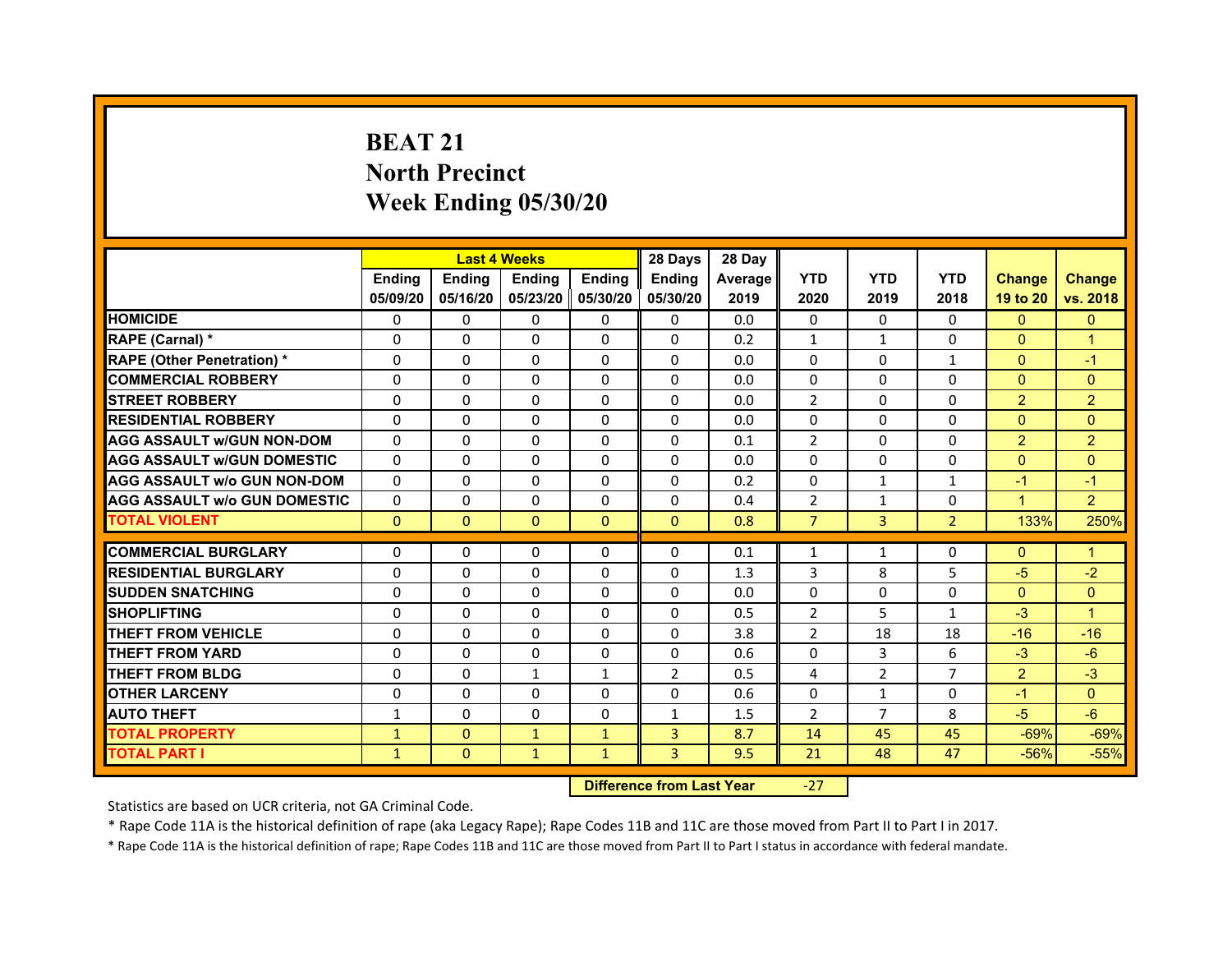# **BEAT 22North Precinct Week Ending 05/30/20**

|                                     |                | <b>Last 4 Weeks</b> |                |                | 28 Days        | 28 Day  |                |                |              |                      |                |
|-------------------------------------|----------------|---------------------|----------------|----------------|----------------|---------|----------------|----------------|--------------|----------------------|----------------|
|                                     | <b>Endina</b>  | <b>Ending</b>       | <b>Endina</b>  | <b>Endina</b>  | <b>Endina</b>  | Average | <b>YTD</b>     | <b>YTD</b>     | <b>YTD</b>   | <b>Change</b>        | <b>Change</b>  |
|                                     | 05/09/20       | 05/16/20            | 05/23/20       | 05/30/20       | 05/30/20       | 2019    | 2020           | 2019           | 2018         | 19 to 20             | vs. 2018       |
| <b>HOMICIDE</b>                     | $\Omega$       | 0                   | 0              | 0              | 0              | 0.1     | $\mathbf{1}$   | $\mathbf{1}$   | $\mathbf{1}$ | $\Omega$             | $\Omega$       |
| RAPE (Carnal) *                     | $\Omega$       | $\Omega$            | $\Omega$       | $\Omega$       | $\Omega$       | 0.2     | $\mathbf{1}$   | $\mathbf{1}$   | $\mathbf{1}$ | $\Omega$             | $\Omega$       |
| <b>RAPE (Other Penetration)*</b>    | $\Omega$       | 0                   | $\Omega$       | 0              | $\Omega$       | 0.0     | $\Omega$       | 0              | $\Omega$     | $\Omega$             | $\Omega$       |
| <b>COMMERCIAL ROBBERY</b>           | $\Omega$       | $\Omega$            | 0              | $\Omega$       | $\Omega$       | 0.2     | $\Omega$       | $\Omega$       | $\mathbf{1}$ | $\Omega$             | $-1$           |
| <b>STREET ROBBERY</b>               | $\Omega$       | $\Omega$            | $\Omega$       | $\Omega$       | $\Omega$       | 0.7     | $\mathbf{1}$   | 4              | 3            | $-3$                 | $-2$           |
| <b>RESIDENTIAL ROBBERY</b>          | 0              | 0                   | 0              | 0              | 0              | 0.1     | $\overline{2}$ | 0              | 0            | 2                    | $\overline{2}$ |
| <b>AGG ASSAULT W/GUN NON-DOM</b>    | $\mathbf{1}$   | $\Omega$            | $\mathbf{1}$   | $\Omega$       | $\overline{2}$ | 1.5     | 12             | $\overline{7}$ | 5            | 5                    | $\overline{7}$ |
| <b>AGG ASSAULT W/GUN DOMESTIC</b>   | $\Omega$       | $\mathbf{1}$        | $\Omega$       | $\Omega$       | $\mathbf{1}$   | 0.4     | $\overline{2}$ | $\Omega$       | $\mathbf{1}$ | 2                    | $\overline{1}$ |
| <b>AGG ASSAULT w/o GUN NON-DOM</b>  | $\mathbf{1}$   | $\Omega$            | $\mathbf{1}$   | 0              | 2              | 1.2     | 3              | 4              | 5            | $-1$                 | $-2$           |
| <b>AGG ASSAULT W/o GUN DOMESTIC</b> | $\Omega$       | $\Omega$            | 0              | $\Omega$       | $\Omega$       | 1.6     | $\overline{2}$ | 14             | 4            | $-12$                | $-2$           |
| <b>TOTAL VIOLENT</b>                | $\overline{2}$ | $\mathbf{1}$        | $\overline{2}$ | $\Omega$       | 5              | 5.8     | 24             | 31             | 21           | $-23%$               | 14%            |
|                                     |                |                     |                |                |                |         |                |                |              |                      |                |
| <b>COMMERCIAL BURGLARY</b>          | 0              | 0                   | 0              | 0              | 0              | 0.5     | 2              | 2              | 3            | $\mathbf{0}$         | $-1$           |
| <b>RESIDENTIAL BURGLARY</b>         | $\mathbf{1}$   | $\mathbf{1}$        | $\mathbf{1}$   | 0              | 3              | 1.3     | 21             | 8              | 10           | 13                   | 11             |
| <b>SUDDEN SNATCHING</b>             | $\Omega$       | $\Omega$            | $\Omega$       | $\mathbf{1}$   | $\mathbf{1}$   | 0.2     | $\mathbf{1}$   | $\mathbf{1}$   | 3            | $\Omega$             | $-2$           |
| <b>SHOPLIFTING</b>                  | $\Omega$       | $\Omega$            | $\Omega$       | $\Omega$       | $\Omega$       | 0.9     | 4              | 3              | 17           | $\mathbf{1}$         | $-13$          |
| <b>THEFT FROM VEHICLE</b>           | $\Omega$       | $\Omega$            | $\Omega$       | $\mathbf{1}$   | $\mathbf{1}$   | 2.8     | 13             | 11             | 21           | 2                    | $-8$           |
| <b>THEFT FROM YARD</b>              | 0              | 2                   | $\Omega$       | 0              | $\overline{2}$ | 1.4     | 9              | $\overline{7}$ | 6            | $\overline{2}$       | 3              |
| <b>THEFT FROM BLDG</b>              | $\mathbf{1}$   | $\Omega$            | $\Omega$       | 0              | $\mathbf{1}$   | 1.8     | 8              | 10             | 8            | $-2$                 | $\Omega$       |
| <b>OTHER LARCENY</b>                | $\Omega$       | $\Omega$            | $\Omega$       | $\Omega$       | $\Omega$       | 0.2     | $\mathbf{1}$   | $\Omega$       | $\Omega$     | $\blacktriangleleft$ | $\mathbf{1}$   |
| <b>AUTO THEFT</b>                   | $\Omega$       | $\mathbf{1}$        | $\Omega$       | $\Omega$       | $\mathbf{1}$   | 1.8     | 9              | 5              | 8            | $\overline{4}$       | $\overline{1}$ |
| <b>TOTAL PROPERTY</b>               | $\overline{2}$ | 4                   | $\mathbf{1}$   | $\overline{2}$ | $\overline{9}$ | 10.9    | 68             | 47             | 76           | 45%                  | $-11%$         |
| <b>TOTAL PART I</b>                 | 4              | 5.                  | 3              | $\overline{2}$ | 14             | 16.7    | 92             | 78             | 97           | 18%                  | $-5%$          |

 **Difference from Last Year**r 14

Statistics are based on UCR criteria, not GA Criminal Code.

\* Rape Code 11A is the historical definition of rape (aka Legacy Rape); Rape Codes 11B and 11C are those moved from Part II to Part I in 2017.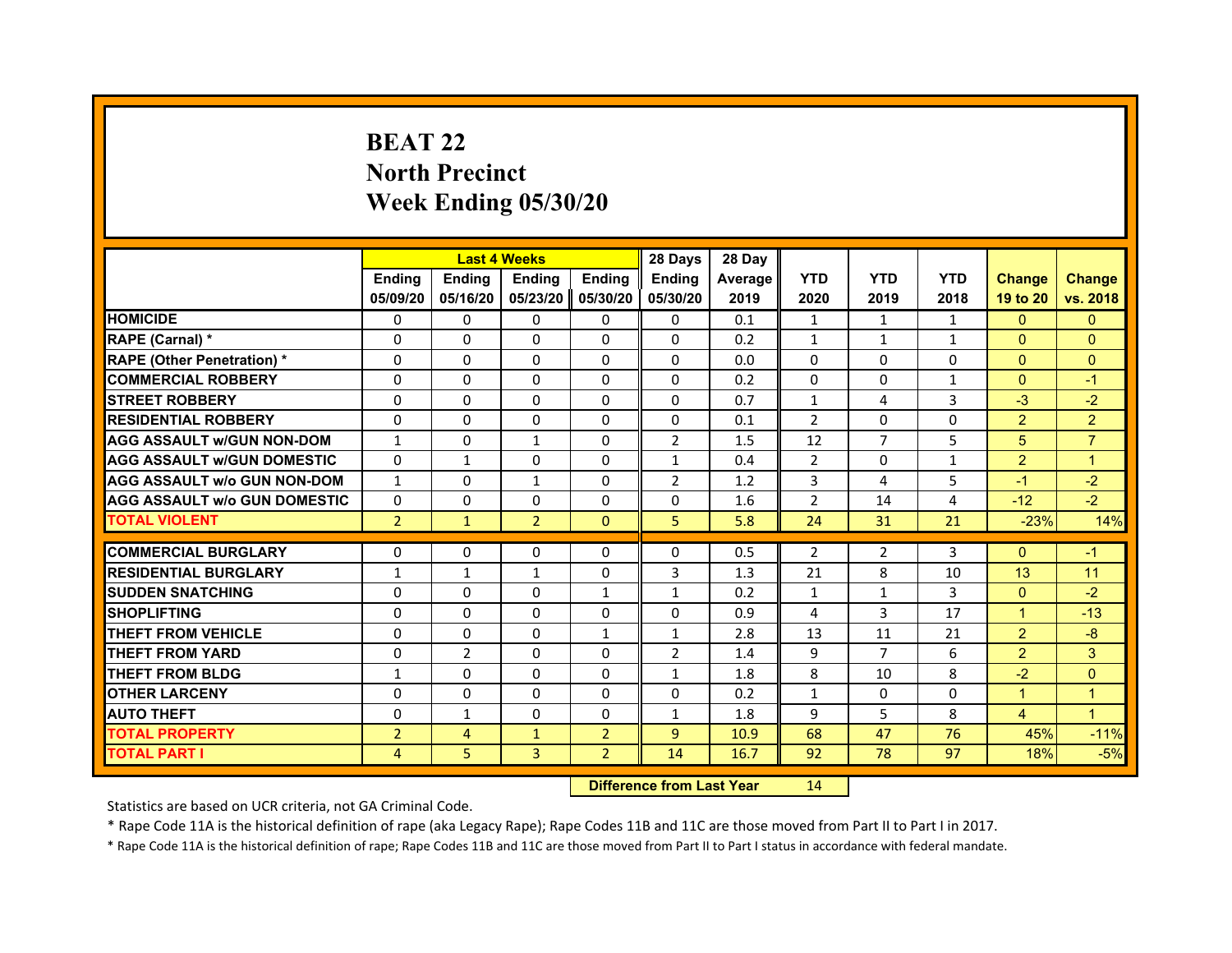# **BEAT 23North Precinct Week Ending 05/30/20**

|                                     |                |                | <b>Last 4 Weeks</b> |                | 28 Days        | 28 Day         |                |                |                |                |                |
|-------------------------------------|----------------|----------------|---------------------|----------------|----------------|----------------|----------------|----------------|----------------|----------------|----------------|
|                                     | <b>Endina</b>  | <b>Ending</b>  | <b>Endina</b>       | <b>Endina</b>  | <b>Endina</b>  | <b>Average</b> | <b>YTD</b>     | <b>YTD</b>     | <b>YTD</b>     | <b>Change</b>  | <b>Change</b>  |
|                                     | 05/09/20       | 05/16/20       | 05/23/20            | 05/30/20       | 05/30/20       | 2019           | 2020           | 2019           | 2018           | 19 to 20       | vs. 2018       |
| <b>HOMICIDE</b>                     | 0              | 0              | 0                   | 0              | 0              | 0.2            | $\mathbf{1}$   | $\overline{2}$ | 0              | $-1$           | $\mathbf{1}$   |
| RAPE (Carnal) *                     | $\Omega$       | $\Omega$       | $\Omega$            | $\Omega$       | $\Omega$       | 0.1            | $\Omega$       | $\mathbf{1}$   | $\mathbf{1}$   | $-1$           | $-1$           |
| <b>RAPE (Other Penetration) *</b>   | $\Omega$       | $\Omega$       | $\Omega$            | $\Omega$       | $\Omega$       | 0.0            | $\Omega$       | $\Omega$       | $\Omega$       | $\Omega$       | $\Omega$       |
| <b>COMMERCIAL ROBBERY</b>           | $\Omega$       | $\Omega$       | $\Omega$            | $\Omega$       | $\Omega$       | 0.0            | $\Omega$       | $\Omega$       | $\Omega$       | $\mathbf{0}$   | $\Omega$       |
| <b>STREET ROBBERY</b>               | $\Omega$       | $\mathbf{1}$   | $\Omega$            | $\Omega$       | $\mathbf{1}$   | 0.2            | 6              | 2              | 3              | $\overline{4}$ | 3              |
| <b>RESIDENTIAL ROBBERY</b>          | $\Omega$       | $\Omega$       | $\Omega$            | $\Omega$       | $\Omega$       | 0.0            | $\mathbf{1}$   | $\Omega$       | $\overline{2}$ | $\overline{1}$ | $-1$           |
| <b>AGG ASSAULT w/GUN NON-DOM</b>    | $\Omega$       | $\Omega$       | $\Omega$            | $\Omega$       | $\Omega$       | 1.0            | $\overline{2}$ | $\overline{7}$ | 5              | $-5$           | $-3$           |
| <b>AGG ASSAULT W/GUN DOMESTIC</b>   | $\Omega$       | $\Omega$       | $\Omega$            | $\Omega$       | $\Omega$       | 0.2            | $\overline{2}$ | $\Omega$       | $\overline{2}$ | 2              | $\Omega$       |
| <b>AGG ASSAULT W/o GUN NON-DOM</b>  | 0              | 0              | 0                   | 0              | 0              | 1.2            | $\mathbf{1}$   | 8              | $\mathbf{1}$   | $-7$           | $\Omega$       |
| <b>AGG ASSAULT W/o GUN DOMESTIC</b> | $\Omega$       | $\Omega$       | $\Omega$            | $\Omega$       | $\Omega$       | 0.8            | $\mathbf{1}$   | 4              | 3              | $-3$           | $-2$           |
| <b>TOTAL VIOLENT</b>                | $\mathbf{0}$   | $\mathbf{1}$   | $\mathbf{0}$        | $\mathbf{0}$   | $\mathbf{1}$   | 3.6            | 14             | 24             | 17             | $-42%$         | $-18%$         |
|                                     |                |                |                     |                |                |                |                |                |                |                |                |
| <b>COMMERCIAL BURGLARY</b>          | $\overline{2}$ | $\Omega$       | 0                   | $\Omega$       | $\overline{2}$ | 1.3            | 4              | 3              | 8              | 1              | $-4$           |
| <b>RESIDENTIAL BURGLARY</b>         | $\Omega$       | $\Omega$       | $\Omega$            | $\Omega$       | $\Omega$       | 0.8            | $\overline{7}$ | 5              | 9              | $\overline{2}$ | $-2$           |
| <b>SUDDEN SNATCHING</b>             | $\Omega$       | $\Omega$       | $\Omega$            | $\Omega$       | $\Omega$       | 0.2            | $\overline{2}$ | $\mathbf{1}$   | $\mathbf{1}$   | $\mathbf 1$    | $\overline{1}$ |
| <b>SHOPLIFTING</b>                  | $\mathbf{1}$   | $\Omega$       | $\mathbf{1}$        | $\Omega$       | $\overline{2}$ | 1.5            | $\overline{7}$ | 4              | 10             | 3              | $-3$           |
| <b>THEFT FROM VEHICLE</b>           | 1              | $\Omega$       | 2                   | $\mathbf{1}$   | 4              | 2.5            | 13             | 16             | 12             | $-3$           | $\overline{1}$ |
| <b>THEFT FROM YARD</b>              | 1              | 4              | $\mathbf{1}$        | $\Omega$       | 6              | 1.0            | 14             | 4              | 9              | 10             | 5              |
| <b>THEFT FROM BLDG</b>              | $\Omega$       | $\Omega$       | $\Omega$            | $\Omega$       | $\Omega$       | 1.0            | 3              | 5              | 12             | $-2$           | -9             |
| <b>OTHER LARCENY</b>                | 0              | 0              | 0                   | $\Omega$       | 0              | 0.2            | $\mathbf{1}$   | 2              | 3              | $-1$           | $-2$           |
| <b>AUTO THEFT</b>                   | $\mathbf{1}$   | $\Omega$       | $\Omega$            | $\mathbf{1}$   | 2              | 1.1            | 6              | 6              | 6              | $\Omega$       | $\Omega$       |
| <b>TOTAL PROPERTY</b>               | 6              | $\overline{4}$ | $\overline{4}$      | $\overline{2}$ | 16             | 9.6            | 57             | 46             | 70             | 24%            | $-19%$         |
| <b>TOTAL PART I</b>                 | 6              | 5              | $\overline{4}$      | $\overline{2}$ | 17             | 13.2           | 71             | 70             | 87             | 1%             | $-18%$         |

 **Difference from Last Year**r 1

Statistics are based on UCR criteria, not GA Criminal Code.

\* Rape Code 11A is the historical definition of rape (aka Legacy Rape); Rape Codes 11B and 11C are those moved from Part II to Part I in 2017.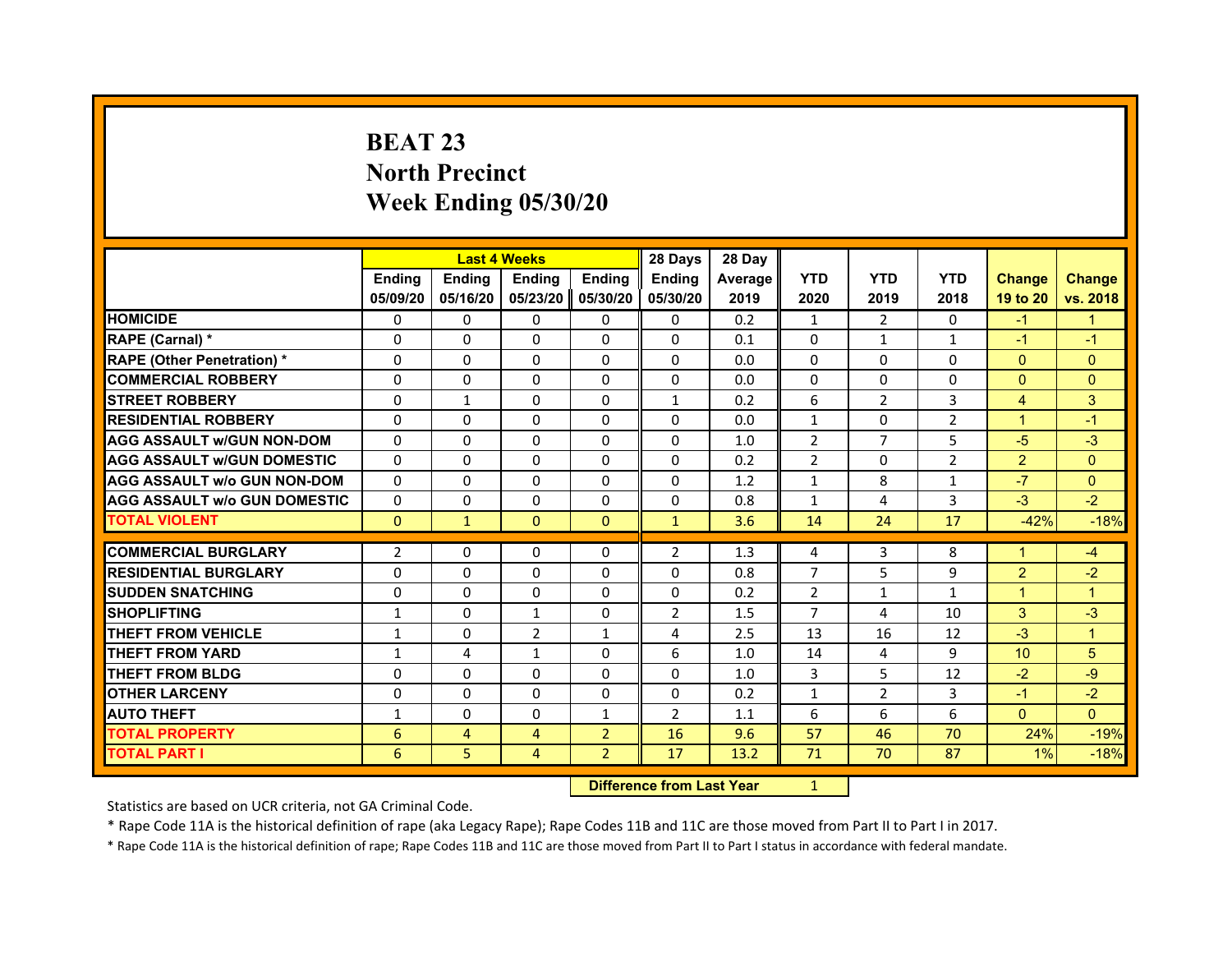# **BEAT 24North Precinct Week Ending 05/30/20**

|                                     |                | <b>Last 4 Weeks</b> |                |                | 28 Days        | 28 Day  |                |                |                |                      |                      |
|-------------------------------------|----------------|---------------------|----------------|----------------|----------------|---------|----------------|----------------|----------------|----------------------|----------------------|
|                                     | <b>Endina</b>  | <b>Ending</b>       | <b>Endina</b>  | <b>Endina</b>  | <b>Endina</b>  | Average | <b>YTD</b>     | <b>YTD</b>     | <b>YTD</b>     | <b>Change</b>        | <b>Change</b>        |
|                                     | 05/09/20       | 05/16/20            | 05/23/20       | 05/30/20       | 05/30/20       | 2019    | 2020           | 2019           | 2018           | 19 to 20             | vs. 2018             |
| <b>HOMICIDE</b>                     | $\Omega$       | 0                   | 0              | 0              | 0              | 0.0     | $\mathbf{1}$   | $\Omega$       | $\Omega$       | 1                    | 1                    |
| RAPE (Carnal) *                     | $\Omega$       | $\Omega$            | $\Omega$       | $\Omega$       | $\Omega$       | 0.2     | $\mathbf{1}$   | $\mathbf{1}$   | $\Omega$       | $\Omega$             | $\overline{1}$       |
| <b>RAPE (Other Penetration)*</b>    | $\Omega$       | 0                   | $\Omega$       | $\Omega$       | $\Omega$       | 0.2     | $\Omega$       | $\mathbf{1}$   | $\Omega$       | $-1$                 | $\Omega$             |
| <b>COMMERCIAL ROBBERY</b>           | $\Omega$       | $\Omega$            | 0              | $\Omega$       | 0              | 0.2     | $\mathbf{1}$   | $\Omega$       | 0              | 1                    | $\blacktriangleleft$ |
| <b>STREET ROBBERY</b>               | 1              | $\Omega$            | $\Omega$       | $\mathbf{1}$   | $\overline{2}$ | 0.8     | 3              | $\mathbf{1}$   | 3              | 2                    | $\Omega$             |
| <b>RESIDENTIAL ROBBERY</b>          | 0              | 0                   | 0              | 0              | 0              | 0.1     | 0              | $\mathbf{1}$   | 0              | $-1$                 | $\Omega$             |
| <b>AGG ASSAULT W/GUN NON-DOM</b>    | $\Omega$       | $\mathbf{1}$        | $\Omega$       | $\Omega$       | $\mathbf{1}$   | 0.3     | $\overline{3}$ | $\overline{2}$ | $\mathbf{1}$   | $\overline{1}$       | $\overline{2}$       |
| <b>AGG ASSAULT W/GUN DOMESTIC</b>   | $\Omega$       | $\Omega$            | $\Omega$       | $\Omega$       | $\Omega$       | 0.0     | $\Omega$       | $\Omega$       | $\Omega$       | $\Omega$             | $\Omega$             |
| <b>AGG ASSAULT w/o GUN NON-DOM</b>  | $\Omega$       | $\Omega$            | $\Omega$       | 0              | $\Omega$       | 0.4     | $\overline{2}$ | $\mathbf{1}$   | 2              | 1                    | $\Omega$             |
| <b>AGG ASSAULT W/o GUN DOMESTIC</b> | $\Omega$       | $\Omega$            | $\Omega$       | $\Omega$       | $\Omega$       | 0.5     | $\mathbf{1}$   | $\Omega$       | $\mathbf{1}$   | $\overline{1}$       | $\Omega$             |
| <b>TOTAL VIOLENT</b>                | $\mathbf{1}$   | $\mathbf{1}$        | $\mathbf{0}$   | $\mathbf{1}$   | 3              | 2.7     | 12             | $\overline{7}$ | $\overline{7}$ | 71%                  | 71%                  |
|                                     |                |                     |                |                |                |         |                |                |                |                      |                      |
| <b>COMMERCIAL BURGLARY</b>          | 0              | 0                   | 0              | 0              | 0              | 0.4     | $\mathbf{1}$   | $\mathbf{1}$   | 0              | $\Omega$             | 1                    |
| <b>RESIDENTIAL BURGLARY</b>         | $\Omega$       | $\mathbf{1}$        | $\Omega$       | 0              | $\mathbf{1}$   | 1.2     | 5              | 6              | 3              | $-1$                 | $\overline{2}$       |
| <b>SUDDEN SNATCHING</b>             | $\Omega$       | $\Omega$            | $\Omega$       | $\Omega$       | $\Omega$       | 0.2     | $\mathbf{1}$   | $\Omega$       | 3              | $\blacktriangleleft$ | $-2$                 |
| <b>SHOPLIFTING</b>                  | $\Omega$       | $\Omega$            | $\mathbf{1}$   | $\Omega$       | $\mathbf{1}$   | 2.1     | 11             | 17             | 51             | $-6$                 | $-40$                |
| <b>THEFT FROM VEHICLE</b>           | $\overline{2}$ | $\Omega$            | $\mathcal{P}$  | $\mathbf{1}$   | 5              | 3.6     | 13             | 21             | 13             | $-8$                 | $\Omega$             |
| <b>THEFT FROM YARD</b>              | $\Omega$       | $\Omega$            | $\Omega$       | 0              | $\Omega$       | 4.1     | 10             | 23             | 10             | $-13$                | $\Omega$             |
| <b>THEFT FROM BLDG</b>              | $\Omega$       | 0                   | $\Omega$       | $\Omega$       | $\Omega$       | 1.1     | 5              | 4              | 11             | $\blacktriangleleft$ | $-6$                 |
| <b>OTHER LARCENY</b>                | $\Omega$       | $\Omega$            | $\mathbf{1}$   | $\Omega$       | $\mathbf{1}$   | 1.4     | 8              | 6              | $\overline{2}$ | 2                    | 6                    |
| <b>AUTO THEFT</b>                   | $\Omega$       | $\mathbf{1}$        | $\Omega$       | $\mathbf{1}$   | $\overline{2}$ | 0.7     | 6              | 4              | $\overline{a}$ | $\overline{2}$       | $\overline{2}$       |
| <b>TOTAL PROPERTY</b>               | $\overline{2}$ | $\overline{2}$      | $\overline{4}$ | $\overline{2}$ | 10             | 14.8    | 60             | 82             | 97             | $-27%$               | $-38%$               |
| <b>TOTAL PART I</b>                 | 3              | 3                   | 4              | 3              | 13             | 17.5    | 72             | 89             | 104            | $-19%$               | $-31%$               |

 **Difference from Last Year**r -17

Statistics are based on UCR criteria, not GA Criminal Code.

\* Rape Code 11A is the historical definition of rape (aka Legacy Rape); Rape Codes 11B and 11C are those moved from Part II to Part I in 2017.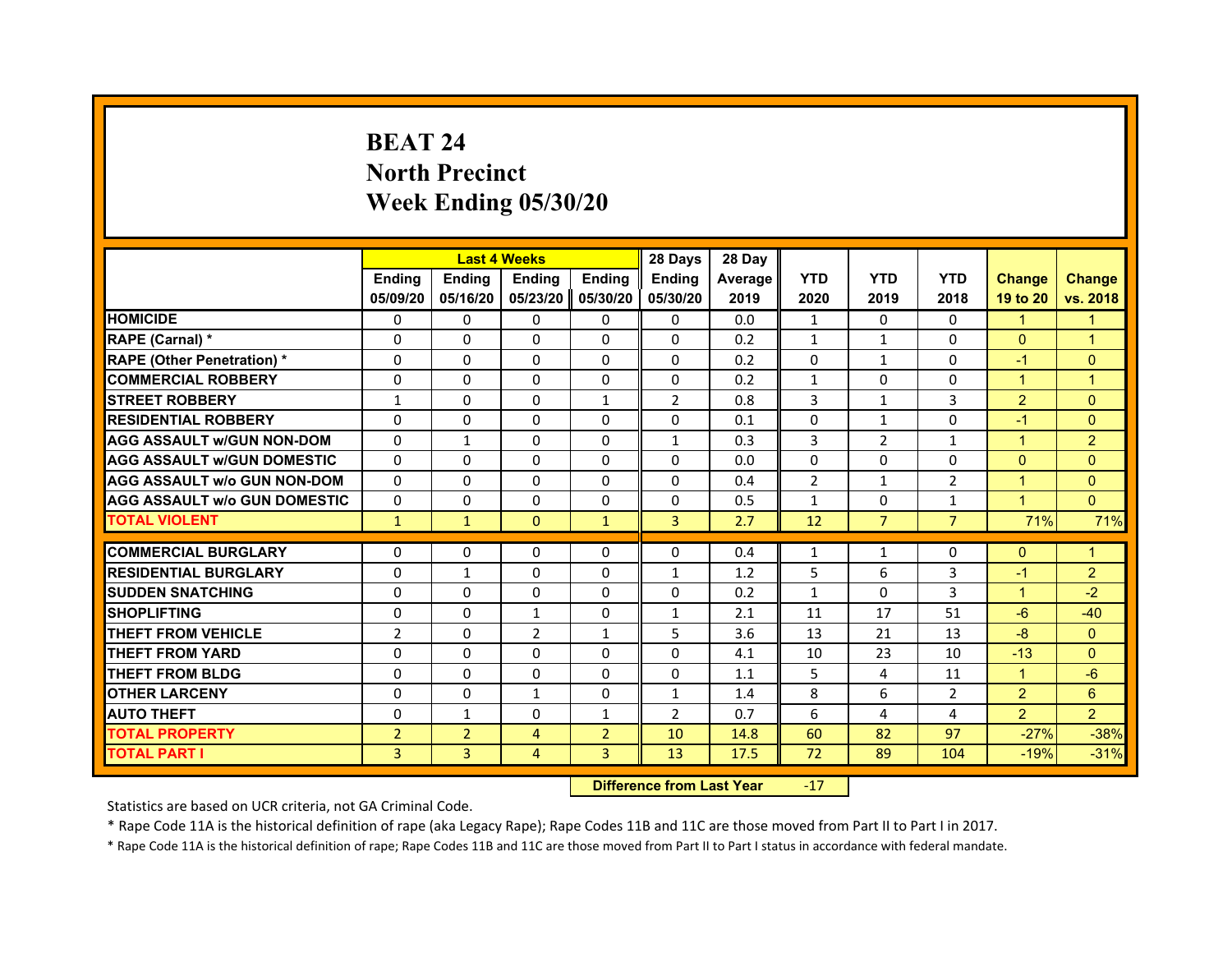# **BEAT 25North Precinct Week Ending 05/30/20**

|                                     |                |                | <b>Last 4 Weeks</b> |                | 28 Days       | 28 Day         |                |                |                |                |                |
|-------------------------------------|----------------|----------------|---------------------|----------------|---------------|----------------|----------------|----------------|----------------|----------------|----------------|
|                                     | <b>Endina</b>  | <b>Ending</b>  | <b>Endina</b>       | <b>Endina</b>  | <b>Endina</b> | <b>Average</b> | <b>YTD</b>     | <b>YTD</b>     | <b>YTD</b>     | <b>Change</b>  | <b>Change</b>  |
|                                     | 05/09/20       | 05/16/20       | 05/23/20            | 05/30/20       | 05/30/20      | 2019           | 2020           | 2019           | 2018           | 19 to 20       | vs. 2018       |
| <b>HOMICIDE</b>                     | 0              | $\Omega$       | $\Omega$            | 0              | 0             | 0.0            | 0              | $\Omega$       | $\Omega$       | $\Omega$       | $\mathbf{0}$   |
| RAPE (Carnal) *                     | $\Omega$       | $\Omega$       | $\Omega$            | $\Omega$       | $\Omega$      | 0.1            | $\mathbf{1}$   | $\mathbf{1}$   | $\mathbf{1}$   | $\mathbf{0}$   | $\Omega$       |
| <b>RAPE (Other Penetration)*</b>    | $\Omega$       | $\Omega$       | $\Omega$            | 0              | $\Omega$      | 0.0            | $\Omega$       | 0              | $\Omega$       | $\Omega$       | $\Omega$       |
| <b>COMMERCIAL ROBBERY</b>           | 0              | $\Omega$       | 0                   | $\Omega$       | $\Omega$      | 0.1            | $\Omega$       | $\mathbf{1}$   | $\Omega$       | $-1$           | $\Omega$       |
| <b>STREET ROBBERY</b>               | $\Omega$       | $\Omega$       | 0                   | 0              | 0             | 0.5            | $\Omega$       | $\overline{2}$ | 8              | $-2$           | $-8$           |
| <b>RESIDENTIAL ROBBERY</b>          | 0              | $\Omega$       | $\Omega$            | 0              | 0             | 0.0            | $\mathbf{1}$   | 0              | 0              | $\mathbf{1}$   | $\mathbf{1}$   |
| <b>AGG ASSAULT w/GUN NON-DOM</b>    | $\Omega$       | $\Omega$       | $\Omega$            | $\Omega$       | $\Omega$      | 0.2            | $\Omega$       | $\overline{2}$ | $\Omega$       | $-2$           | $\overline{0}$ |
| <b>AGG ASSAULT W/GUN DOMESTIC</b>   | $\Omega$       | $\Omega$       | $\Omega$            | $\Omega$       | $\Omega$      | 0.0            | $\Omega$       | 0              | $\mathbf{1}$   | $\Omega$       | $-1$           |
| <b>AGG ASSAULT w/o GUN NON-DOM</b>  | $\Omega$       | 0              | $\Omega$            | $\Omega$       | $\Omega$      | 0.2            | 3              | $\mathbf{1}$   | $\mathbf{1}$   | $\overline{2}$ | $\overline{2}$ |
| <b>AGG ASSAULT w/o GUN DOMESTIC</b> | $\mathbf{1}$   | $\Omega$       | $\Omega$            | $\Omega$       | $\mathbf{1}$  | 0.2            | 3              | $\mathbf{1}$   | $\overline{2}$ | $\overline{2}$ | $\overline{1}$ |
| <b>TOTAL VIOLENT</b>                | $\mathbf{1}$   | $\mathbf{0}$   | $\mathbf{0}$        | $\Omega$       | $\mathbf{1}$  | 1.2            | 8              | 8              | 13             | 0%             | $-38%$         |
|                                     |                |                |                     |                |               |                |                |                |                |                |                |
| <b>COMMERCIAL BURGLARY</b>          | 0              | 0              | 0                   | 0              | 0             | 0.8            | 3              | $\mathbf{1}$   | 0              | $\overline{2}$ | 3              |
| <b>RESIDENTIAL BURGLARY</b>         | $\Omega$       | $\Omega$       | $\mathbf{1}$        | 0              | $\mathbf{1}$  | 1.4            | 5              | 7              | $\mathbf{1}$   | $-2$           | $\overline{4}$ |
| <b>SUDDEN SNATCHING</b>             | 0              | $\Omega$       | $\Omega$            | $\Omega$       | $\Omega$      | 0.1            | $\mathbf{1}$   | $\mathbf{1}$   | $\Omega$       | $\Omega$       | $\mathbf{1}$   |
| <b>SHOPLIFTING</b>                  | $\Omega$       | $\mathbf{1}$   | $\mathbf{1}$        | $\overline{2}$ | 4             | 1.5            | 11             | 10             | 4              | $\mathbf{1}$   | $\overline{7}$ |
| <b>THEFT FROM VEHICLE</b>           | $\overline{2}$ | $\mathbf{1}$   | $\Omega$            | $\mathcal{P}$  | 5             | 5.0            | 10             | 28             | 15             | $-18$          | $-5$           |
| <b>THEFT FROM YARD</b>              | $\mathbf{1}$   | $\mathbf{1}$   | $\Omega$            | $\mathbf{1}$   | 3             | 1.8            | 10             | 9              | 11             | $\mathbf{1}$   | $-1$           |
| <b>THEFT FROM BLDG</b>              | 0              | 1              | $\Omega$            | 0              | $\mathbf{1}$  | 2.0            | 5              | 7              | 10             | $-2$           | $-5$           |
| <b>OTHER LARCENY</b>                | $\Omega$       | $\Omega$       | $\mathbf{1}$        | $\Omega$       | $\mathbf{1}$  | 0.5            | $\overline{a}$ | 2              | 4              | $\overline{2}$ | $\Omega$       |
| <b>AUTO THEFT</b>                   | $\Omega$       | $\Omega$       | $\Omega$            | $\Omega$       | $\Omega$      | 1.3            | 5              | $\overline{2}$ | $\overline{a}$ | 3              | $\overline{1}$ |
| <b>TOTAL PROPERTY</b>               | 3              | $\overline{4}$ | 3                   | 5              | 15            | 14.3           | 54             | 67             | 49             | $-19%$         | 10%            |
| <b>TOTAL PART I</b>                 | 4              | 4              | 3                   | 5.             | 16            | 15.4           | 62             | 75             | 62             | $-17%$         | 0%             |

 **Difference from Last Year**r -13

Statistics are based on UCR criteria, not GA Criminal Code.

\* Rape Code 11A is the historical definition of rape (aka Legacy Rape); Rape Codes 11B and 11C are those moved from Part II to Part I in 2017.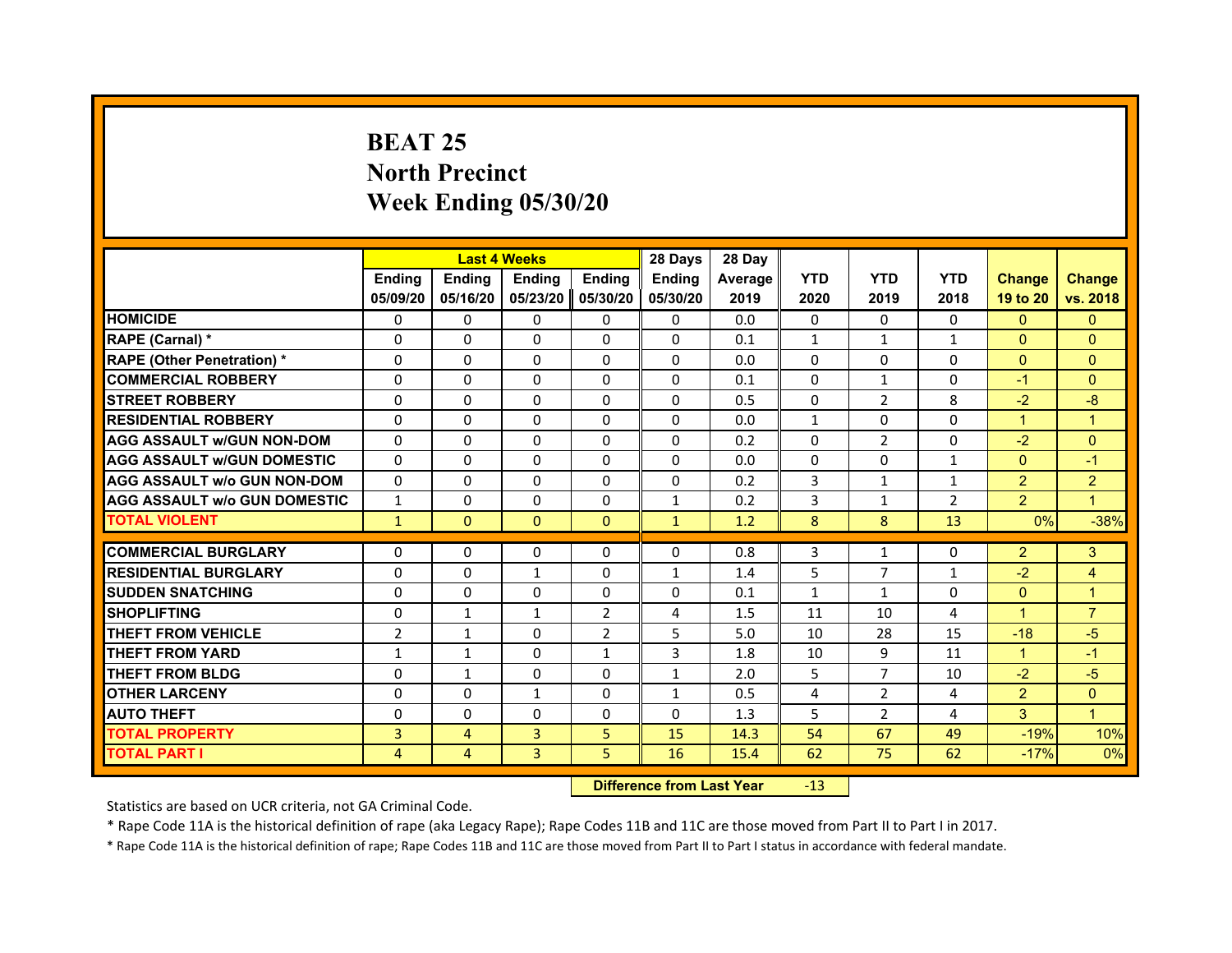# **BEAT 26North Precinct Week Ending 05/30/20**

|                                     |                | <b>Last 4 Weeks</b> |                |                | 28 Days        | 28 Day  |                |                |                |                |                |
|-------------------------------------|----------------|---------------------|----------------|----------------|----------------|---------|----------------|----------------|----------------|----------------|----------------|
|                                     | <b>Endina</b>  | <b>Ending</b>       | <b>Endina</b>  | <b>Endina</b>  | <b>Endina</b>  | Average | <b>YTD</b>     | <b>YTD</b>     | <b>YTD</b>     | <b>Change</b>  | <b>Change</b>  |
|                                     | 05/09/20       | 05/16/20            | 05/23/20       | 05/30/20       | 05/30/20       | 2019    | 2020           | 2019           | 2018           | 19 to 20       | vs. 2018       |
| <b>HOMICIDE</b>                     | 0              | 0                   | 0              | 0              | 0              | 0.1     | 0              | 0              | 0              | $\mathbf{0}$   | $\mathbf{0}$   |
| RAPE (Carnal) *                     | $\Omega$       | $\Omega$            | $\mathbf{1}$   | $\Omega$       | $\mathbf{1}$   | 0.2     | 3              | $\mathbf{1}$   | $\overline{2}$ | 2              | $\overline{1}$ |
| <b>RAPE (Other Penetration) *</b>   | $\Omega$       | $\Omega$            | $\Omega$       | $\Omega$       | $\Omega$       | 0.0     | $\Omega$       | $\Omega$       | $\Omega$       | $\Omega$       | $\Omega$       |
| <b>COMMERCIAL ROBBERY</b>           | $\Omega$       | $\Omega$            | $\Omega$       | $\Omega$       | $\Omega$       | 0.1     | 1              | 0              | $\Omega$       | 1              | 1              |
| <b>STREET ROBBERY</b>               | $\Omega$       | $\Omega$            | $\Omega$       | $\Omega$       | $\Omega$       | 1.2     | $\overline{3}$ | 5              | 6              | $-2$           | $-3$           |
| <b>RESIDENTIAL ROBBERY</b>          | $\Omega$       | $\Omega$            | $\Omega$       | $\Omega$       | $\Omega$       | 0.0     | $\Omega$       | $\Omega$       | $\Omega$       | $\Omega$       | $\Omega$       |
| <b>AGG ASSAULT w/GUN NON-DOM</b>    | $\Omega$       | $\Omega$            | $\Omega$       | $\mathbf{1}$   | $\mathbf{1}$   | 0.4     | $\mathbf{1}$   | $\overline{2}$ | $\Omega$       | $-1$           | $\overline{1}$ |
| <b>AGG ASSAULT W/GUN DOMESTIC</b>   | $\Omega$       | $\Omega$            | $\Omega$       | $\Omega$       | $\Omega$       | 0.0     | $\Omega$       | $\Omega$       | $\Omega$       | $\Omega$       | $\Omega$       |
| <b>AGG ASSAULT W/o GUN NON-DOM</b>  | 0              | $\mathbf{1}$        | 0              | 0              | $\mathbf{1}$   | 1.2     | $\overline{7}$ | $\overline{7}$ | 8              | $\Omega$       | $-1$           |
| <b>AGG ASSAULT W/o GUN DOMESTIC</b> | $\mathbf{1}$   | $\mathbf{1}$        | $\Omega$       | $\Omega$       | $\overline{2}$ | 0.2     | $\overline{2}$ | 2              | $\Omega$       | $\Omega$       | $\overline{2}$ |
| <b>TOTAL VIOLENT</b>                | $\mathbf{1}$   | $\overline{2}$      | $\mathbf{1}$   | $\mathbf{1}$   | 5              | 3.4     | 17             | 17             | 16             | 0%             | 6%             |
|                                     |                |                     |                |                |                |         |                |                |                |                |                |
| <b>COMMERCIAL BURGLARY</b>          | $\Omega$       | $\Omega$            | 1              | $\mathbf{1}$   | $\overline{2}$ | 0.5     | 6              | $\overline{2}$ | 1              | 4              | 5              |
| <b>RESIDENTIAL BURGLARY</b>         | $\Omega$       | $\Omega$            | $\Omega$       | $\mathbf{1}$   | $\mathbf{1}$   | 0.2     | $\mathbf{1}$   | $\mathbf{1}$   | $\Omega$       | $\Omega$       | $\overline{1}$ |
| <b>SUDDEN SNATCHING</b>             | $\Omega$       | $\Omega$            | $\Omega$       | $\Omega$       | $\Omega$       | 0.5     | $\mathbf{1}$   | 4              | 5              | $-3$           | $-4$           |
| <b>SHOPLIFTING</b>                  | $\mathbf{1}$   | $\mathbf{1}$        | $\Omega$       | $\overline{2}$ | 4              | 2.6     | 17             | 15             | 11             | $\mathcal{P}$  | 6              |
| <b>THEFT FROM VEHICLE</b>           | $\Omega$       | $\Omega$            | $\mathbf{1}$   | $\Omega$       | $\mathbf{1}$   | 2.9     | 8              | 9              | 9              | $-1$           | $-1$           |
| <b>THEFT FROM YARD</b>              | $\Omega$       | $\Omega$            | 1              | $\Omega$       | 1              | 1.7     | 8              | 9              | 8              | $-1$           | $\Omega$       |
| <b>THEFT FROM BLDG</b>              | $\Omega$       | $\Omega$            | $\Omega$       | $\Omega$       | $\Omega$       | 2.5     | 3              | 8              | 16             | $-5$           | $-13$          |
| <b>OTHER LARCENY</b>                | 0              | $\mathbf{1}$        | 0              | $\Omega$       | $\mathbf{1}$   | 0.4     | $\mathbf{1}$   | 2              | 2              | $-1$           | $-1$           |
| <b>AUTO THEFT</b>                   | $\Omega$       | $\Omega$            | $\Omega$       | $\mathbf{1}$   | $\mathbf{1}$   | 0.7     | 3              | $\mathbf{1}$   | 8              | $\overline{2}$ | $-5$           |
| <b>TOTAL PROPERTY</b>               | $\mathbf{1}$   | $\overline{2}$      | 3              | 5              | 11             | 11.9    | 48             | 51             | 60             | $-6%$          | $-20%$         |
| <b>TOTAL PART I</b>                 | $\overline{2}$ | $\overline{4}$      | $\overline{4}$ | 6              | 16             | 15.3    | 65             | 68             | 76             | $-4%$          | $-14%$         |

 **Difference from Last Year**r -3

Statistics are based on UCR criteria, not GA Criminal Code.

\* Rape Code 11A is the historical definition of rape (aka Legacy Rape); Rape Codes 11B and 11C are those moved from Part II to Part I in 2017.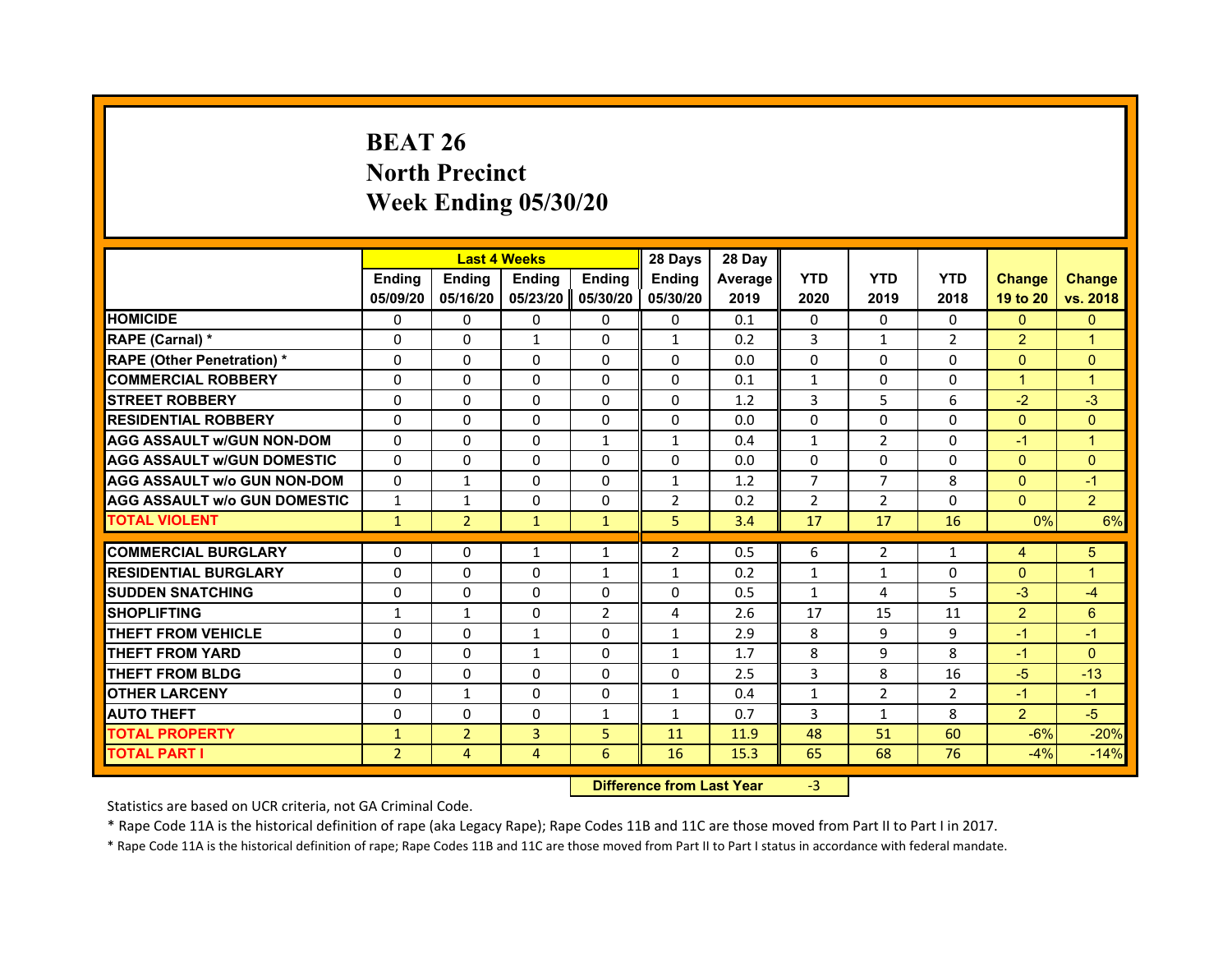# **BEAT 27North PrecinctWeek Ending 05/30/20**

|                                     |                | <b>Last 4 Weeks</b> |                     |               | 28 Days        | 28 Day  |                |                |                |                |                |
|-------------------------------------|----------------|---------------------|---------------------|---------------|----------------|---------|----------------|----------------|----------------|----------------|----------------|
|                                     | <b>Endina</b>  | <b>Endina</b>       | <b>Endina</b>       | <b>Endina</b> | <b>Endina</b>  | Average | <b>YTD</b>     | <b>YTD</b>     | <b>YTD</b>     | <b>Change</b>  | <b>Change</b>  |
|                                     | 05/09/20       | 05/16/20            | 05/23/20   05/30/20 |               | 05/30/20       | 2019    | 2020           | 2019           | 2018           | 19 to 20       | vs. 2018       |
| <b>HOMICIDE</b>                     | 0              | 0                   | 0                   | 0             | 0              | 0.1     | $\mathbf{0}$   | 0              | $\Omega$       | $\mathbf{0}$   | $\mathbf{0}$   |
| RAPE (Carnal) *                     | $\Omega$       | $\Omega$            | $\Omega$            | $\Omega$      | $\Omega$       | 0.3     | $\mathbf{1}$   | $\Omega$       | $\Omega$       | $\overline{1}$ | $\overline{1}$ |
| <b>RAPE (Other Penetration) *</b>   | 0              | $\Omega$            | $\Omega$            | $\Omega$      | 0              | 0.2     | $\Omega$       | 0              | $\mathbf{1}$   | $\Omega$       | $-1$           |
| <b>COMMERCIAL ROBBERY</b>           | 0              | 0                   | $\Omega$            | 0             | 0              | 0.1     | $\Omega$       | 0              | $\overline{2}$ | $\mathbf{0}$   | $-2$           |
| <b>STREET ROBBERY</b>               | 0              | $\mathbf{1}$        | 0                   | 0             | $\mathbf{1}$   | 1.4     | $\overline{2}$ | 4              | $\overline{2}$ | $-2$           | $\Omega$       |
| <b>RESIDENTIAL ROBBERY</b>          | 0              | $\Omega$            | $\Omega$            | $\Omega$      | 0              | 0.1     | $\Omega$       | $\Omega$       | $\mathbf{1}$   | $\Omega$       | $-1$           |
| <b>AGG ASSAULT w/GUN NON-GUN</b>    | $\Omega$       | 0                   | $\overline{2}$      | $\mathbf{0}$  | $\overline{2}$ | 1.0     | 9              | 6              | 6              | 3              | 3              |
| <b>AGG ASSAULT w/GUN DOMESTIC</b>   | $\Omega$       | $\Omega$            | $\Omega$            | 0             | $\Omega$       | 0.2     | $\mathbf{1}$   | $\mathbf{1}$   | $\Omega$       | $\Omega$       | $\overline{1}$ |
| <b>AGG ASSAULT w/o GUN NON-DOM</b>  | $\Omega$       | $\Omega$            | $\mathbf{1}$        | $\Omega$      | $\mathbf{1}$   | 1.5     | 5              | 8              | 3              | $-3$           | 2              |
| <b>AGG ASSAULT W/o GUN DOMESTIC</b> | $\Omega$       | $\Omega$            | 0                   | $\Omega$      | 0              | 1.3     | $\overline{2}$ | 6              | $\Omega$       | $-4$           | $\overline{2}$ |
| <b>TOTAL VIOLENT</b>                | $\Omega$       | $\mathbf{1}$        | $\overline{3}$      | $\mathbf{0}$  | 4              | 6.2     | 20             | 25             | 15             | $-20%$         | 33%            |
|                                     |                |                     |                     |               |                |         |                |                |                |                |                |
| <b>COMMERCIAL BURGLARY</b>          | 0              | 0                   | $\Omega$            | 0             | $\Omega$       | 0.7     | $\Omega$       | 3              | 3              | $-3$<br>1      | $-3$           |
| <b>RESIDENTIAL BURGLARY</b>         | 0              | $\Omega$            | 0                   | $\Omega$      | $\Omega$       | 0.5     | 4              | 3              | 5              |                | $-1$           |
| <b>SUDDEN SNATCHING</b>             | 0              | 0                   | $\Omega$            | 0             | 0              | 0.3     | $\mathfrak{p}$ | $\overline{2}$ | 5              | $\Omega$       | $-3$           |
| <b>SHOPLIFTING</b>                  | 1              | 1                   | $\Omega$            | $\Omega$      | $\overline{2}$ | 3.1     | 10             | 14             | 19             | $-4$           | $-9$           |
| <b>THEFT FROM VEHICLE</b>           | $\overline{2}$ | $\Omega$            | $\Omega$            | 3             | 5              | 3.1     | 9              | 17             | 8              | $-8$           | $\overline{1}$ |
| <b>THEFT FROM YARD</b>              | $\Omega$       | $\mathbf{1}$        | $\Omega$            | $\Omega$      | $\mathbf{1}$   | 0.8     | 4              | $\mathcal{P}$  | 9              | $\overline{2}$ | $-5$           |
| <b>THEFT FROM BLDG</b>              | 0              | 0                   | $\overline{2}$      | 0             | $\overline{2}$ | 2.4     | 7              | 14             | 14             | $-7$           | $-7$           |
| <b>OTHER LARCENY</b>                | 0              | 0                   | $\Omega$            | $\mathbf{0}$  | $\Omega$       | 0.2     | $\Omega$       | $\overline{2}$ | $\Omega$       | $-2$           | $\Omega$       |
| <b>AUTO THEFT</b>                   | $\Omega$       | 0                   | 0                   | 0             | $\Omega$       | 0.9     | $\overline{7}$ | $\overline{2}$ | 5              | 5              | $\overline{2}$ |
| <b>TOTAL PROPERTY</b>               | 3              | $\overline{2}$      | $\overline{2}$      | 3             | 10             | 12.0    | 43             | 59             | 68             | $-27%$         | $-37%$         |
| <b>TOTAL PART I</b>                 | 3              | 3                   | 5                   | 3             | 14             | 18.3    | 63             | 84             | 83             | $-25%$         | $-24%$         |

 **Difference from Last Year**‐21

Statistics are based on UCR criteria, not GA Criminal Code.

\* Rape Code 11A is the historical definition of rape (aka Legacy Rape); Rape Codes 11B and 11C are those moved from Part II to Part I in 2017.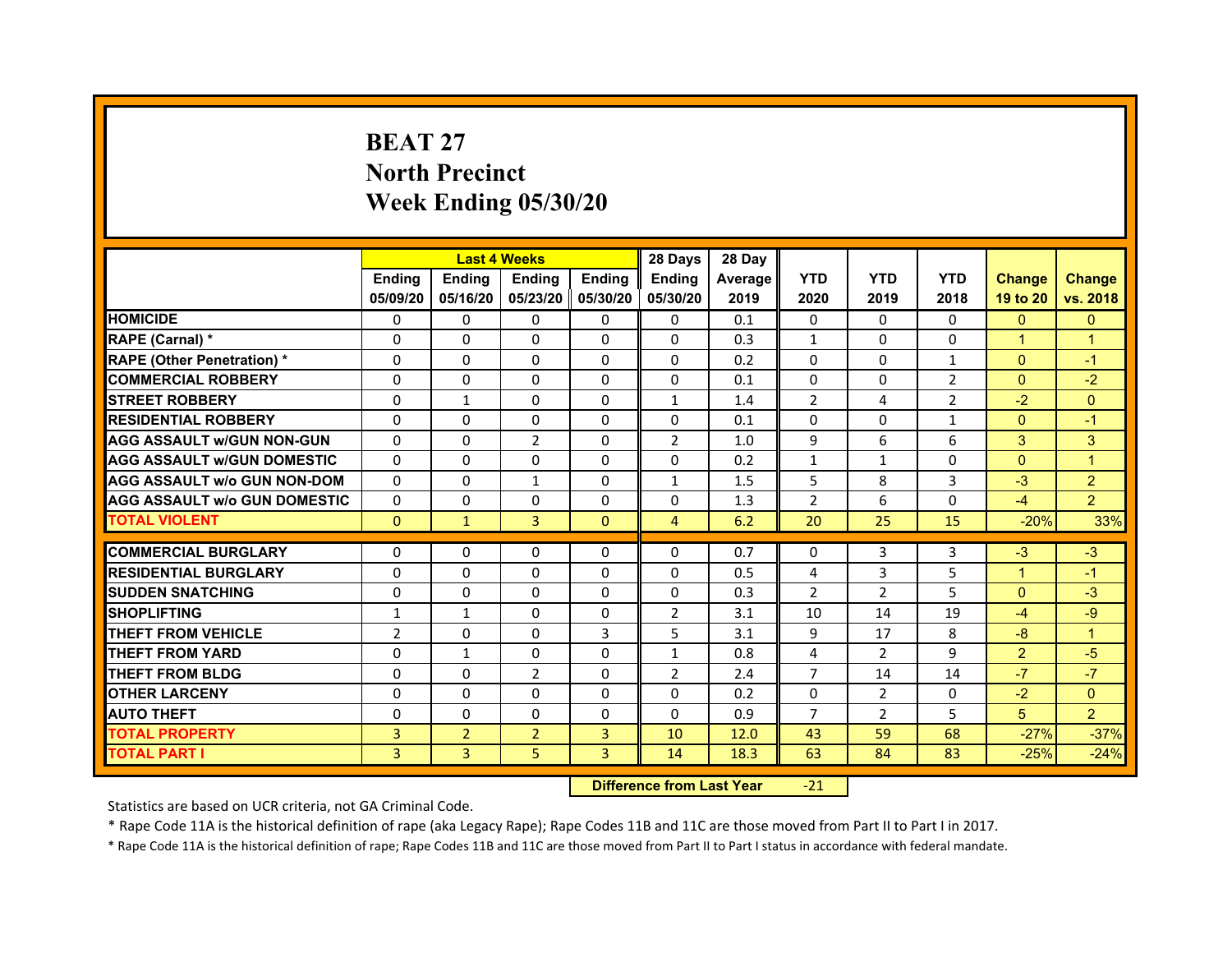# **BEAT 31Central PrecinctWeek Ending 05/30/20**

|                                     |               | <b>Last 4 Weeks</b> |                     |               | 28 Days        | 28 Day  |              |              |                |                |                |
|-------------------------------------|---------------|---------------------|---------------------|---------------|----------------|---------|--------------|--------------|----------------|----------------|----------------|
|                                     | <b>Endina</b> | <b>Endina</b>       | <b>Endina</b>       | <b>Endina</b> | <b>Endina</b>  | Average | <b>YTD</b>   | <b>YTD</b>   | <b>YTD</b>     | <b>Change</b>  | <b>Change</b>  |
|                                     | 05/09/20      | 05/16/20            | 05/23/20   05/30/20 |               | 05/30/20       | 2019    | 2020         | 2019         | 2018           | 19 to 20       | vs. 2018       |
| <b>HOMICIDE</b>                     | 0             | 0                   | $\Omega$            | 0             | 0              | 0.1     | $\mathbf{1}$ | $\mathbf{1}$ | $\Omega$       | $\mathbf{0}$   | 1              |
| RAPE (Carnal) *                     | $\Omega$      | $\Omega$            | $\Omega$            | $\Omega$      | $\Omega$       | 0.3     | 3            | 3            | $\Omega$       | $\Omega$       | 3              |
| <b>RAPE (Other Penetration)*</b>    | $\Omega$      | $\Omega$            | $\Omega$            | $\Omega$      | $\Omega$       | 0.2     | $\Omega$     | $\Omega$     | $\mathbf{1}$   | $\Omega$       | $-1$           |
| <b>COMMERCIAL ROBBERY</b>           | 0             | 0                   | $\Omega$            | 0             | 0              | 0.0     | $\Omega$     | 0            | $\mathbf{1}$   | $\mathbf{0}$   | $-1$           |
| <b>STREET ROBBERY</b>               | 0             | $\Omega$            | 0                   | 0             | 0              | 0.7     | 3            | 2            | 6              | 1              | $-3$           |
| <b>RESIDENTIAL ROBBERY</b>          | 1             | $\Omega$            | $\Omega$            | $\Omega$      | $\mathbf{1}$   | 0.0     | $\mathbf{1}$ | $\Omega$     | $\Omega$       | $\overline{1}$ | $\overline{1}$ |
| <b>AGG ASSAULT w/GUN NON-DOM</b>    | $\Omega$      | $\Omega$            | $\Omega$            | $\Omega$      | $\Omega$       | 1.1     | 6            | 6            | $\overline{2}$ | $\Omega$       | $\overline{4}$ |
| <b>AGG ASSAULT W/GUN DOMESTIC</b>   | $\Omega$      | $\mathbf{1}$        | $\Omega$            | $\Omega$      | $\mathbf{1}$   | 0.2     | $\mathbf{1}$ | $\Omega$     | $\mathbf{1}$   | $\mathbf{1}$   | $\Omega$       |
| <b>AGG ASSAULT W/o GUN NON-DOM</b>  | $\Omega$      | 0                   | $\Omega$            | 0             | $\Omega$       | 0.7     | $\mathbf{1}$ | 4            | 4              | $-3$           | $-3$           |
| <b>AGG ASSAULT W/o GUN DOMESTIC</b> | 0             | 0                   | 0                   | $\mathbf{0}$  | 0              | 0.9     | 4            | 6            | $\mathbf{1}$   | $-2$           | 3              |
| <b>TOTAL VIOLENT</b>                | $\mathbf{1}$  | $\mathbf{1}$        | $\mathbf{0}$        | $\Omega$      | $\overline{2}$ | 4.1     | 20           | 22           | 16             | $-9%$          | 25%            |
|                                     |               |                     |                     |               |                |         |              |              |                |                |                |
| <b>COMMERCIAL BURGLARY</b>          | 0             | 0                   | $\Omega$            | 0             | $\Omega$       | 1.2     | 3            | 4            | 6              | $-1$           | $-3$           |
| <b>RESIDENTIAL BURGLARY</b>         | $\mathbf{1}$  | 0                   | 0                   | $\Omega$      | $\mathbf{1}$   | 3.5     | 18           | 16           | 10             | $\overline{2}$ | 8              |
| <b>SUDDEN SNATCHING</b>             | 0             | $\Omega$            | $\Omega$            | $\Omega$      | $\Omega$       | 0.3     | $\Omega$     | 2            | $\mathbf{1}$   | $-2$           | $-1$           |
| <b>SHOPLIFTING</b>                  | $\Omega$      | $\mathbf{1}$        | $\mathbf{1}$        | $\mathbf{0}$  | $\overline{2}$ | 0.4     | 5            | $\mathbf{1}$ | $\Omega$       | $\overline{4}$ | 5              |
| <b>THEFT FROM VEHICLE</b>           | 0             | $\Omega$            | $\mathbf{1}$        | $\mathbf{0}$  | $\mathbf{1}$   | 4.3     | 11           | 22           | 26             | $-11$          | $-15$          |
| <b>THEFT FROM YARD</b>              | 1             | $\mathbf{1}$        | $\Omega$            | $\Omega$      | $\overline{2}$ | 4.4     | 17           | 25           | 14             | $-8$           | 3              |
| <b>THEFT FROM BLDG</b>              | 1             | $\Omega$            | $\Omega$            | $\mathbf{0}$  | 1              | 1.5     | 5            | 10           | 14             | $-5$           | -9             |
| <b>OTHER LARCENY</b>                | 0             | 0                   | $\mathbf{1}$        | $\Omega$      | $\mathbf{1}$   | 1.9     | 6            | 8            | 1              | $-2$           | 5              |
| <b>AUTO THEFT</b>                   | $\mathbf{1}$  | 0                   | $\Omega$            | $\mathbf{0}$  | $\mathbf{1}$   | 1.1     | 10           | 6            | 8              | $\overline{4}$ | $\overline{2}$ |
| <b>TOTAL PROPERTY</b>               | 4             | $\overline{2}$      | 3                   | $\mathbf{0}$  | 9              | 18.6    | 75           | 94           | 80             | $-20%$         | $-6%$          |
| <b>TOTAL PART I</b>                 | 5             | 3                   | 3                   | $\Omega$      | 11             | 22.7    | 95           | 116          | 96             | $-18%$         | $-1%$          |

 **Difference from Last Year**‐21

Statistics are based on UCR criteria, not GA Criminal Code.

\* Rape Code 11A is the historical definition of rape (aka Legacy Rape); Rape Codes 11B and 11C are those moved from Part II to Part I in 2017.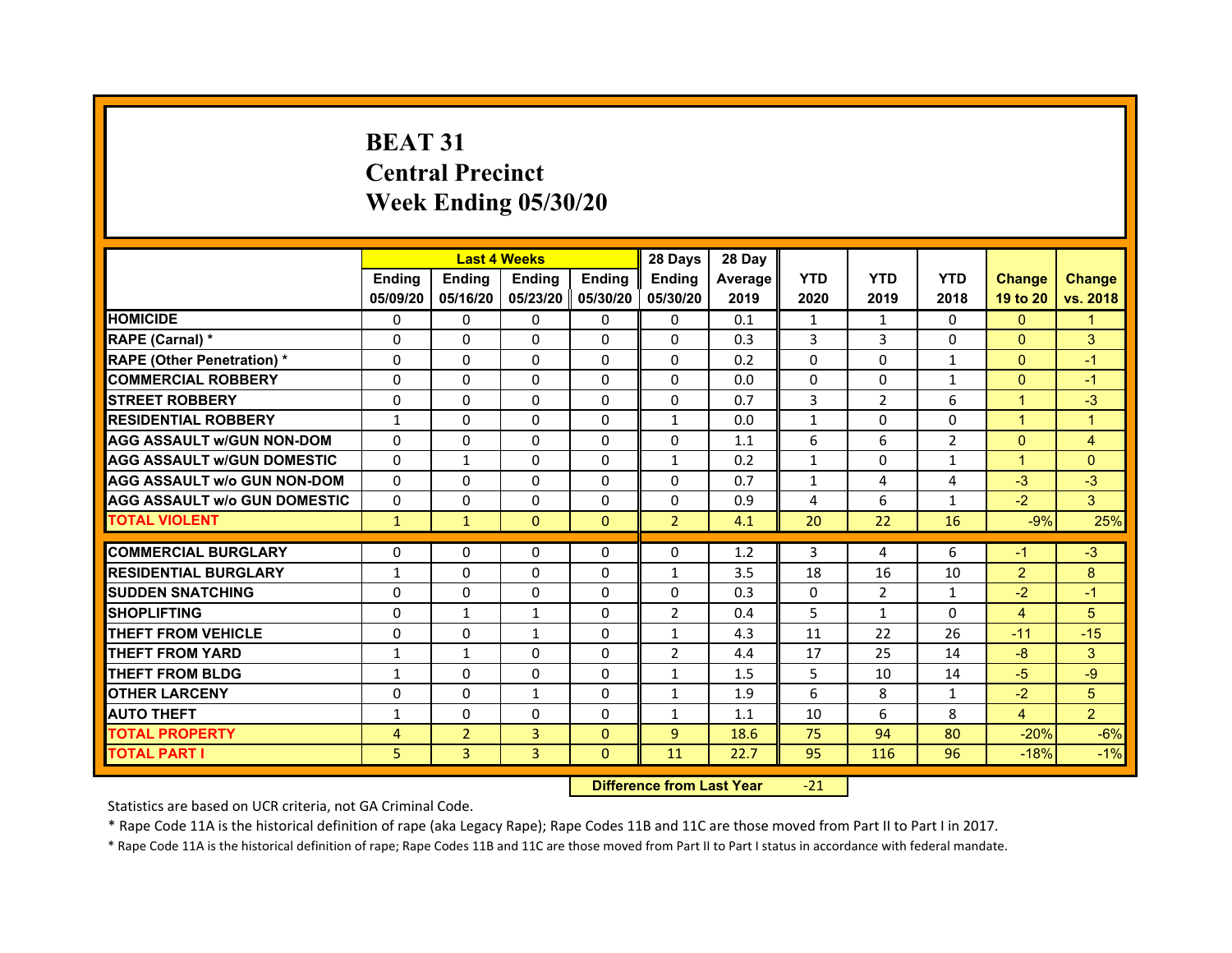# **BEAT 32Central Precinct Week Ending 05/30/20**

|                                     |                | <b>Last 4 Weeks</b> |                   |                | 28 Days        | 28 Day         |                |                |                |                |               |
|-------------------------------------|----------------|---------------------|-------------------|----------------|----------------|----------------|----------------|----------------|----------------|----------------|---------------|
|                                     | <b>Endina</b>  | <b>Ending</b>       | <b>Endina</b>     | <b>Endina</b>  | <b>Endina</b>  | <b>Average</b> | <b>YTD</b>     | <b>YTD</b>     | <b>YTD</b>     | <b>Change</b>  | <b>Change</b> |
|                                     | 05/09/20       | 05/16/20            | 05/23/20 05/30/20 |                | 05/30/20       | 2019           | 2020           | 2019           | 2018           | 19 to 20       | vs. 2018      |
| <b>HOMICIDE</b>                     | 0              | $\Omega$            | $\Omega$          | 0              | 0              | 0.1            | $\mathbf{0}$   | 0              | $\mathbf{0}$   | $\mathbf{0}$   | $\Omega$      |
| RAPE (Carnal) *                     | $\Omega$       | $\Omega$            | $\Omega$          | $\Omega$       | $\Omega$       | 0.2            | $\Omega$       | $\mathbf{1}$   | $\mathbf{1}$   | $-1$           | $-1$          |
| <b>RAPE (Other Penetration) *</b>   | $\Omega$       | $\Omega$            | $\Omega$          | 0              | $\Omega$       | 0.1            | 0              | $\mathbf{0}$   | $\mathbf{1}$   | $\Omega$       | $-1$          |
| <b>COMMERCIAL ROBBERY</b>           | $\Omega$       | $\Omega$            | $\Omega$          | $\Omega$       | $\Omega$       | 0.9            | $\overline{2}$ | $\mathbf{1}$   | $\overline{2}$ | $\mathbf{1}$   | $\Omega$      |
| <b>STREET ROBBERY</b>               | $\Omega$       | $\Omega$            | $\Omega$          | $\Omega$       | $\Omega$       | 0.2            | 0              | $\Omega$       | 1              | $\Omega$       | $-1$          |
| <b>RESIDENTIAL ROBBERY</b>          | 0              | 0                   | 0                 | 0              | 0              | 0.0            | 0              | $\Omega$       | 0              | $\Omega$       | $\Omega$      |
| <b>AGG ASSAULT w/GUN NON-DOM</b>    | $\Omega$       | $\Omega$            | $\mathbf 0$       | $\Omega$       | $\Omega$       | 0.2            | $\overline{2}$ | $\overline{2}$ | $\overline{2}$ | $\mathbf{0}$   | $\mathbf 0$   |
| <b>AGG ASSAULT W/GUN DOMESTIC</b>   | $\Omega$       | 0                   | $\Omega$          | 0              | $\Omega$       | 0.0            | $\mathbf{1}$   | $\mathbf{0}$   | 0              | $\mathbf{1}$   | $\mathbf{1}$  |
| <b>AGG ASSAULT W/o GUN NON-DOM</b>  | $\Omega$       | $\Omega$            | $\Omega$          | $\Omega$       | $\Omega$       | 0.3            | $\Omega$       | 3              | 1              | $-3$           | $-1$          |
| <b>AGG ASSAULT W/o GUN DOMESTIC</b> | $\Omega$       | 1                   | $\Omega$          | $\Omega$       | 1              | 0.4            | $\mathbf{1}$   | 3              | 1              | $-2$           | $\Omega$      |
| <b>TOTAL VIOLENT</b>                | $\Omega$       | $\mathbf{1}$        | $\Omega$          | $\Omega$       | $\mathbf{1}$   | 2.5            | 6              | 10             | 9              | $-40%$         | $-33%$        |
|                                     |                |                     |                   |                |                |                |                |                |                |                |               |
| <b>COMMERCIAL BURGLARY</b>          | $\mathbf{1}$   | $\Omega$            | $\Omega$          | $\Omega$       | 1              | 0.3            | 5              | $\overline{2}$ | $\Omega$       | 3              | 5             |
| <b>RESIDENTIAL BURGLARY</b>         | $\Omega$       | 0                   | $\Omega$          | 0              | 0              | 1.8            | 8              | $\overline{7}$ | 14             | $\mathbf{1}$   | $-6$          |
| <b>SUDDEN SNATCHING</b>             | $\Omega$       | $\Omega$            | $\Omega$          | $\Omega$       | $\Omega$       | 0.2            | $\Omega$       | $\Omega$       | $\Omega$       | $\Omega$       | $\Omega$      |
| <b>SHOPLIFTING</b>                  | 1              | 1                   | 0                 | 2              | 4              | 3.1            | 14             | 16             | 26             | $-2$           | $-12$         |
| <b>THEFT FROM VEHICLE</b>           | $\overline{2}$ | $\mathbf{1}$        | $\overline{2}$    | 0              | 5              | 4.9            | 18             | 21             | 32             | $-3$           | $-14$         |
| <b>THEFT FROM YARD</b>              | $\Omega$       | $\Omega$            | $\Omega$          | $\overline{2}$ | $\overline{2}$ | 2.6            | 9              | 12             | 17             | $-3$           | $-8$          |
| <b>THEFT FROM BLDG</b>              | 0              | 1                   | 0                 | 0              | 1              | 2.5            | 9              | 10             | 16             | $-1$           | $-7$          |
| <b>OTHER LARCENY</b>                | $\Omega$       | $\Omega$            | $\Omega$          | 0              | $\Omega$       | 0.8            | 9              | $\overline{2}$ | 10             | $\overline{7}$ | $-1$          |
| <b>AUTO THEFT</b>                   | $\Omega$       | $\mathbf{1}$        | $\Omega$          | $\Omega$       | $\mathbf{1}$   | 1.2            | 6              | 8              | 12             | $-2$           | $-6$          |
| <b>TOTAL PROPERTY</b>               | 4              | 4                   | $\overline{2}$    | $\overline{4}$ | 14             | 17.3           | 78             | 78             | 127            | 0%             | $-39%$        |
| <b>TOTAL PART I</b>                 | 4              | 5                   | $\overline{2}$    | 4              | 15             | 19.8           | 84             | 88             | 136            | $-5%$          | $-38%$        |

#### **Difference from Last Year**‐4

Statistics are based on UCR criteria, not GA Criminal Code.

\* Rape Code 11A is the historical definition of rape (aka Legacy Rape); Rape Codes 11B and 11C are those moved from Part II to Part I in 2017.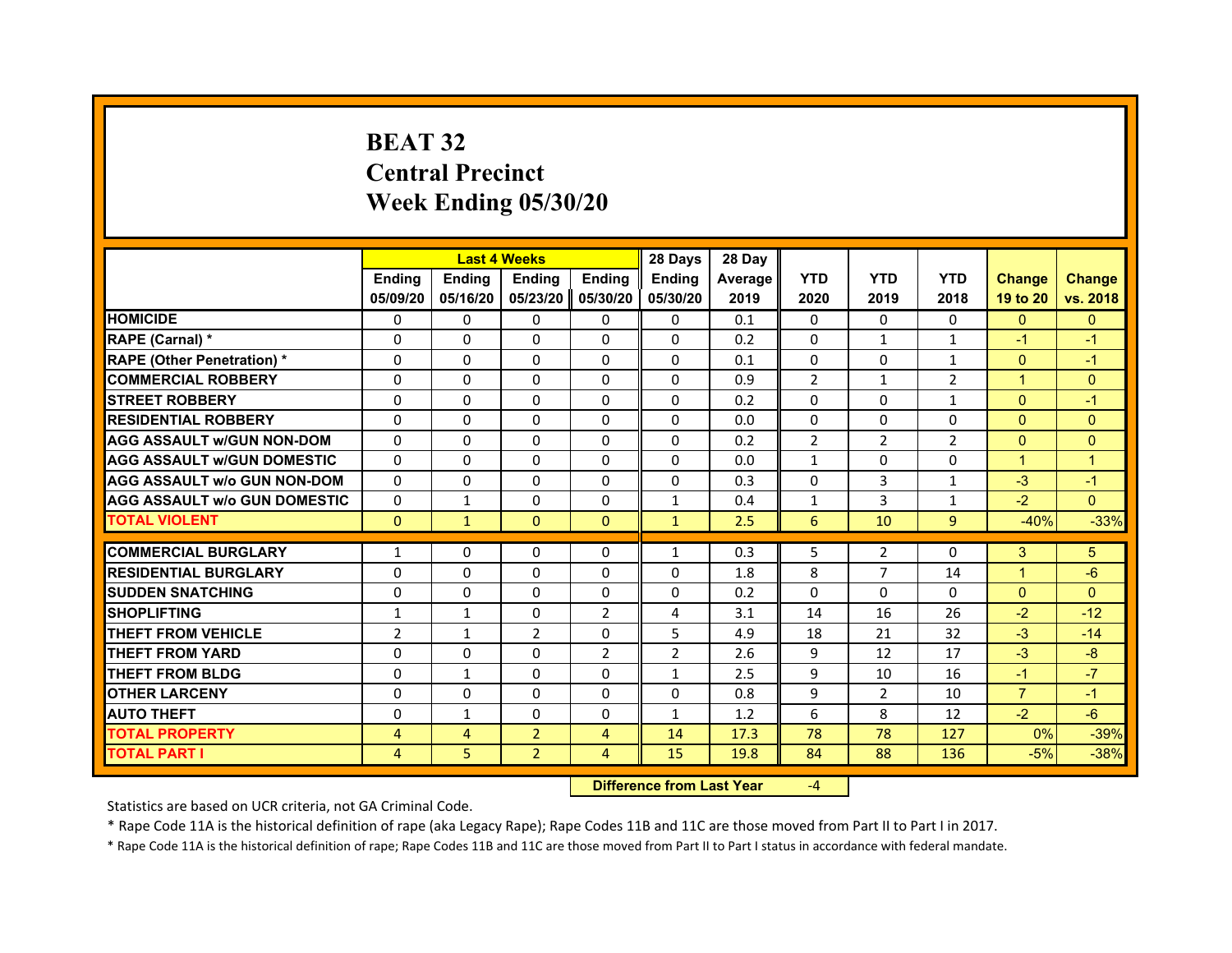# **BEAT 33Central PrecinctWeek Ending 05/30/20**

|                                     |                | <b>Last 4 Weeks</b> |                     |               | 28 Days        | 28 Day  |                |                |                |                      |                |
|-------------------------------------|----------------|---------------------|---------------------|---------------|----------------|---------|----------------|----------------|----------------|----------------------|----------------|
|                                     | <b>Endina</b>  | <b>Ending</b>       | <b>Endina</b>       | <b>Endina</b> | <b>Endina</b>  | Average | <b>YTD</b>     | <b>YTD</b>     | <b>YTD</b>     | <b>Change</b>        | <b>Change</b>  |
|                                     | 05/09/20       | 05/16/20            | 05/23/20   05/30/20 |               | 05/30/20       | 2019    | 2020           | 2019           | 2018           | 19 to 20             | vs. 2018       |
| <b>HOMICIDE</b>                     | 0              | 0                   | $\mathbf{0}$        | 0             | 0              | 0.2     | $\mathbf{1}$   | $\mathbf{1}$   | 0              | $\mathbf{0}$         | 1              |
| RAPE (Carnal) *                     | $\Omega$       | $\Omega$            | $\Omega$            | $\Omega$      | $\Omega$       | 0.0     | $\Omega$       | $\Omega$       | $\mathbf{1}$   | $\Omega$             | $-1$           |
| <b>RAPE (Other Penetration) *</b>   | $\Omega$       | $\Omega$            | $\Omega$            | $\Omega$      | $\Omega$       | 0.1     | $\Omega$       | $\Omega$       | $\mathbf{1}$   | $\Omega$             | $-1$           |
| <b>COMMERCIAL ROBBERY</b>           | 0              | 0                   | $\Omega$            | 0             | $\Omega$       | 0.3     | $\Omega$       | 2              | $\Omega$       | $-2$                 | $\mathbf{0}$   |
| <b>STREET ROBBERY</b>               | 0              | 0                   | 0                   | $\mathbf{0}$  | 0              | 1.3     | 3              | 5              | $\overline{7}$ | $-2$                 | $-4$           |
| <b>RESIDENTIAL ROBBERY</b>          | $\Omega$       | $\Omega$            | 0                   | $\Omega$      | 0              | 0.0     | $\Omega$       | $\Omega$       | $\Omega$       | $\Omega$             | $\mathbf{0}$   |
| <b>AGG ASSAULT w/GUN NON-DOM</b>    | $\mathbf{1}$   | 0                   | $\mathbf{1}$        | $\Omega$      | $\overline{2}$ | 1.0     | 5              | 5              | 6              | $\Omega$             | $-1$           |
| <b>AGG ASSAULT W/GUN DOMESTIC</b>   | $\Omega$       | $\Omega$            | 0                   | $\mathbf{0}$  | 0              | 0.2     | $\Omega$       | $\mathbf{1}$   | $\Omega$       | $-1$                 | $\mathbf{0}$   |
| <b>AGG ASSAULT W/o GUN NON-DOM</b>  | $\mathbf{1}$   | 0                   | $\mathbf{1}$        | $\Omega$      | $\overline{2}$ | 0.9     | 5              | 8              | 3              | $-3$                 | $\overline{2}$ |
| <b>AGG ASSAULT w/o GUN DOMESTIC</b> | $\Omega$       | $\Omega$            | 0                   | $\Omega$      | 0              | 0.7     | 3              | $\overline{7}$ | $\mathbf{1}$   | $-4$                 | 2 <sup>1</sup> |
| <b>TOTAL VIOLENT</b>                | $\overline{2}$ | $\Omega$            | $\overline{2}$      | $\mathbf{0}$  | $\overline{4}$ | 4.7     | 17             | 29             | 19             | $-41%$               | $-11%$         |
|                                     |                |                     |                     |               |                |         |                |                |                |                      |                |
| <b>COMMERCIAL BURGLARY</b>          | $\Omega$       | $\mathbf{1}$        | $\Omega$            | 0             | $\mathbf{1}$   | 1.3     | 6              | 2              | 4              | 4                    | $\overline{2}$ |
| <b>RESIDENTIAL BURGLARY</b>         | $\mathbf{1}$   | 1                   | 1                   | $\mathbf{0}$  | 3              | 1.8     | 6              | 14             | $\overline{7}$ | $-8$                 | $-1$           |
| <b>SUDDEN SNATCHING</b>             | 0              | 0                   | $\Omega$            | $\Omega$      | $\Omega$       | 0.1     | $\Omega$       | $\Omega$       | $\overline{2}$ | $\Omega$             | $-2$           |
| <b>SHOPLIFTING</b>                  | $\mathbf 0$    | $\mathbf{1}$        | $\Omega$            | $\mathbf{1}$  | $\overline{2}$ | 7.9     | 15             | 41             | 11             | $-26$                | $\overline{4}$ |
| <b>THEFT FROM VEHICLE</b>           | 0              | $\mathbf{1}$        | $\Omega$            | $\mathbf{0}$  | $\mathbf{1}$   | 3.4     | 13             | 20             | 22             | $-7$                 | $-9$           |
| <b>THEFT FROM YARD</b>              | 0              | $\overline{2}$      | $\overline{2}$      | 0             | 4              | 3.6     | 20             | 28             | 17             | $-8$                 | 3              |
| <b>THEFT FROM BLDG</b>              | 0              | 0                   | $\overline{2}$      | 3             | 5              | 1.7     | 9              | 8              | 12             | $\blacktriangleleft$ | $-3$           |
| <b>OTHER LARCENY</b>                | $\Omega$       | 0                   | $\Omega$            | $\mathbf{1}$  | $\mathbf{1}$   | 2.0     | $\mathbf{1}$   | 16             | $\overline{2}$ | $-15$                | $-1$           |
| <b>AUTO THEFT</b>                   | $\mathbf 0$    | 0                   | $\Omega$            | 0             | $\Omega$       | 1.4     | $\overline{7}$ | 9              | 22             | $-2$                 | $-15$          |
| <b>TOTAL PROPERTY</b>               | $\mathbf{1}$   | 6                   | 5                   | 5             | 17             | 23.2    | 77             | 138            | 99             | $-44%$               | $-22%$         |
| TOTAL PART I                        | 3              | 6                   | $\overline{7}$      | 5             | 21             | 27.8    | 94             | 167            | 118            | $-44%$               | $-20%$         |

 **Difference from Last Year**‐73

Statistics are based on UCR criteria, not GA Criminal Code.

\* Rape Code 11A is the historical definition of rape (aka Legacy Rape); Rape Codes 11B and 11C are those moved from Part II to Part I in 2017.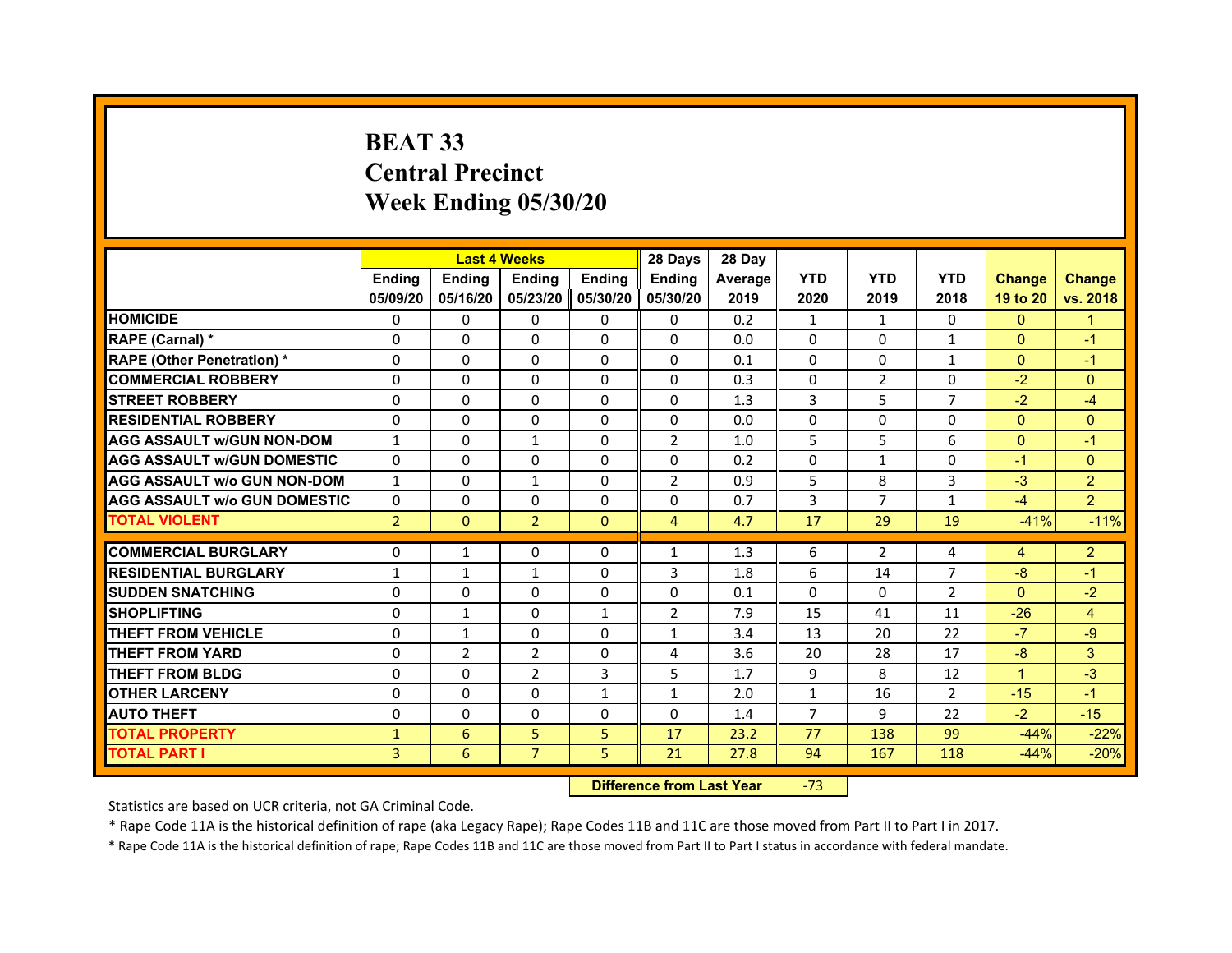# **BEAT 34Central Precinct Week Ending 05/30/20**

|                                     |                | <b>Last 4 Weeks</b> |                     |                | 28 Days        | 28 Day  |                |                |               |                |                      |
|-------------------------------------|----------------|---------------------|---------------------|----------------|----------------|---------|----------------|----------------|---------------|----------------|----------------------|
|                                     | <b>Endina</b>  | <b>Endina</b>       | <b>Endina</b>       | <b>Endina</b>  | <b>Endina</b>  | Average | <b>YTD</b>     | <b>YTD</b>     | <b>YTD</b>    | <b>Change</b>  | <b>Change</b>        |
|                                     | 05/09/20       | 05/16/20            | 05/23/20   05/30/20 |                | 05/30/20       | 2019    | 2020           | 2019           | 2018          | 19 to 20       | vs. 2018             |
| <b>HOMICIDE</b>                     | 0              | 0                   | $\Omega$            | 0              | 0              | 0.1     | 2              | $\Omega$       | 0             | $\overline{2}$ | $\overline{2}$       |
| RAPE (Carnal) *                     | $\Omega$       | $\Omega$            | $\Omega$            | $\mathbf{1}$   | $\mathbf{1}$   | 0.2     | $\overline{2}$ | $\overline{2}$ | $\Omega$      | $\Omega$       | $\overline{2}$       |
| <b>RAPE (Other Penetration)*</b>    | $\Omega$       | $\Omega$            | $\Omega$            | $\Omega$       | $\Omega$       | 0.1     | $\Omega$       | $\mathbf{1}$   | $\Omega$      | $-1$           | $\Omega$             |
| <b>COMMERCIAL ROBBERY</b>           | 0              | 0                   | $\Omega$            | 0              | 0              | 0.0     | $\Omega$       | 0              | 0             | $\Omega$       | $\Omega$             |
| <b>STREET ROBBERY</b>               | 0              | $\Omega$            | $\mathbf{1}$        | $\mathbf{1}$   | $\overline{2}$ | 0.9     | 8              | 7              | 3             | 1              | 5                    |
| <b>RESIDENTIAL ROBBERY</b>          | 0              | $\Omega$            | $\Omega$            | $\Omega$       | $\Omega$       | 0.2     | $\Omega$       | $\mathbf{1}$   | $\mathbf{1}$  | $-1$           | $\overline{1}$       |
| <b>AGG ASSAULT w/GUN NON-DOM</b>    | $\Omega$       | $\Omega$            | $\Omega$            | $\Omega$       | $\Omega$       | 1.8     | $\overline{7}$ | 5              | 3             | $\overline{2}$ | $\overline{4}$       |
| <b>AGG ASSAULT W/GUN DOMESTIC</b>   | $\Omega$       | $\Omega$            | $\Omega$            | $\Omega$       | $\Omega$       | 0.5     | $\Omega$       | 4              | $\mathcal{P}$ | $-4$           | $-2$                 |
| <b>AGG ASSAULT W/o GUN NON-DOM</b>  | 1              | 0                   | $\Omega$            | 0              | $\mathbf{1}$   | 0.9     | 9              | 5              | 8             | $\overline{4}$ | 1                    |
| <b>AGG ASSAULT W/o GUN DOMESTIC</b> | 0              | $\mathbf{1}$        | 0                   | 1              | 2              | 1.6     | 9              | 8              | 7             | $\overline{1}$ | $\overline{2}$       |
| <b>TOTAL VIOLENT</b>                | $\mathbf{1}$   | $\mathbf{1}$        | $\mathbf{1}$        | $\overline{3}$ | 6              | 6.2     | 37             | 33             | 24            | 12%            | 54%                  |
|                                     |                |                     |                     |                |                |         |                |                |               |                |                      |
| <b>COMMERCIAL BURGLARY</b>          | 0              | 0                   | $\Omega$            | 0              | $\Omega$       | 0.5     | $\Omega$       | $\mathbf{1}$   | 1             | $-1$           | $-1$                 |
| <b>RESIDENTIAL BURGLARY</b>         | $\mathbf{1}$   | 0                   | 0                   | $\Omega$       | $\mathbf{1}$   | 3.2     | 14             | 16             | 33            | $-2$           | $-19$                |
| <b>SUDDEN SNATCHING</b>             | 0              | $\Omega$            | $\Omega$            | $\Omega$       | $\Omega$       | 0.2     | $\mathbf{1}$   | $\mathbf{1}$   | $\mathbf{1}$  | $\Omega$       | $\Omega$             |
| <b>SHOPLIFTING</b>                  | $\Omega$       | $\Omega$            | $\overline{2}$      | $\mathbf{0}$   | $\overline{2}$ | 1.2     | 3              | 5              | 3             | $-2$           | $\Omega$             |
| <b>THEFT FROM VEHICLE</b>           | 0              | $\mathbf{1}$        | 0                   | $\mathbf{0}$   | $\mathbf{1}$   | 2.3     | 10             | 10             | 17            | $\mathbf{0}$   | $-7$                 |
| <b>THEFT FROM YARD</b>              | 0              | $\overline{2}$      | $\Omega$            | $\mathbf{1}$   | 3              | 2.3     | 8              | 15             | 6             | $-7$           | $\overline{2}$       |
| <b>THEFT FROM BLDG</b>              | $\Omega$       | $\Omega$            | 1                   | 1              | $\overline{2}$ | 1.4     | 8              | 4              | 13            | $\overline{4}$ | $-5$                 |
| <b>OTHER LARCENY</b>                | 0              | 0                   | $\Omega$            | $\mathbf{1}$   | $\mathbf{1}$   | 0.3     | $\overline{2}$ | $\overline{2}$ | 1             | $\Omega$       | $\blacktriangleleft$ |
| <b>AUTO THEFT</b>                   | $\mathbf{1}$   | 0                   | $\Omega$            | $\Omega$       | $\mathbf{1}$   | 2.0     | 8              | 8              | 13            | $\Omega$       | $-5$                 |
| <b>TOTAL PROPERTY</b>               | $\overline{2}$ | 3                   | 3                   | $\overline{3}$ | 11             | 13.3    | 54             | 62             | 88            | $-13%$         | $-39%$               |
| <b>TOTAL PART I</b>                 | 3              | 4                   | $\overline{4}$      | 6              | 17             | 19.6    | 91             | 95             | 112           | $-4%$          | $-19%$               |

 **Difference from Last Year**‐4

Statistics are based on UCR criteria, not GA Criminal Code.

\* Rape Code 11A is the historical definition of rape (aka Legacy Rape); Rape Codes 11B and 11C are those moved from Part II to Part I in 2017.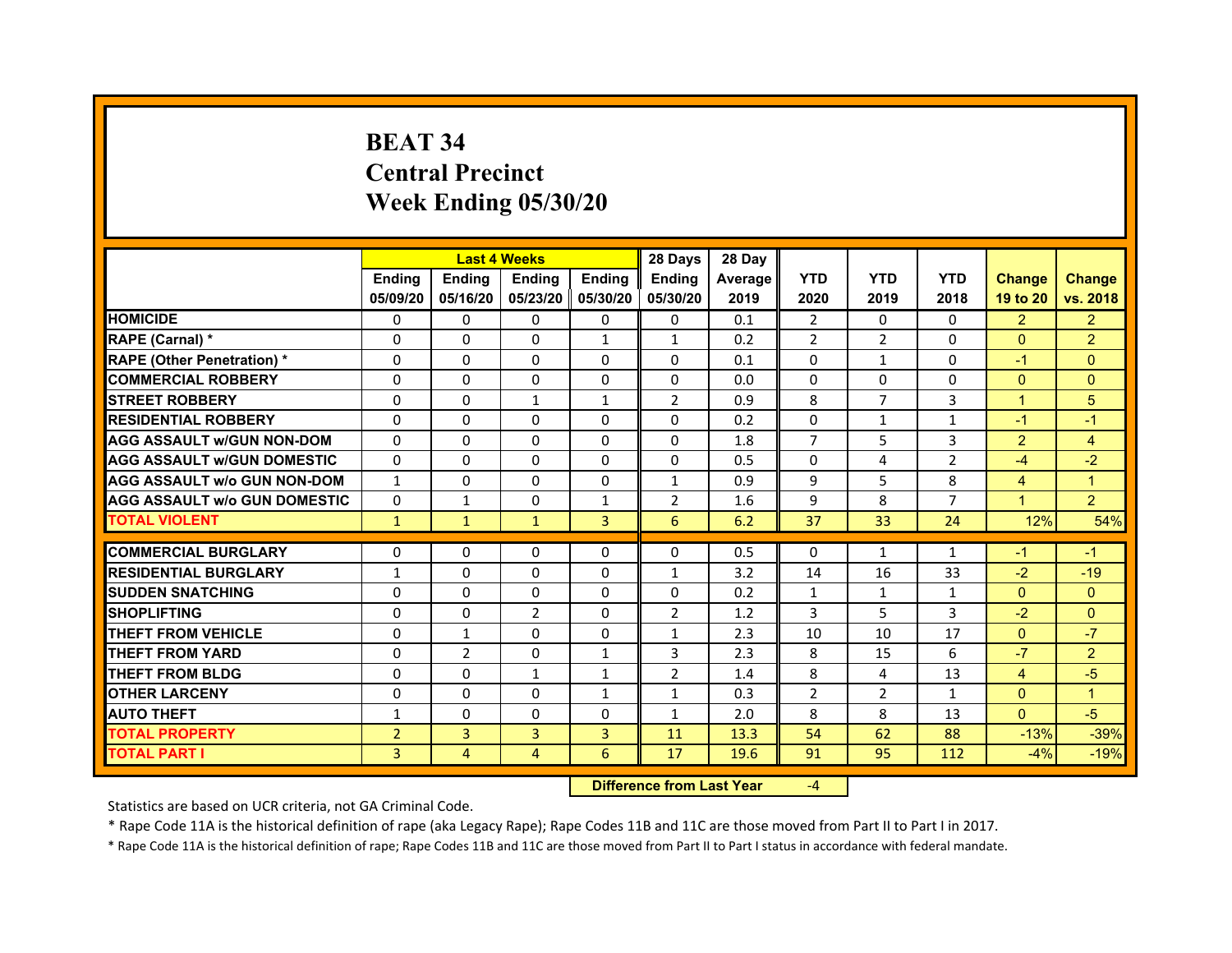# **BEAT 35Central PrecinctWeek Ending 05/30/20**

|                                     |                |                | <b>Last 4 Weeks</b> |                | 28 Days        | 28 Day  |              |              |                |                      |                |
|-------------------------------------|----------------|----------------|---------------------|----------------|----------------|---------|--------------|--------------|----------------|----------------------|----------------|
|                                     | <b>Endina</b>  | <b>Endina</b>  | <b>Endina</b>       | <b>Ending</b>  | <b>Endina</b>  | Average | <b>YTD</b>   | <b>YTD</b>   | <b>YTD</b>     | <b>Change</b>        | <b>Change</b>  |
|                                     | 05/09/20       | 05/16/20       | 05/23/20   05/30/20 |                | 05/30/20       | 2019    | 2020         | 2019         | 2018           | 19 to 20             | vs. 2018       |
| <b>HOMICIDE</b>                     | 0              | 0              | $\mathbf{0}$        | 0              | 0              | 0.0     | 3            | 0            | $\Omega$       | 3                    | 3              |
| RAPE (Carnal) *                     | $\Omega$       | $\Omega$       | $\Omega$            | $\Omega$       | $\Omega$       | 0.0     | $\mathbf{1}$ | $\Omega$     | $\overline{2}$ | $\overline{1}$       | $-1$           |
| <b>RAPE (Other Penetration) *</b>   | 0              | $\Omega$       | $\Omega$            | $\mathbf{0}$   | $\Omega$       | 0.0     | $\Omega$     | $\Omega$     | $\overline{2}$ | $\Omega$             | $-2$           |
| <b>COMMERCIAL ROBBERY</b>           | 0              | 0              | $\Omega$            | 1              | $\mathbf{1}$   | 0.2     | 1            | 0            | $\Omega$       | $\blacktriangleleft$ | 1              |
| <b>STREET ROBBERY</b>               | 0              | 0              | $\mathbf{1}$        | 1              | $\overline{2}$ | 1.1     | 3            | 5            | 1              | $-2$                 | $\overline{2}$ |
| <b>RESIDENTIAL ROBBERY</b>          | 0              | 0              | $\Omega$            | $\Omega$       | $\Omega$       | 0.0     | $\mathbf{1}$ | $\Omega$     | $\Omega$       | $\mathbf{1}$         | 1              |
| <b>AGG ASSAULT w/GUN NON-DOM</b>    | $\Omega$       | $\mathbf{1}$   | $\Omega$            | $\Omega$       | $\mathbf{1}$   | 2.2     | 6            | 11           | 10             | $-5$                 | $-4$           |
| <b>AGG ASSAULT W/GUN DOMESTIC</b>   | $\Omega$       | 0              | $\Omega$            | 0              | $\Omega$       | 0.2     | $\mathbf{1}$ | $\mathbf{1}$ | $\overline{4}$ | $\mathbf{0}$         | $-3$           |
| <b>AGG ASSAULT w/o GUN NON-DOM</b>  | 0              | 0              | $\Omega$            | $\Omega$       | $\Omega$       | 0.6     | $\mathbf{1}$ | 2            | 3              | $-1$                 | $-2$           |
| <b>AGG ASSAULT W/o GUN DOMESTIC</b> | $\Omega$       | $\Omega$       | 0                   | $\Omega$       | 0              | 0.9     | 5            | 6            | $\overline{2}$ | $-1$                 | 3              |
| <b>TOTAL VIOLENT</b>                | $\Omega$       | $\mathbf{1}$   | $\mathbf{1}$        | $\overline{2}$ | $\overline{4}$ | 5.2     | 22           | 25           | 24             | $-12%$               | $-8%$          |
|                                     |                |                |                     |                |                |         |              |              |                |                      |                |
| <b>COMMERCIAL BURGLARY</b>          | 1              | 0              | $\Omega$            | 0              | $\mathbf{1}$   | 1.2     | 3            | 3            | 2              | $\Omega$             | $\mathbf{1}$   |
| <b>RESIDENTIAL BURGLARY</b>         | $\overline{2}$ | $\Omega$       | 0                   | $\Omega$       | 2              | 2.9     | 15           | 14           | 15             | 1                    | $\Omega$       |
| <b>SUDDEN SNATCHING</b>             | 0              | 0              | $\Omega$            | 0              | 0              | 0.2     | $\Omega$     | $\Omega$     | $\mathbf{1}$   | $\Omega$             | $-1$           |
| <b>SHOPLIFTING</b>                  | $\Omega$       | 0              | $\mathbf{1}$        | $\Omega$       | $\mathbf{1}$   | 2.4     | 13           | 18           | 10             | $-5$                 | 3              |
| <b>THEFT FROM VEHICLE</b>           | 0              | 3              | $\mathbf{1}$        | $\mathbf{0}$   | 4              | 6.5     | 12           | 36           | 23             | $-24$                | $-11$          |
| <b>THEFT FROM YARD</b>              | $\Omega$       | $\mathbf{1}$   | $\mathbf{1}$        | $\Omega$       | $\overline{2}$ | 1.4     | 3            | 3            | $\overline{4}$ | $\Omega$             | $-1$           |
| <b>THEFT FROM BLDG</b>              | 0              | 1              | 0                   | 3              | 4              | 1.8     | 9            | 8            | 6              | 1                    | 3              |
| <b>OTHER LARCENY</b>                | 0              | 0              | $\Omega$            | $\Omega$       | $\Omega$       | 1.2     | 3            | 6            | 3              | $-3$                 | $\Omega$       |
| <b>AUTO THEFT</b>                   | $\mathbf{1}$   | 1              | $\mathbf{1}$        | $\mathbf{1}$   | 4              | 2.1     | 16           | 11           | 25             | 5                    | $-9$           |
| <b>TOTAL PROPERTY</b>               | 4              | 6              | 4                   | 4              | 18             | 19.7    | 74           | 99           | 89             | $-25%$               | $-17%$         |
| <b>TOTAL PART I</b>                 | 4              | $\overline{7}$ | 5                   | 6              | 22             | 24.9    | 96           | 124          | 113            | $-23%$               | $-15%$         |

 **Difference from Last Year**‐28

Statistics are based on UCR criteria, not GA Criminal Code.

\* Rape Code 11A is the historical definition of rape (aka Legacy Rape); Rape Codes 11B and 11C are those moved from Part II to Part I in 2017.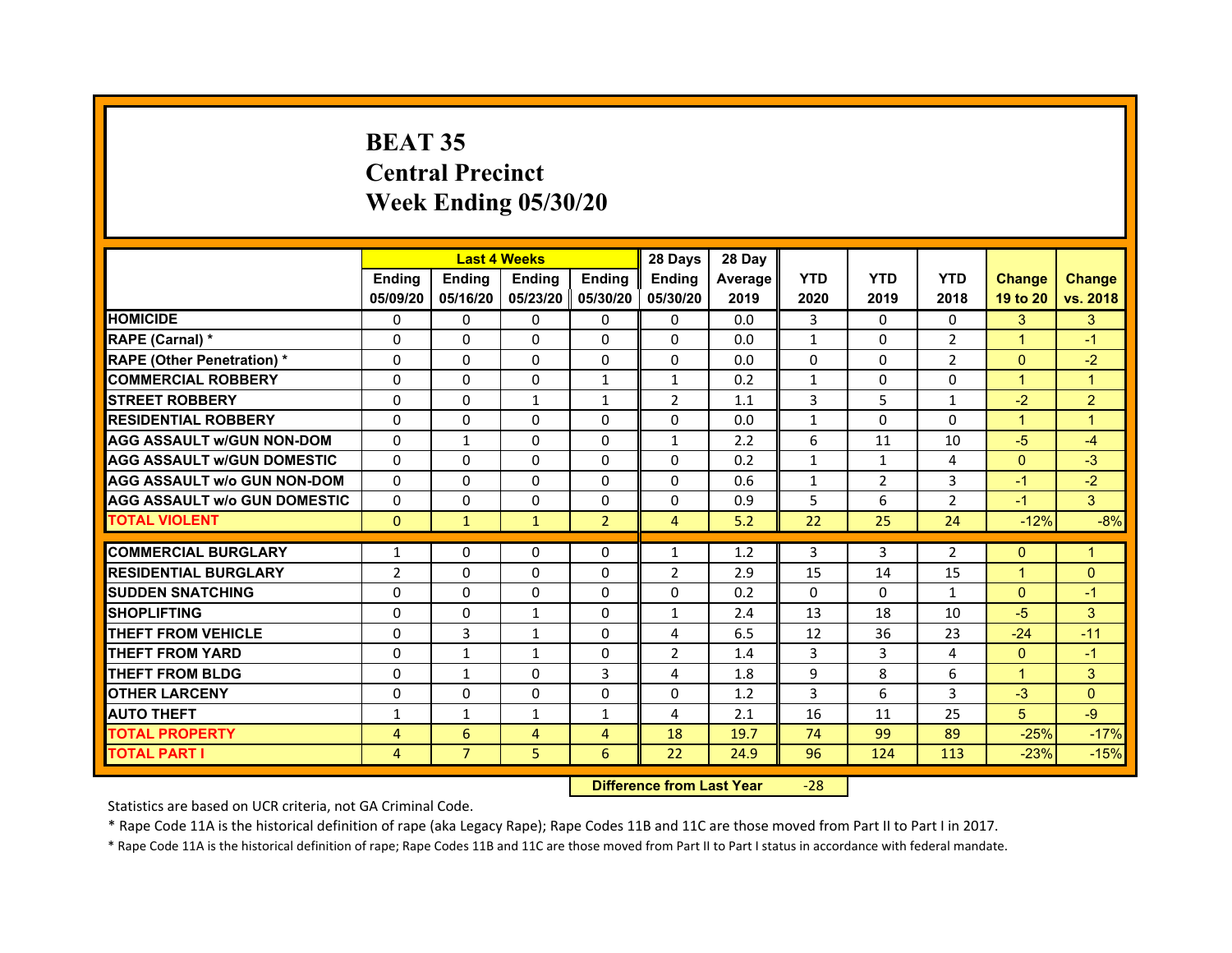#### **BEAT 36Central PrecinctWeek Ending 05/30/20**

|                                     |                |                | <b>Last 4 Weeks</b> |                   | 28 Days        | 28 Day  |                |                |                |                      |                      |
|-------------------------------------|----------------|----------------|---------------------|-------------------|----------------|---------|----------------|----------------|----------------|----------------------|----------------------|
|                                     | <b>Endina</b>  | <b>Ending</b>  | Ending              | <b>Endina</b>     | <b>Endina</b>  | Average | <b>YTD</b>     | <b>YTD</b>     | <b>YTD</b>     | <b>Change</b>        | <b>Change</b>        |
|                                     | 05/09/20       | 05/16/20       |                     | 05/23/20 05/30/20 | 05/30/20       | 2019    | 2020           | 2019           | 2018           | 19 to 20             | vs. 2018             |
| <b>HOMICIDE</b>                     | 0              | $\Omega$       | $\Omega$            | 0                 | 0              | 0.0     | $\mathbf{1}$   | $\mathbf{0}$   | $\mathbf{0}$   | $\blacktriangleleft$ | $\blacktriangleleft$ |
| RAPE (Carnal) *                     | 0              | 0              | 1                   | 0                 | $\mathbf{1}$   | 0.2     | 2              | 1              | $\overline{2}$ | $\blacktriangleleft$ | $\mathbf{0}$         |
| <b>RAPE (Other Penetration) *</b>   | $\Omega$       | $\Omega$       | 0                   | 0                 | $\Omega$       | 0.0     | 0              | $\Omega$       | $\Omega$       | $\mathbf{0}$         | $\mathbf{0}$         |
| <b>COMMERCIAL ROBBERY</b>           | $\Omega$       | $\Omega$       | $\Omega$            | $\mathbf{1}$      | $\mathbf{1}$   | 0.2     | $\Omega$       | $\Omega$       | $\Omega$       | $\Omega$             | $\Omega$             |
| <b>STREET ROBBERY</b>               | $\Omega$       | $\Omega$       | 0                   | $\Omega$          | $\Omega$       | 0.6     | $\Omega$       | 4              | $\mathbf{1}$   | $-4$                 | $-1$                 |
| <b>RESIDENTIAL ROBBERY</b>          | $\Omega$       | $\Omega$       | $\Omega$            | $\Omega$          | $\Omega$       | 0.1     | 3              | $\mathbf{1}$   | $\mathbf{1}$   | $\overline{2}$       | $\overline{2}$       |
| <b>AGG ASSAULT W/GUN NON-DOM</b>    | $\Omega$       | 0              | $\Omega$            | $\Omega$          | $\Omega$       | 0.8     | $\Omega$       | 3              | $\Omega$       | $-3$                 | $\Omega$             |
| <b>AGG ASSAULT W/GUN DOMESTIC</b>   | $\Omega$       | 0              | 0                   | $\mathbf{0}$      | 0              | 0.2     | $\mathbf{1}$   | $\mathbf{1}$   | $\mathbf{1}$   | $\mathbf{0}$         | $\mathbf{0}$         |
| <b>AGG ASSAULT W/o GUN NON-DOM</b>  | $\Omega$       | $\Omega$       | $\Omega$            | $\Omega$          | $\Omega$       | 0.5     | $\mathbf{1}$   | $\mathbf{1}$   | 3              | $\Omega$             | $-2$                 |
| <b>AGG ASSAULT W/o GUN DOMESTIC</b> | $\Omega$       | 0              | $\mathbf{1}$        | $\mathbf{1}$      | $\overline{2}$ | 0.3     | 9              | $\overline{2}$ | $\mathbf{1}$   | $\overline{7}$       | 8                    |
| <b>TOTAL VIOLENT</b>                | $\mathbf{0}$   | $\mathbf{0}$   | $\overline{2}$      | $\overline{2}$    | $\overline{4}$ | 2.9     | 17             | 13             | 9              | 31%                  | 89%                  |
|                                     |                |                |                     |                   |                |         |                |                |                |                      |                      |
| <b>COMMERCIAL BURGLARY</b>          | 0              | 0              | 0                   | $\mathbf{1}$      | 1              | 1.1     | 2              | 3              | 4              | -1                   | $-2$                 |
| <b>RESIDENTIAL BURGLARY</b>         | $\Omega$       | 0              | 0                   | 0                 | 0              | 2.3     | 8              | 10             | 11             | $-2$                 | $-3$                 |
| <b>SUDDEN SNATCHING</b>             | $\Omega$       | $\Omega$       | 0                   | $\Omega$          | $\Omega$       | 0.1     | $\mathbf{1}$   | $\Omega$       | $\Omega$       | $\blacktriangleleft$ | $\blacktriangleleft$ |
| <b>SHOPLIFTING</b>                  | $\mathbf{1}$   | $\mathbf{1}$   | $\mathbf{1}$        | $\mathbf{1}$      | 4              | 3.7     | 23             | 19             | 13             | $\overline{4}$       | 10                   |
| <b>THEFT FROM VEHICLE</b>           | 0              | $\mathbf{1}$   | $\overline{2}$      | $\overline{2}$    | 5              | 3.3     | 17             | 15             | 18             | $\overline{2}$       | $-1$                 |
| <b>THEFT FROM YARD</b>              | 0              | $\Omega$       | 0                   | $\Omega$          | $\Omega$       | 0.7     | 6              | 5              | 4              | $\blacktriangleleft$ | $\overline{2}$       |
| <b>THEFT FROM BLDG</b>              | 1              | 0              | $\mathbf{1}$        | 0                 | $\overline{2}$ | 1.5     | 8              | 12             | 14             | $-4$                 | $-6$                 |
| <b>OTHER LARCENY</b>                | $\Omega$       | $\Omega$       | 0                   | $\Omega$          | $\Omega$       | 0.3     | $\overline{2}$ | $\Omega$       | $\Omega$       | $\overline{2}$       | $\overline{2}$       |
| <b>AUTO THEFT</b>                   | $\mathbf{1}$   | 0              | $\Omega$            | $\Omega$          | $\mathbf{1}$   | 1.8     | 9              | 16             | 6              | $-7$                 | 3                    |
| <b>TOTAL PROPERTY</b>               | 3              | $\overline{2}$ | 4                   | $\overline{4}$    | 13             | 14.8    | 76             | 80             | 70             | $-5%$                | 9%                   |
| <b>TOTAL PART I</b>                 | $\overline{3}$ | $\overline{2}$ | 6                   | 6                 | 17             | 17.7    | 93             | 93             | 79             | $0\%$                | 18%                  |

 **Difference from Last Year**r 0

Statistics are based on UCR criteria, not GA Criminal Code.

\* Rape Code 11A is the historical definition of rape (aka Legacy Rape); Rape Codes 11B and 11C are those moved from Part II to Part I in 2017.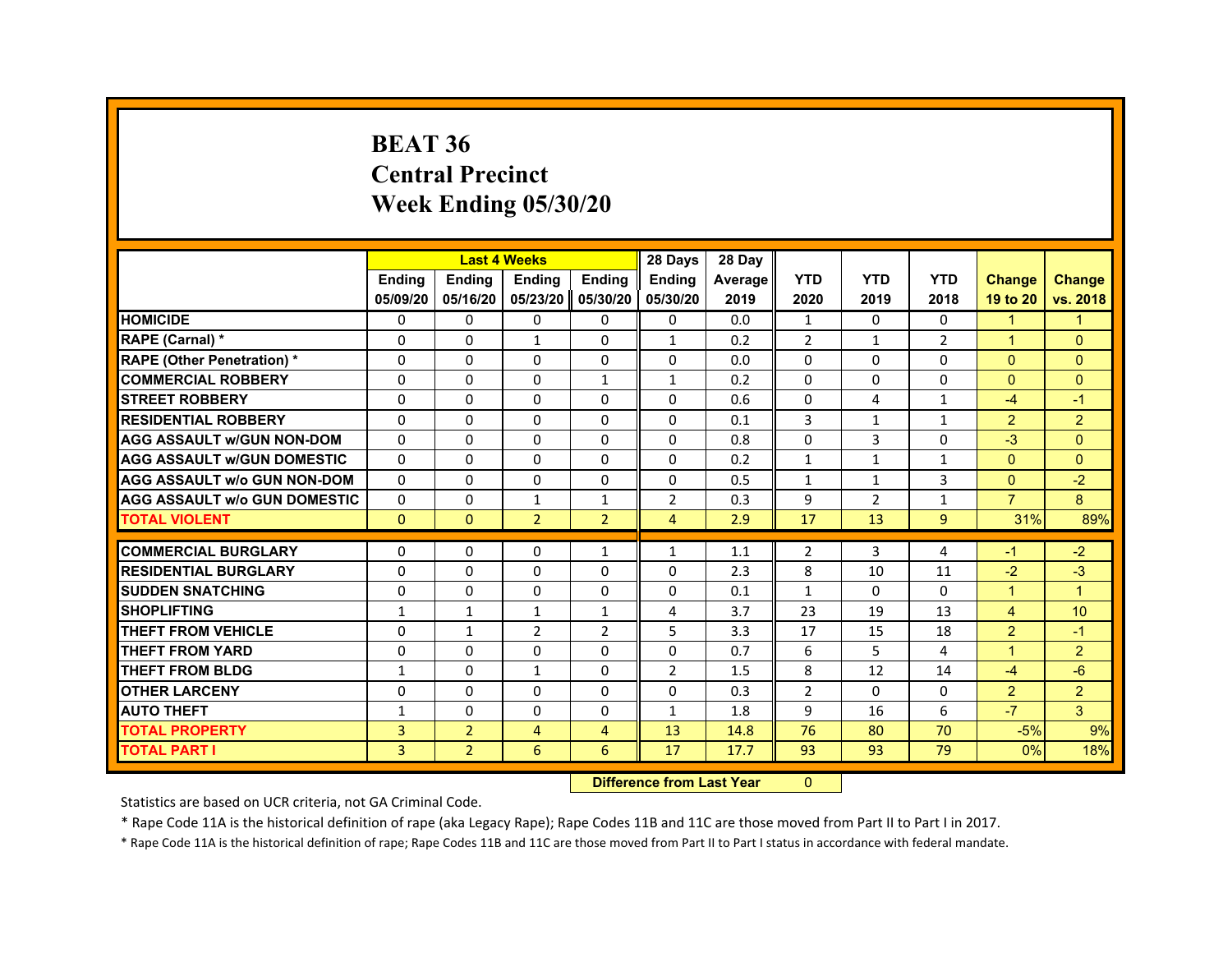# **BEAT 41South Precinct Week Ending 05/30/20**

|                                     |                |                | <b>Last 4 Weeks</b>      |               | 28 Days        | 28 Day         |                |                |                |               |                |
|-------------------------------------|----------------|----------------|--------------------------|---------------|----------------|----------------|----------------|----------------|----------------|---------------|----------------|
|                                     | <b>Endina</b>  | <b>Ending</b>  | <b>Endina</b>            | <b>Endina</b> | <b>Endina</b>  | <b>Average</b> | <b>YTD</b>     | <b>YTD</b>     | <b>YTD</b>     | <b>Change</b> | <b>Change</b>  |
|                                     | 05/09/20       | 05/16/20       | 05/23/20                 | 05/30/20      | 05/30/20       | 2019           | 2020           | 2019           | 2018           | 19 to 20      | vs. 2018       |
| <b>HOMICIDE</b>                     | 0              | $\Omega$       | $\Omega$                 | 0             | 0              | 0.1            | 0              | $\mathbf{1}$   | $\Omega$       | $-1$          | $\Omega$       |
| RAPE (Carnal) *                     | $\Omega$       | $\Omega$       | $\Omega$                 | $\Omega$      | $\Omega$       | 0.2            | $\mathbf{1}$   | $\mathbf{1}$   | $\Omega$       | $\mathbf{0}$  | $\overline{1}$ |
| <b>RAPE (Other Penetration)*</b>    | $\Omega$       | $\Omega$       | $\Omega$                 | 0             | $\Omega$       | 0.0            | $\Omega$       | 0              | $\Omega$       | $\Omega$      | $\Omega$       |
| <b>COMMERCIAL ROBBERY</b>           | 0              | $\Omega$       | 0                        | $\Omega$      | $\Omega$       | 0.6            | $\Omega$       | 1              | $\Omega$       | $-1$          | $\Omega$       |
| <b>STREET ROBBERY</b>               | $\Omega$       | $\Omega$       | 1                        | 0             | 1              | 0.9            | 4              | 4              | $\mathbf{1}$   | $\Omega$      | 3              |
| <b>RESIDENTIAL ROBBERY</b>          | 0              | $\Omega$       | $\Omega$                 | 0             | 0              | 0.1            | 0              | $\mathbf{1}$   | 0              | $-1$          | $\Omega$       |
| <b>AGG ASSAULT w/GUN NON-DOM</b>    | $\Omega$       | $\Omega$       | $\Omega$                 | $\Omega$      | $\Omega$       | 0.2            | $\mathbf{1}$   | $\mathbf{1}$   | $\Omega$       | $\Omega$      | $\overline{1}$ |
| <b>AGG ASSAULT W/GUN DOMESTIC</b>   | $\Omega$       | $\Omega$       | $\Omega$                 | $\Omega$      | $\Omega$       | 0.1            | $\Omega$       | $\Omega$       | $\Omega$       | $\Omega$      | $\Omega$       |
| <b>AGG ASSAULT W/o GUN NON-DOM</b>  | $\Omega$       | 0              | $\Omega$                 | $\Omega$      | $\Omega$       | 0.3            | 1              | $\overline{2}$ | $\mathbf{1}$   | $-1$          | $\Omega$       |
| <b>AGG ASSAULT w/o GUN DOMESTIC</b> | $\Omega$       | $\Omega$       | $\mathbf{1}$             | $\Omega$      | $\mathbf{1}$   | 0.5            | 3              | 3              | $\mathbf{1}$   | $\Omega$      | $\overline{2}$ |
| <b>TOTAL VIOLENT</b>                | $\mathbf{0}$   | $\mathbf{0}$   | $\overline{2}$           | $\Omega$      | $\overline{2}$ | 3.0            | 10             | 14             | 3              | $-29%$        | 233%           |
|                                     |                |                |                          |               |                |                |                |                |                |               |                |
| <b>COMMERCIAL BURGLARY</b>          | 0              | $\mathbf{1}$   | 0                        | 0             | $\mathbf{1}$   | 1.1            | 3              | 7              | $\mathbf{1}$   | $-4$          | $\overline{2}$ |
| <b>RESIDENTIAL BURGLARY</b>         | $\Omega$       | $\Omega$       | 0                        | 0             | 0              | 0.8            | 2              | 3              | 6              | $-1$          | $-4$           |
| <b>SUDDEN SNATCHING</b>             | 0              | $\Omega$       | $\Omega$                 | $\Omega$      | $\Omega$       | 0.2            | $\Omega$       | $\Omega$       | $\overline{2}$ | $\Omega$      | $-2$           |
| <b>SHOPLIFTING</b>                  | $\mathbf{1}$   | $\mathbf{1}$   | $\Omega$                 | $\Omega$      | $\overline{2}$ | 1.8            | 3              | 15             | 10             | $-12$         | $-7$           |
| <b>THEFT FROM VEHICLE</b>           | $\Omega$       | $\Omega$       | $\overline{\phantom{a}}$ | $\mathbf{1}$  | 3              | 5.4            | 11             | 33             | 14             | $-22$         | $-3$           |
| <b>THEFT FROM YARD</b>              | 0              | $\Omega$       | $\Omega$                 | 2             | $\overline{2}$ | 0.9            | 4              | 5              | 6              | $-1$          | $-2$           |
| <b>THEFT FROM BLDG</b>              | $\overline{2}$ | 0              | $\Omega$                 | 0             | $\overline{2}$ | 3.3            | 8              | 20             | 8              | $-12$         | $\Omega$       |
| <b>OTHER LARCENY</b>                | $\mathbf{1}$   | $\Omega$       | $\mathbf{1}$             | $\mathbf{1}$  | 3              | 0.3            | $\overline{a}$ | $\mathbf{1}$   | $\overline{2}$ | 3             | $\overline{2}$ |
| <b>AUTO THEFT</b>                   | $\Omega$       | $\Omega$       | $\mathbf{1}$             | $\Omega$      | $\mathbf{1}$   | 1.5            | 8              | $\overline{7}$ | 4              | $\mathbf{1}$  | $\overline{4}$ |
| <b>TOTAL PROPERTY</b>               | 4              | $\overline{2}$ | $\overline{4}$           | 4             | 14             | 15.3           | 43             | 91             | 53             | $-53%$        | $-19%$         |
| <b>TOTAL PART I</b>                 | 4              | $\overline{2}$ | 6                        | 4             | 16             | 18.3           | 53             | 105            | 56             | $-50%$        | $-5%$          |

 **Difference from Last Year**‐52

Statistics are based on UCR criteria, not GA Criminal Code.

\* Rape Code 11A is the historical definition of rape (aka Legacy Rape); Rape Codes 11B and 11C are those moved from Part II to Part I in 2017.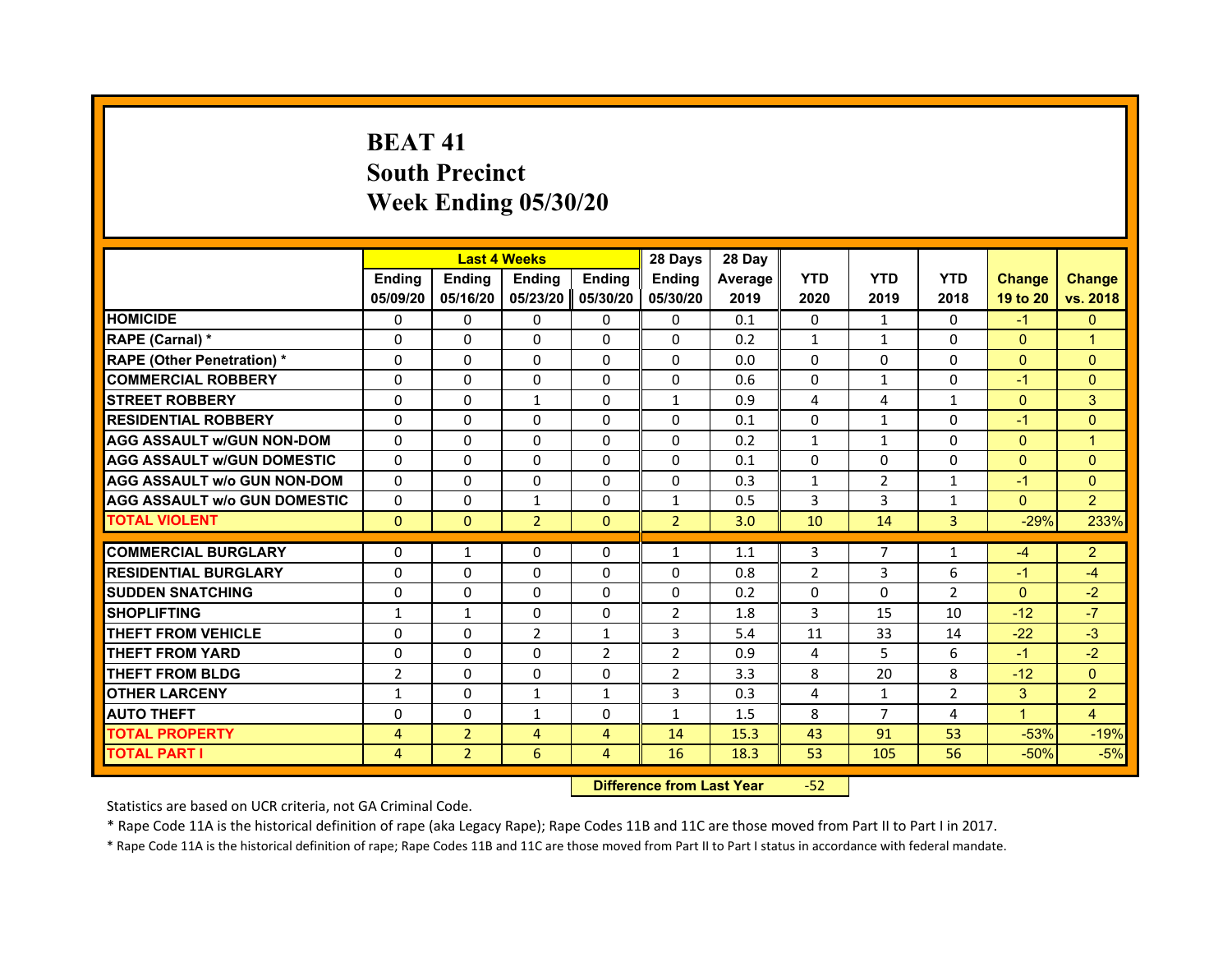# **BEAT 42South Precinct Week Ending 05/30/20**

|                                     |               | <b>Last 4 Weeks</b> |                |                     | 28 Days        | 28 Day         |                |                |                |                |                |
|-------------------------------------|---------------|---------------------|----------------|---------------------|----------------|----------------|----------------|----------------|----------------|----------------|----------------|
|                                     | <b>Endina</b> | <b>Ending</b>       | <b>Endina</b>  | <b>Endina</b>       | <b>Endina</b>  | <b>Average</b> | <b>YTD</b>     | <b>YTD</b>     | <b>YTD</b>     | <b>Change</b>  | <b>Change</b>  |
|                                     | 05/09/20      | 05/16/20            |                | 05/23/20   05/30/20 | 05/30/20       | 2019           | 2020           | 2019           | 2018           | 19 to 20       | vs. 2018       |
| <b>HOMICIDE</b>                     | $\Omega$      | $\Omega$            | $\Omega$       | 0                   | 0              | 0.1            | $\Omega$       | $\Omega$       | $\Omega$       | $\mathbf{0}$   | $\Omega$       |
| RAPE (Carnal) *                     | $\Omega$      | $\Omega$            | $\Omega$       | $\Omega$            | $\Omega$       | 0.2            | $\Omega$       | $\Omega$       | $\Omega$       | $\Omega$       | $\Omega$       |
| <b>RAPE (Other Penetration)*</b>    | $\Omega$      | $\Omega$            | $\Omega$       | $\Omega$            | $\Omega$       | 0.1            | $\Omega$       | $\Omega$       | $\overline{2}$ | $\Omega$       | $-2$           |
| <b>COMMERCIAL ROBBERY</b>           | 0             | 0                   | $\Omega$       | 0                   | $\Omega$       | 0.2            | 3              | 2              | $\mathbf{1}$   | $\mathbf{1}$   | $\overline{2}$ |
| <b>STREET ROBBERY</b>               | $\Omega$      | 0                   | 0              | 0                   | 0              | 0.4            | $\Omega$       | $\overline{2}$ | 3              | $-2$           | $-3$           |
| <b>RESIDENTIAL ROBBERY</b>          | $\Omega$      | $\Omega$            | $\Omega$       | $\Omega$            | $\Omega$       | 0.1            | $\mathbf{1}$   | $\mathbf{1}$   | $\Omega$       | $\Omega$       | $\mathbf{1}$   |
| <b>AGG ASSAULT w/GUN NON-DOM</b>    | $\Omega$      | $\Omega$            | $\Omega$       | $\Omega$            | $\Omega$       | 0.4            | $\mathbf{1}$   | $\overline{2}$ | $\Omega$       | $-1$           | $\mathbf{1}$   |
| <b>AGG ASSAULT W/GUN DOMESTIC</b>   | $\Omega$      | $\Omega$            | $\Omega$       | $\Omega$            | $\Omega$       | 0.1            | $\Omega$       | $\mathbf{1}$   | $\mathbf{1}$   | $-1$           | $-1$           |
| <b>AGG ASSAULT W/o GUN NON-DOM</b>  | $\Omega$      | $\Omega$            | $\Omega$       | $\mathbf{1}$        | 1              | 0.2            | $\mathbf{1}$   | 3              | $\mathbf{1}$   | $-2$           | $\Omega$       |
| <b>AGG ASSAULT W/o GUN DOMESTIC</b> | $\Omega$      | $\Omega$            | $\Omega$       | $\Omega$            | $\Omega$       | 0.3            | $\mathbf{1}$   | $\mathbf{1}$   | 0              | $\Omega$       | $\overline{1}$ |
| <b>TOTAL VIOLENT</b>                | $\mathbf{0}$  | $\mathbf{0}$        | $\mathbf{0}$   | $\mathbf{1}$        | $\mathbf{1}$   | 2.1            | $\overline{7}$ | 12             | 8              | $-42%$         | $-13%$         |
|                                     |               |                     |                |                     |                |                |                |                |                |                |                |
| <b>COMMERCIAL BURGLARY</b>          | $\Omega$      | $\Omega$            | $\Omega$       | $\Omega$            | $\Omega$       | 0.9            | $\mathbf{1}$   | 5              | 3              | $-4$           | $-2$           |
| <b>RESIDENTIAL BURGLARY</b>         | $\Omega$      | $\Omega$            | $\Omega$       | $\Omega$            | $\Omega$       | 0.8            | $\Omega$       | 3              | $\overline{2}$ | $-3$           | $-2$           |
| <b>SUDDEN SNATCHING</b>             | 0             | 0                   | $\Omega$       | 0                   | 0              | 0.2            | $\Omega$       | $\overline{2}$ | $\Omega$       | $-2$           | $\Omega$       |
| <b>SHOPLIFTING</b>                  | $\mathbf{1}$  | $\Omega$            | $\overline{2}$ | $\Omega$            | 3              | 18.6           | 63             | 131            | 117            | $-68$          | $-54$          |
| <b>THEFT FROM VEHICLE</b>           | $\mathbf{1}$  | 2                   | 3              | 3                   | 9              | 3.2            | 21             | 19             | 16             | $\overline{2}$ | 5              |
| <b>THEFT FROM YARD</b>              | $\mathbf{1}$  | $\Omega$            | $\overline{2}$ | 0                   | 3              | 0.7            | 8              | 3              | 8              | 5              | $\Omega$       |
| <b>THEFT FROM BLDG</b>              | $\Omega$      | $\mathbf{1}$        | $\mathbf{1}$   | 0                   | $\overline{2}$ | 2.3            | 14             | 11             | 4              | 3              | 10             |
| <b>OTHER LARCENY</b>                | $\Omega$      | 0                   | $\Omega$       | 0                   | $\Omega$       | 0.8            | $\Omega$       | 6              | $\mathbf{1}$   | $-6$           | $-1$           |
| <b>AUTO THEFT</b>                   | $\Omega$      | 1                   | $\Omega$       | 0                   | $\mathbf{1}$   | 2.0            | 6              | 6              | 11             | $\Omega$       | $-5$           |
| <b>TOTAL PROPERTY</b>               | 3             | 4                   | 8              | $\overline{3}$      | 18             | 29.5           | 113            | 186            | 162            | $-39%$         | $-30%$         |
| <b>TOTAL PART I</b>                 | 3             | $\overline{4}$      | 8              | $\overline{4}$      | 19             | 31.5           | 120            | 198            | 170            | $-39%$         | $-29%$         |

 **Difference from Last Year**r -78

Statistics are based on UCR criteria, not GA Criminal Code.

\* Rape Code 11A is the historical definition of rape (aka Legacy Rape); Rape Codes 11B and 11C are those moved from Part II to Part I in 2017.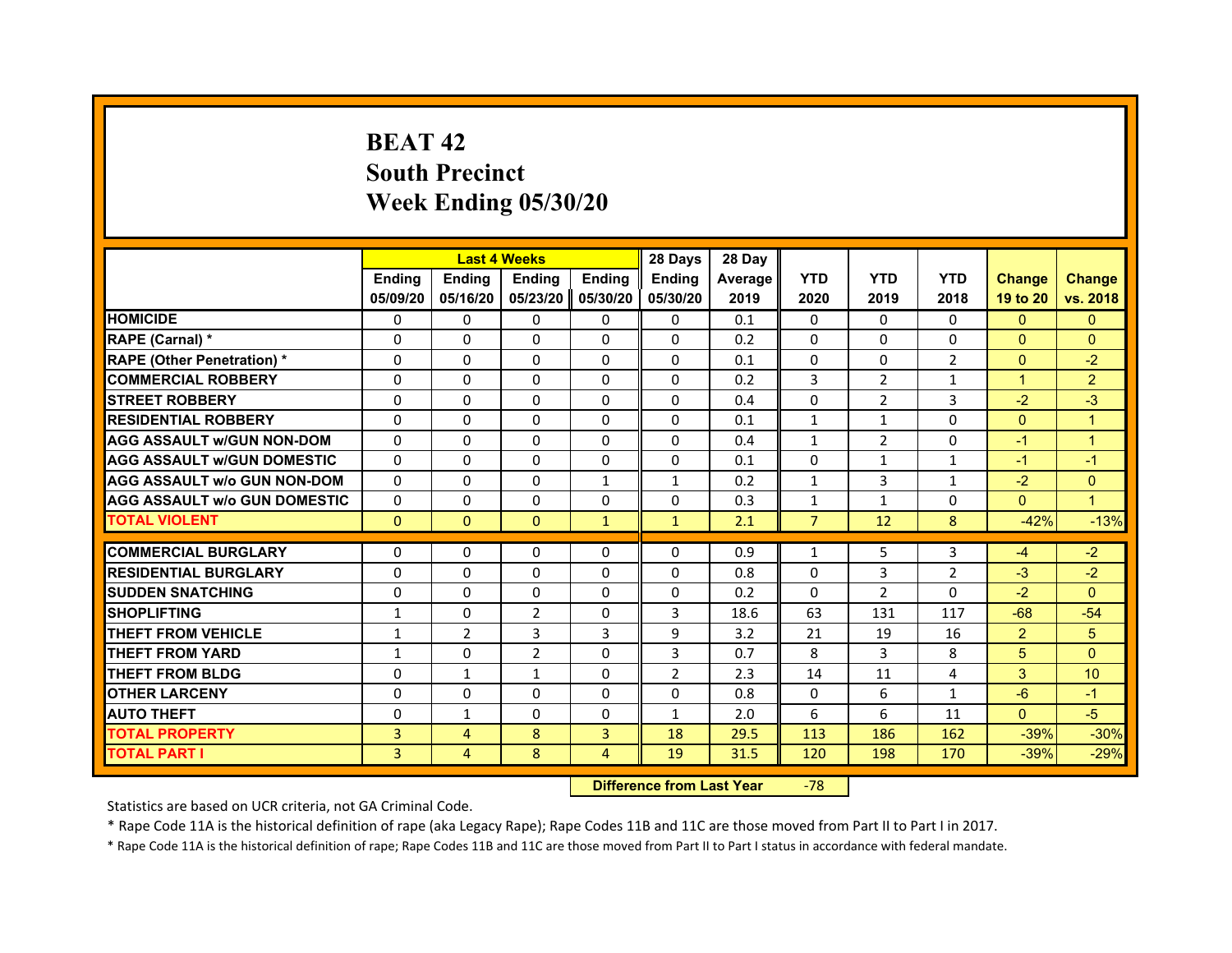# **BEAT 43South PrecinctWeek Ending 05/30/20**

|                                     |                | <b>Last 4 Weeks</b> |                     |                | 28 Days        | 28 Day  |                |                |                |                      |                      |
|-------------------------------------|----------------|---------------------|---------------------|----------------|----------------|---------|----------------|----------------|----------------|----------------------|----------------------|
|                                     | <b>Endina</b>  | <b>Endina</b>       | <b>Endina</b>       | <b>Ending</b>  | <b>Endina</b>  | Average | <b>YTD</b>     | <b>YTD</b>     | <b>YTD</b>     | <b>Change</b>        | <b>Change</b>        |
|                                     | 05/09/20       | 05/16/20            | 05/23/20   05/30/20 |                | 05/30/20       | 2019    | 2020           | 2019           | 2018           | 19 to 20             | vs. 2018             |
| <b>HOMICIDE</b>                     | 0              | 0                   | $\mathbf{0}$        | 0              | 0              | 0.2     | $\mathbf{0}$   | 1              | 1              | $-1$                 | $-1$                 |
| RAPE (Carnal) *                     | $\Omega$       | $\Omega$            | $\Omega$            | $\Omega$       | $\Omega$       | 0.2     | $\Omega$       | 2              | $\mathbf{1}$   | $-2$                 | $-1$                 |
| <b>RAPE (Other Penetration) *</b>   | 0              | $\Omega$            | $\Omega$            | $\Omega$       | $\Omega$       | 0.1     | $\Omega$       | $\Omega$       | $\Omega$       | $\Omega$             | $\Omega$             |
| <b>COMMERCIAL ROBBERY</b>           | 0              | 0                   | $\Omega$            | 0              | $\Omega$       | 0.3     | 3              | 0              | $\Omega$       | 3                    | 3                    |
| <b>STREET ROBBERY</b>               | $\mathbf{1}$   | 0                   | 0                   | 0              | $\mathbf{1}$   | 0.7     | $\overline{2}$ | $\overline{2}$ | 3              | $\Omega$             | $-1$                 |
| <b>RESIDENTIAL ROBBERY</b>          | 0              | 0                   | $\Omega$            | $\Omega$       | $\Omega$       | 0.1     | $\Omega$       | $\Omega$       | $\Omega$       | $\Omega$             | $\Omega$             |
| <b>AGG ASSAULT w/GUN ON-DOM</b>     | $\Omega$       | $\mathbf{1}$        | $\Omega$            | $\Omega$       | $\mathbf{1}$   | 0.6     | 9              | 3              | $\mathbf{1}$   | 6                    | 8                    |
| <b>AGG ASSAULT W/GUN DOMESTIC</b>   | $\Omega$       | 0                   | $\Omega$            | 0              | $\Omega$       | 0.2     | $\Omega$       | $\mathbf{1}$   | $\Omega$       | $-1$                 | $\Omega$             |
| <b>AGG ASSAULT W/o GUN NON-DOM</b>  | 0              | 0                   | $\Omega$            | $\Omega$       | $\Omega$       | 0.6     | $\overline{2}$ | 3              | $\overline{2}$ | $-1$                 | $\Omega$             |
| <b>AGG ASSAULT w/o GUN DOMESTIC</b> | $\Omega$       | $\Omega$            | 0                   | $\Omega$       | 0              | 0.6     | 10             | $\overline{2}$ | $\mathbf{1}$   | 8                    | 9                    |
| <b>TOTAL VIOLENT</b>                | $\mathbf{1}$   | $\mathbf{1}$        | $\mathbf{0}$        | $\Omega$       | $\overline{2}$ | 3.5     | 26             | 14             | 9              | 86%                  | 189%                 |
|                                     |                |                     |                     |                |                |         |                |                |                |                      |                      |
| <b>COMMERCIAL BURGLARY</b>          | 0              | 0                   | $\mathbf{1}$        | 0              | $\mathbf{1}$   | 1.2     | $\mathbf{1}$   | 4              | 5              | $-3$                 | $-4$                 |
| <b>RESIDENTIAL BURGLARY</b>         | 0              | $\mathbf{1}$        | $\Omega$            | $\Omega$       | 1              | 2.1     | 10             | 7              | 17             | 3                    | $-7$                 |
| <b>SUDDEN SNATCHING</b>             | 0              | 0                   | $\mathbf{1}$        | 0              | $\mathbf{1}$   | 0.2     | $\mathbf{1}$   | $\Omega$       | $\overline{2}$ | 1                    | $-1$                 |
| <b>SHOPLIFTING</b>                  | $\Omega$       | $\overline{2}$      | 0                   | $\mathbf{1}$   | 3              | 6.8     | 15             | 44             | 15             | $-29$                | $\Omega$             |
| <b>THEFT FROM VEHICLE</b>           | 0              | $\mathbf{1}$        | $\overline{2}$      | $\Omega$       | 3              | 2.7     | 19             | 13             | 22             | 6                    | $-3$                 |
| <b>THEFT FROM YARD</b>              | $\Omega$       | $\Omega$            | $\mathbf{1}$        | $\Omega$       | $\mathbf{1}$   | 1.2     | 5              | 4              | 4              | $\blacktriangleleft$ | $\blacktriangleleft$ |
| <b>THEFT FROM BLDG</b>              | 0              | 0                   | $\mathbf{1}$        | 0              | 1              | 2.1     | 5              | 14             | 17             | -9                   | $-12$                |
| <b>OTHER LARCENY</b>                | 0              | 0                   | $\Omega$            | $\Omega$       | $\Omega$       | 0.5     | 3              | $\mathbf{1}$   | 1              | $\overline{2}$       | $\overline{2}$       |
| <b>AUTO THEFT</b>                   | 1              | 1                   | $\mathbf{1}$        | $\mathbf{1}$   | 4              | 1.8     | $\overline{7}$ | 4              | 9              | 3                    | $-2$                 |
| <b>TOTAL PROPERTY</b>               | $\mathbf{1}$   | 5                   | $\overline{7}$      | $\overline{2}$ | 15             | 18.6    | 66             | 91             | 92             | $-27%$               | $-28%$               |
| <b>TOTAL PART I</b>                 | $\overline{2}$ | 6                   | $\overline{7}$      | $\overline{2}$ | 17             | 22.1    | 92             | 105            | 101            | $-12%$               | $-9%$                |

 **Difference from Last Year**r -13

Statistics are based on UCR criteria, not GA Criminal Code.

\* Rape Code 11A is the historical definition of rape (aka Legacy Rape); Rape Codes 11B and 11C are those moved from Part II to Part I in 2017.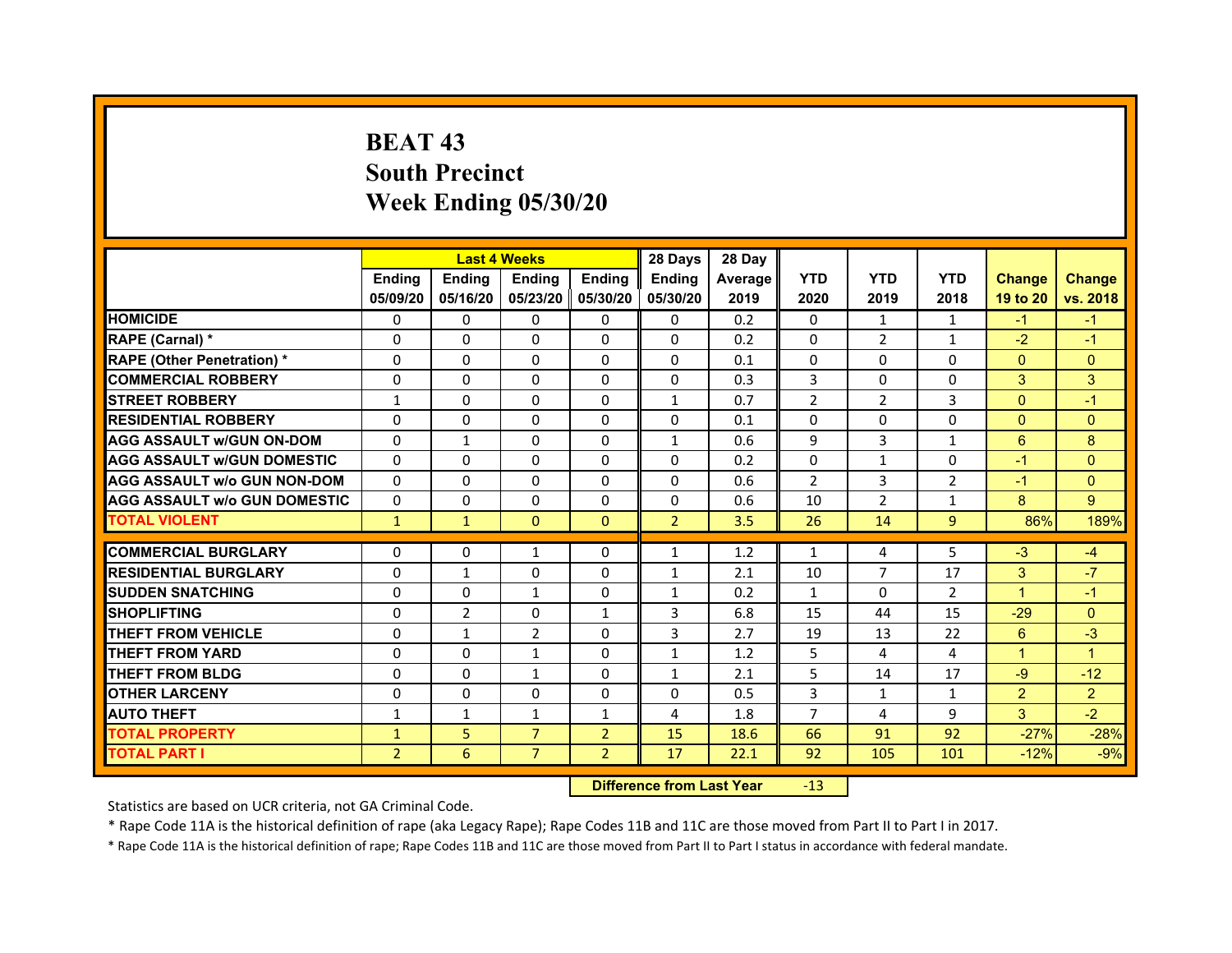# **BEAT 44South Precinct Week Ending 05/30/20**

|                                     |               | <b>Last 4 Weeks</b> |                     |                | 28 Days       | 28 Day  |              |                |                |                 |                |
|-------------------------------------|---------------|---------------------|---------------------|----------------|---------------|---------|--------------|----------------|----------------|-----------------|----------------|
|                                     | <b>Endina</b> | <b>Ending</b>       | <b>Endina</b>       | <b>Ending</b>  | <b>Endina</b> | Average | <b>YTD</b>   | <b>YTD</b>     | <b>YTD</b>     | <b>Change</b>   | <b>Change</b>  |
|                                     | 05/09/20      | 05/16/20            | 05/23/20   05/30/20 |                | 05/30/20      | 2019    | 2020         | 2019           | 2018           | 19 to 20        | vs. 2018       |
| <b>HOMICIDE</b>                     | $\mathbf{0}$  | 0                   | $\mathbf{1}$        | 0              | $\mathbf{1}$  | 0.1     | $\mathbf{1}$ | $\mathbf{1}$   | $\Omega$       | $\Omega$        | 1              |
| RAPE (Carnal) *                     | $\Omega$      | $\Omega$            | $\Omega$            | $\mathbf{0}$   | $\Omega$      | 0.2     | $\mathbf{1}$ | $\mathbf{1}$   | $\Omega$       | $\Omega$        | $\overline{1}$ |
| <b>RAPE (Other Penetration)*</b>    | 0             | $\mathbf{0}$        | $\Omega$            | 0              | $\Omega$      | 0.0     | $\Omega$     | $\Omega$       | 2              | $\Omega$        | $-2$           |
| <b>COMMERCIAL ROBBERY</b>           | 0             | 0                   | $\mathbf{1}$        | 0              | $\mathbf{1}$  | 0.0     | 1            | 0              | $\mathbf{1}$   | 1               | $\Omega$       |
| <b>STREET ROBBERY</b>               | 0             | 0                   | $\mathbf{1}$        | 0              | $\mathbf{1}$  | 0.5     | 4            | 3              | $\mathbf{1}$   | 1               | 3              |
| <b>RESIDENTIAL ROBBERY</b>          | 0             | $\Omega$            | 0                   | $\Omega$       | 0             | 0.0     | $\mathbf{1}$ | 0              | $\overline{2}$ | $\mathbf 1$     | $-1$           |
| <b>AGG ASSAULT w/GUN NON-DOM</b>    | $\Omega$      | $\Omega$            | $\Omega$            | $\Omega$       | $\Omega$      | 0.8     | 4            | 5              | $\overline{2}$ | $-1$            | $\overline{2}$ |
| <b>AGG ASSAULT W/GUN DOMESTIC</b>   | 0             | 0                   | $\Omega$            | 0              | $\Omega$      | 0.2     | $\mathbf{1}$ | 2              | $\mathbf{1}$   | $-1$            | $\Omega$       |
| AGG ASSAULT w/o GUN NON-DOM         | $\Omega$      | 0                   | $\Omega$            | $\Omega$       | $\Omega$      | 0.4     | 3            | 3              | $\overline{2}$ | $\Omega$        | 1              |
| <b>AGG ASSAULT W/o GUN DOMESTIC</b> | $\mathbf{1}$  | 0                   | 0                   | 0              | $\mathbf{1}$  | 1.2     | 4            | 6              | 1              | $-2$            | 3              |
| <b>TOTAL VIOLENT</b>                | $\mathbf{1}$  | $\mathbf{0}$        | 3                   | $\mathbf{0}$   | 4             | 3.3     | 20           | 21             | 12             | $-5%$           | 67%            |
|                                     |               |                     |                     |                |               |         |              |                |                |                 |                |
| <b>COMMERCIAL BURGLARY</b>          | 0             | 0                   | 0                   | 0              | 0             | 0.8     | 2            | 8              | $\mathbf{1}$   | -6              | 1              |
| <b>RESIDENTIAL BURGLARY</b>         | 0             | $\mathbf{1}$        | 0                   | 2              | 3             | 1.5     | 15           | 5              | 15             | 10 <sup>°</sup> | $\Omega$       |
| <b>SUDDEN SNATCHING</b>             | 0             | $\Omega$            | $\Omega$            | 0              | $\Omega$      | 0.2     | $\Omega$     | 2              | $\Omega$       | $-2$            | $\Omega$       |
| <b>SHOPLIFTING</b>                  | $\Omega$      | $\Omega$            | $\Omega$            | $\Omega$       | $\Omega$      | 2.7     | 9            | 13             | 30             | $-4$            | $-21$          |
| <b>THEFT FROM VEHICLE</b>           | $\Omega$      | $\Omega$            | $\overline{2}$      | $\overline{2}$ | 4             | 6.5     | 25           | 28             | 33             | $-3$            | $-8$           |
| <b>THEFT FROM YARD</b>              | 0             | 0                   | $\mathbf{1}$        | $\Omega$       | $\mathbf{1}$  | 0.7     | 4            | 6              | 6              | $-2$            | $-2$           |
| <b>THEFT FROM BLDG</b>              | 0             | $\overline{2}$      | 0                   | $\mathbf{1}$   | 3             | 1.4     | 7            | 7              | 6              | $\mathbf{0}$    | 1              |
| <b>OTHER LARCENY</b>                | 0             | $\Omega$            | $\Omega$            | $\mathbf{1}$   | $\mathbf{1}$  | 0.8     | 4            | $\overline{a}$ | 3              | $\Omega$        | 1              |
| <b>AUTO THEFT</b>                   | $\Omega$      | $\Omega$            | $\overline{2}$      | $\mathbf{1}$   | 3             | 2.7     | 9            | 9              | $\overline{7}$ | $\Omega$        | $\overline{2}$ |
| <b>TOTAL PROPERTY</b>               | $\Omega$      | 3                   | 5                   | $\overline{7}$ | 15            | 17.3    | 75           | 82             | 101            | $-9%$           | $-26%$         |
| <b>TOTAL PART I</b>                 | $\mathbf{1}$  | 3                   | 8                   | $\overline{7}$ | 19            | 20.6    | 95           | 103            | 113            | $-8%$           | $-16%$         |

 **Difference from Last Year**‐8

Statistics are based on UCR criteria, not GA Criminal Code.

\* Rape Code 11A is the historical definition of rape (aka Legacy Rape); Rape Codes 11B and 11C are those moved from Part II to Part I in 2017.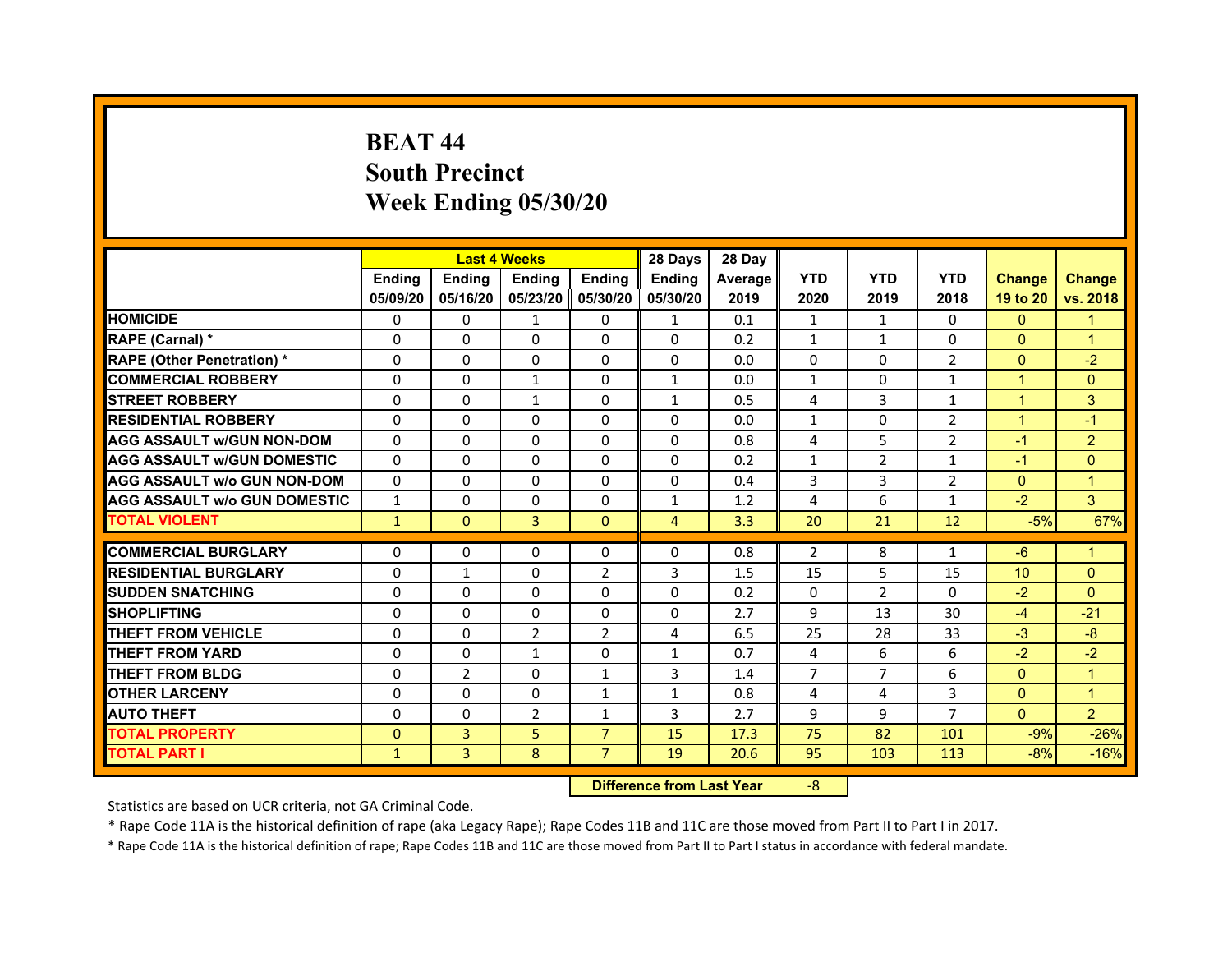# **BEAT 45South PrecinctWeek Ending 05/30/20**

|                                     |               | <b>Last 4 Weeks</b> |                     |                | 28 Days        | 28 Day  |                |                |                |                |                |
|-------------------------------------|---------------|---------------------|---------------------|----------------|----------------|---------|----------------|----------------|----------------|----------------|----------------|
|                                     | <b>Endina</b> | <b>Endina</b>       | <b>Endina</b>       | <b>Ending</b>  | <b>Endina</b>  | Average | <b>YTD</b>     | <b>YTD</b>     | <b>YTD</b>     | <b>Change</b>  | <b>Change</b>  |
|                                     | 05/09/20      | 05/16/20            | 05/23/20   05/30/20 |                | 05/30/20       | 2019    | 2020           | 2019           | 2018           | 19 to 20       | vs. 2018       |
| <b>HOMICIDE</b>                     | 0             | 0                   | $\mathbf{0}$        | 0              | 0              | 0.0     | 1              | 0              | $\Omega$       | 1              |                |
| RAPE (Carnal) *                     | $\Omega$      | $\Omega$            | $\Omega$            | $\Omega$       | $\Omega$       | 0.1     | $\overline{2}$ | $\Omega$       | $\overline{2}$ | $\overline{2}$ | $\Omega$       |
| <b>RAPE (Other Penetration) *</b>   | 0             | $\Omega$            | $\Omega$            | $\Omega$       | $\Omega$       | 0.0     | $\Omega$       | $\Omega$       | $\overline{2}$ | $\Omega$       | $-2$           |
| <b>COMMERCIAL ROBBERY</b>           | 0             | 0                   | $\Omega$            | 0              | 0              | 0.2     | 2              | 0              | 1              | $\overline{2}$ | 1              |
| <b>STREET ROBBERY</b>               | 0             | 0                   | 0                   | 1              | $\mathbf{1}$   | 0.3     | $\overline{2}$ | $\overline{2}$ | 1              | $\Omega$       | $\mathbf 1$    |
| <b>RESIDENTIAL ROBBERY</b>          | 0             | $\Omega$            | $\Omega$            | $\Omega$       | $\Omega$       | 0.1     | $\Omega$       | $\mathbf{1}$   | $\Omega$       | $-1$           | $\Omega$       |
| <b>AGG ASSAULT w/GUN NON-DOM</b>    | $\Omega$      | $\mathbf 0$         | $\Omega$            | $\Omega$       | $\Omega$       | 0.5     | $\mathbf{1}$   | $\overline{2}$ | $\Omega$       | $-1$           | $\overline{1}$ |
| <b>AGG ASSAULT W/GUN DOMESTIC</b>   | $\Omega$      | 0                   | $\Omega$            | 0              | 0              | 0.2     | $\mathbf{1}$   | $\mathbf{1}$   | $\Omega$       | $\mathbf{0}$   | $\mathbf 1$    |
| <b>AGG ASSAULT w/o GUN NON-DOM</b>  | 0             | 0                   | $\overline{2}$      | $\Omega$       | $\overline{2}$ | 0.2     | $\overline{2}$ | $\mathbf{1}$   | 3              | $\mathbf 1$    | $-1$           |
| <b>AGG ASSAULT W/o GUN DOMESTIC</b> | $\Omega$      | $\Omega$            | 0                   | $\Omega$       | 0              | 0.5     | $\overline{2}$ | 2              | $\mathbf{1}$   | $\Omega$       | 1              |
| <b>TOTAL VIOLENT</b>                | $\Omega$      | $\Omega$            | $\overline{2}$      | $\mathbf{1}$   | 3              | 1.9     | 13             | $\overline{9}$ | 10             | 44%            | 30%            |
|                                     |               |                     |                     |                |                |         |                |                |                |                |                |
| <b>COMMERCIAL BURGLARY</b>          | 0             | 0                   | $\Omega$            | 0              | $\Omega$       | 0.2     | $\mathbf{1}$   | $\mathbf{1}$   | $\mathbf{1}$   | $\Omega$       | $\Omega$       |
| <b>RESIDENTIAL BURGLARY</b>         | 0             | $\Omega$            | 0                   | $\Omega$       | $\Omega$       | 1.2     | 4              | 4              | 18             | $\Omega$       | $-14$          |
| <b>SUDDEN SNATCHING</b>             | 0             | 0                   | $\Omega$            | 0              | 0              | 0.1     | $\Omega$       | $\Omega$       | $\Omega$       | $\Omega$       | $\Omega$       |
| <b>SHOPLIFTING</b>                  | $\Omega$      | $\mathbf{1}$        | $\mathbf{1}$        | $\Omega$       | $\overline{2}$ | 8.0     | 12             | 62             | 22             | $-50$          | $-10$          |
| <b>THEFT FROM VEHICLE</b>           | 0             | $\overline{2}$      | $\Omega$            | $\mathbf{0}$   | $\overline{2}$ | 3.1     | 27             | 12             | 25             | 15             | $\overline{2}$ |
| <b>THEFT FROM YARD</b>              | $\mathbf{1}$  | 0                   | $\mathbf{1}$        | $\mathbf{1}$   | 3              | 1.2     | 6              | 9              | 6              | $-3$           | $\Omega$       |
| <b>THEFT FROM BLDG</b>              | 0             | 0                   | $\mathbf{1}$        | 0              | 1              | 1.2     | $\overline{7}$ | 9              | 4              | $-2$           | 3              |
| <b>OTHER LARCENY</b>                | 0             | 0                   | $\Omega$            | $\Omega$       | $\Omega$       | 0.5     | 3              | $\Omega$       | $\overline{2}$ | 3              | 1              |
| <b>AUTO THEFT</b>                   | $\mathbf 0$   | $\overline{2}$      | $\Omega$            | $\mathbf{1}$   | 3              | 1.0     | 5              | 3              | 8              | 2              | $-3$           |
| <b>TOTAL PROPERTY</b>               | $\mathbf{1}$  | 5                   | 3                   | $\overline{2}$ | 11             | 16.3    | 65             | 100            | 86             | $-35%$         | $-24%$         |
| <b>TOTAL PART I</b>                 | $\mathbf{1}$  | 5                   | 5                   | 3              | 14             | 18.2    | 78             | 109            | 96             | $-28%$         | $-19%$         |

 **Difference from Last Year**r -31

Statistics are based on UCR criteria, not GA Criminal Code.

\* Rape Code 11A is the historical definition of rape (aka Legacy Rape); Rape Codes 11B and 11C are those moved from Part II to Part I in 2017.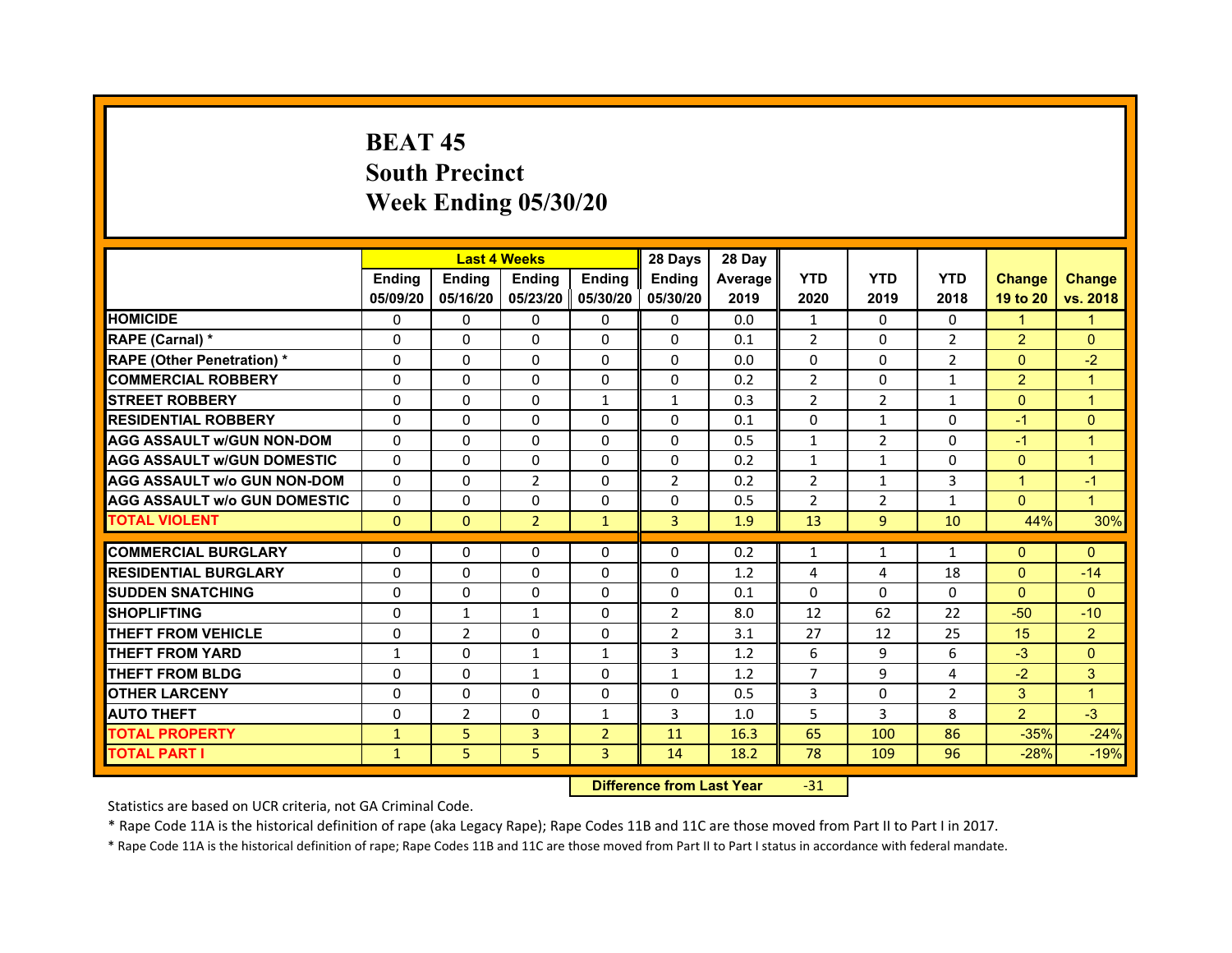# **BEAT 46South Precinct Week Ending 05/30/20**

|                                     |                | <b>Last 4 Weeks</b> |                |               | 28 Days        | 28 Day  |                |                |                |                |                |
|-------------------------------------|----------------|---------------------|----------------|---------------|----------------|---------|----------------|----------------|----------------|----------------|----------------|
|                                     | <b>Endina</b>  | <b>Endina</b>       | <b>Endina</b>  | <b>Ending</b> | <b>Endina</b>  | Average | <b>YTD</b>     | <b>YTD</b>     | <b>YTD</b>     | <b>Change</b>  | <b>Change</b>  |
|                                     | 05/09/20       | 05/16/20            | 05/23/20       | 05/30/20      | 05/30/20       | 2019    | 2020           | 2019           | 2018           | 19 to 20       | vs. 2019       |
| <b>HOMICIDE</b>                     | 0              | 0                   | 0              | 0             | $\mathbf{0}$   | 0.2     | $\mathbf{0}$   | 2              | $\mathbf{0}$   | $-2$           | $\mathbf{0}$   |
| RAPE (Carnal) *                     | $\Omega$       | $\Omega$            | $\Omega$       | $\mathbf{0}$  | $\mathbf{0}$   | 0.2     | $\overline{2}$ | $\mathbf{1}$   | $\mathbf{1}$   | $\mathbf{1}$   | $\overline{1}$ |
| <b>RAPE (Other Penetration) *</b>   | $\Omega$       | $\Omega$            | $\Omega$       | $\mathbf{0}$  | $\Omega$       | 0.0     | $\Omega$       | $\mathbf{0}$   | 3              | $\Omega$       | $-3$           |
| <b>COMMERCIAL ROBBERY</b>           | 0              | 0                   | $\Omega$       | 0             | 0              | 0.2     | $\mathbf{1}$   | $\mathbf{1}$   | $\overline{2}$ | $\Omega$       | $-1$           |
| <b>STREET ROBBERY</b>               | $\Omega$       | $\Omega$            | 0              | $\mathbf{0}$  | 0              | 0.2     | 3              | $\Omega$       | 3              | 3              | $\mathbf{0}$   |
| <b>RESIDENTIAL ROBBERY</b>          | 0              | $\Omega$            | 0              | $\mathbf{0}$  | $\Omega$       | 0.0     | $\Omega$       | $\mathbf{0}$   | 0              | $\mathbf{0}$   | $\Omega$       |
| <b>AGG ASSAULT w/GUN NON-DOM</b>    | $\Omega$       | $\Omega$            | $\overline{2}$ | $\Omega$      | $\overline{2}$ | 0.3     | 5              | $\mathbf{1}$   | $\mathbf{1}$   | $\overline{4}$ | $\overline{4}$ |
| <b>AGG ASSAULT W/GUN DOMESTIC</b>   | $\Omega$       | $\Omega$            | $\Omega$       | $\mathbf{0}$  | $\Omega$       | 0.2     | $\mathbf{1}$   | $\overline{2}$ | 0              | $-1$           | $\overline{1}$ |
| <b>AGG ASSAULT w/o GUN NON-DOM</b>  | $\mathbf{1}$   | $\Omega$            | $\mathbf{1}$   | $\Omega$      | $\overline{2}$ | 0.4     | 5              | $\overline{2}$ | $\Omega$       | 3              | 5              |
| <b>AGG ASSAULT W/o GUN DOMESTIC</b> | $\Omega$       | 1                   | 0              | $\mathbf{0}$  | $\mathbf{1}$   | 0.9     | $\mathbf{1}$   | 5              | 4              | $-4$           | $-3$           |
| <b>TOTAL VIOLENT</b>                | $\mathbf{1}$   | $\mathbf{1}$        | 3              | $\mathbf{0}$  | 5              | 2.5     | 18             | 14             | 14             | 29%            | 29%            |
|                                     |                |                     |                |               |                |         |                |                |                |                |                |
| <b>COMMERCIAL BURGLARY</b>          | $\Omega$       | $\Omega$            | $\Omega$       | 0             | $\Omega$       | 0.8     | 3              | 6              | $\overline{7}$ | $-3$           | $-4$           |
| <b>RESIDENTIAL BURGLARY</b>         | 1              | $\Omega$            | $\Omega$       | $\mathbf{0}$  | $\mathbf{1}$   | 2.2     | 5              | 9              | 24             | $-4$           | $-19$          |
| <b>SUDDEN SNATCHING</b>             | 0              | $\Omega$            | $\Omega$       | 0             | 0              | 0.3     | $\overline{2}$ | $\Omega$       | $\mathbf{1}$   | $\overline{2}$ | 1              |
| <b>SHOPLIFTING</b>                  | $\Omega$       | $\Omega$            | 0              | $\mathbf{1}$  | $\mathbf{1}$   | 9.6     | 25             | 58             | 51             | $-33$          | $-26$          |
| <b>THEFT FROM VEHICLE</b>           | $\Omega$       | $\Omega$            | $\Omega$       | $\mathbf{0}$  | $\Omega$       | 4.1     | 14             | 18             | 20             | $-4$           | $-6$           |
| <b>THEFT FROM YARD</b>              | $\Omega$       | $\Omega$            | $\mathbf{1}$   | $\Omega$      | $\mathbf{1}$   | 0.6     | 4              | $\mathbf{1}$   | 4              | 3              | $\Omega$       |
| <b>THEFT FROM BLDG</b>              | 0              | $\Omega$            | 0              | 0             | 0              | 2.1     | $\overline{7}$ | $\overline{7}$ | 11             | $\mathbf{0}$   | $-4$           |
| <b>OTHER LARCENY</b>                | 0              | $\Omega$            | 0              | $\Omega$      | 0              | 0.8     | $\mathbf{1}$   | 3              | $\overline{2}$ | $-2$           | $-1$           |
| <b>AUTO THEFT</b>                   | $\Omega$       | $\Omega$            | $\Omega$       | $\Omega$      | 0              | 1.9     | $\overline{2}$ | 10             | 20             | $-8$           | $-18$          |
| <b>TOTAL PROPERTY</b>               | $\mathbf{1}$   | $\mathbf{0}$        | $\mathbf{1}$   | $\mathbf{1}$  | 3              | 22.3    | 63             | 112            | 140            | $-44%$         | $-55%$         |
| <b>TOTAL PART I</b>                 | $\overline{2}$ | $\mathbf{1}$        | 4              | $\mathbf{1}$  | 8              | 24.8    | 81             | 126            | 154            | $-36%$         | $-47%$         |

 **Difference from Last Year**‐45

Statistics are based on UCR criteria, not GA Criminal Code.

\* Rape Code 11A is the historical definition of rape (aka Legacy Rape); Rape Codes 11B and 11C are those moved from Part II to Part I in 2017.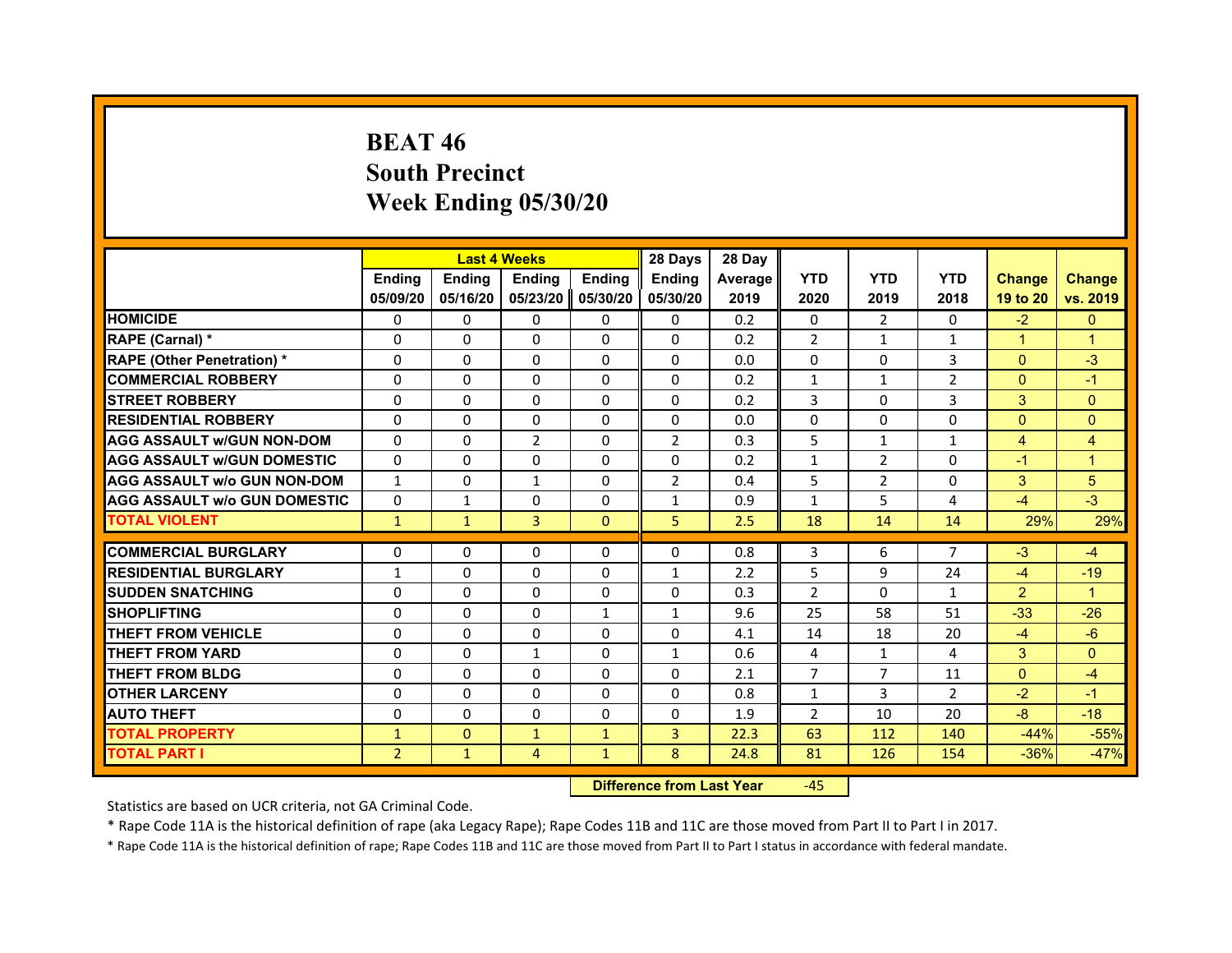# **BEAT 47South Precinct Week Ending 05/30/20**

|                                     |               | <b>Last 4 Weeks</b> |               |                | 28 Days        | 28 Day  |                |                |                |                |                |
|-------------------------------------|---------------|---------------------|---------------|----------------|----------------|---------|----------------|----------------|----------------|----------------|----------------|
|                                     | <b>Endina</b> | <b>Ending</b>       | <b>Endina</b> | <b>Endina</b>  | <b>Endina</b>  | Average | <b>YTD</b>     | <b>YTD</b>     | <b>YTD</b>     | <b>Change</b>  | <b>Change</b>  |
|                                     | 05/09/20      | 05/16/20            | 05/23/20      | 05/30/20       | 05/30/20       | 2019    | 2020           | 2019           | 2018           | 19 to 20       | vs. 2018       |
| <b>HOMICIDE</b>                     | 0             | 0                   | 0             | 0              | 0              | 0.0     | 0              | 0              | 0              | $\mathbf{0}$   | $\mathbf{0}$   |
| RAPE (Carnal) *                     | $\Omega$      | $\Omega$            | $\Omega$      | $\Omega$       | $\Omega$       | 0.0     | $\Omega$       | $\Omega$       | $\Omega$       | $\Omega$       | $\Omega$       |
| <b>RAPE (Other Penetration) *</b>   | $\Omega$      | $\Omega$            | $\Omega$      | $\Omega$       | $\Omega$       | 0.0     | $\Omega$       | $\Omega$       | $\mathbf{1}$   | $\Omega$       | $-1$           |
| <b>COMMERCIAL ROBBERY</b>           | $\Omega$      | $\Omega$            | $\Omega$      | $\Omega$       | $\Omega$       | 0.0     | $\Omega$       | $\Omega$       | $\Omega$       | $\Omega$       | $\Omega$       |
| <b>STREET ROBBERY</b>               | $\Omega$      | $\Omega$            | $\Omega$      | $\Omega$       | $\Omega$       | 0.1     | $\Omega$       | $\Omega$       | $\Omega$       | $\Omega$       | $\Omega$       |
| <b>RESIDENTIAL ROBBERY</b>          | $\Omega$      | $\Omega$            | $\Omega$      | $\Omega$       | $\Omega$       | 0.0     | $\mathbf{1}$   | $\Omega$       | $\Omega$       | $\overline{1}$ | $\overline{1}$ |
| AGG ASSAULT w/GUN NON-GUN           | $\Omega$      | $\Omega$            | $\Omega$      | $\Omega$       | $\Omega$       | 0.2     | $\Omega$       | $\Omega$       | $\Omega$       | $\Omega$       | $\Omega$       |
| <b>AGG ASSAULT W/GUN DOMESTIC</b>   | $\Omega$      | $\Omega$            | $\Omega$      | $\Omega$       | $\Omega$       | 0.1     | $\Omega$       | $\Omega$       | $\Omega$       | $\Omega$       | $\Omega$       |
| <b>AGG ASSAULT W/o GUN NON-DOM</b>  | 0             | 0                   | 0             | 0              | 0              | 0.3     | 0              | $\mathbf{1}$   | 0              | $-1$           | $\Omega$       |
| <b>AGG ASSAULT W/o GUN DOMESTIC</b> | $\Omega$      | $\Omega$            | $\Omega$      | $\Omega$       | $\Omega$       | 0.4     | $\Omega$       | 2              | $\Omega$       | $-2$           | $\Omega$       |
| <b>TOTAL VIOLENT</b>                | $\mathbf{0}$  | $\mathbf{0}$        | $\mathbf{0}$  | $\mathbf{0}$   | $\mathbf{0}$   | 1.1     | $\mathbf{1}$   | 3              | $\mathbf{1}$   | $-67%$         | 0%             |
|                                     |               |                     |               |                |                |         |                |                |                |                |                |
| <b>COMMERCIAL BURGLARY</b>          | $\Omega$      | $\Omega$            | 0             | $\Omega$       | $\Omega$       | 0.1     | $\Omega$       | 1              | $\Omega$       | $-1$           | $\Omega$       |
| <b>RESIDENTIAL BURGLARY</b>         | 1             | $\Omega$            | $\Omega$      | $\Omega$       | $\mathbf{1}$   | 0.3     | $\overline{2}$ | $\mathbf{1}$   | 7              | 1              | $-5$           |
| <b>SUDDEN SNATCHING</b>             | $\Omega$      | $\Omega$            | $\Omega$      | $\Omega$       | $\Omega$       | 0.0     | $\Omega$       | $\Omega$       | $\Omega$       | $\Omega$       | $\mathbf{0}$   |
| <b>SHOPLIFTING</b>                  | $\Omega$      | $\Omega$            | $\Omega$      | $\Omega$       | $\Omega$       | 0.1     | $\Omega$       | $\Omega$       | 1              | $\Omega$       | $-1$           |
| <b>THEFT FROM VEHICLE</b>           | $\Omega$      | $\Omega$            | $\Omega$      | $\Omega$       | $\Omega$       | 1.3     | 4              | 8              | 11             | $-4$           | $-7$           |
| <b>THEFT FROM YARD</b>              | $\Omega$      | $\mathbf{1}$        | $\Omega$      | 1              | $\overline{2}$ | 0.7     | 5              | $\overline{2}$ | $\overline{2}$ | 3              | 3              |
| <b>THEFT FROM BLDG</b>              | $\Omega$      | $\Omega$            | $\Omega$      | $\Omega$       | $\Omega$       | 0.5     | $\mathbf{1}$   | $\Omega$       | $\overline{3}$ | $\mathbf 1$    | $-2$           |
| <b>OTHER LARCENY</b>                | 0             | 0                   | $\mathbf{1}$  | $\Omega$       | $\mathbf{1}$   | 0.8     | $\mathbf{1}$   | 4              | 0              | $-3$           | $\mathbf 1$    |
| <b>AUTO THEFT</b>                   | $\Omega$      | $\Omega$            | $\Omega$      | $\mathbf{1}$   | $\mathbf{1}$   | 0.5     | 3              | 3              | 3              | $\Omega$       | $\Omega$       |
| <b>TOTAL PROPERTY</b>               | $\mathbf{1}$  | $\mathbf{1}$        | $\mathbf{1}$  | $\overline{2}$ | 5              | 4.2     | 16             | 19             | 27             | $-16%$         | $-41%$         |
| <b>TOTAL PART I</b>                 | $\mathbf{1}$  | $\mathbf{1}$        | $\mathbf{1}$  | $\overline{2}$ | 5              | 5.3     | 17             | 22             | 28             | $-23%$         | $-39%$         |

 **Difference from Last Year**‐5

Statistics are based on UCR criteria, not GA Criminal Code.

\* Rape Code 11A is the historical definition of rape (aka Legacy Rape); Rape Codes 11B and 11C are those moved from Part II to Part I in 2017.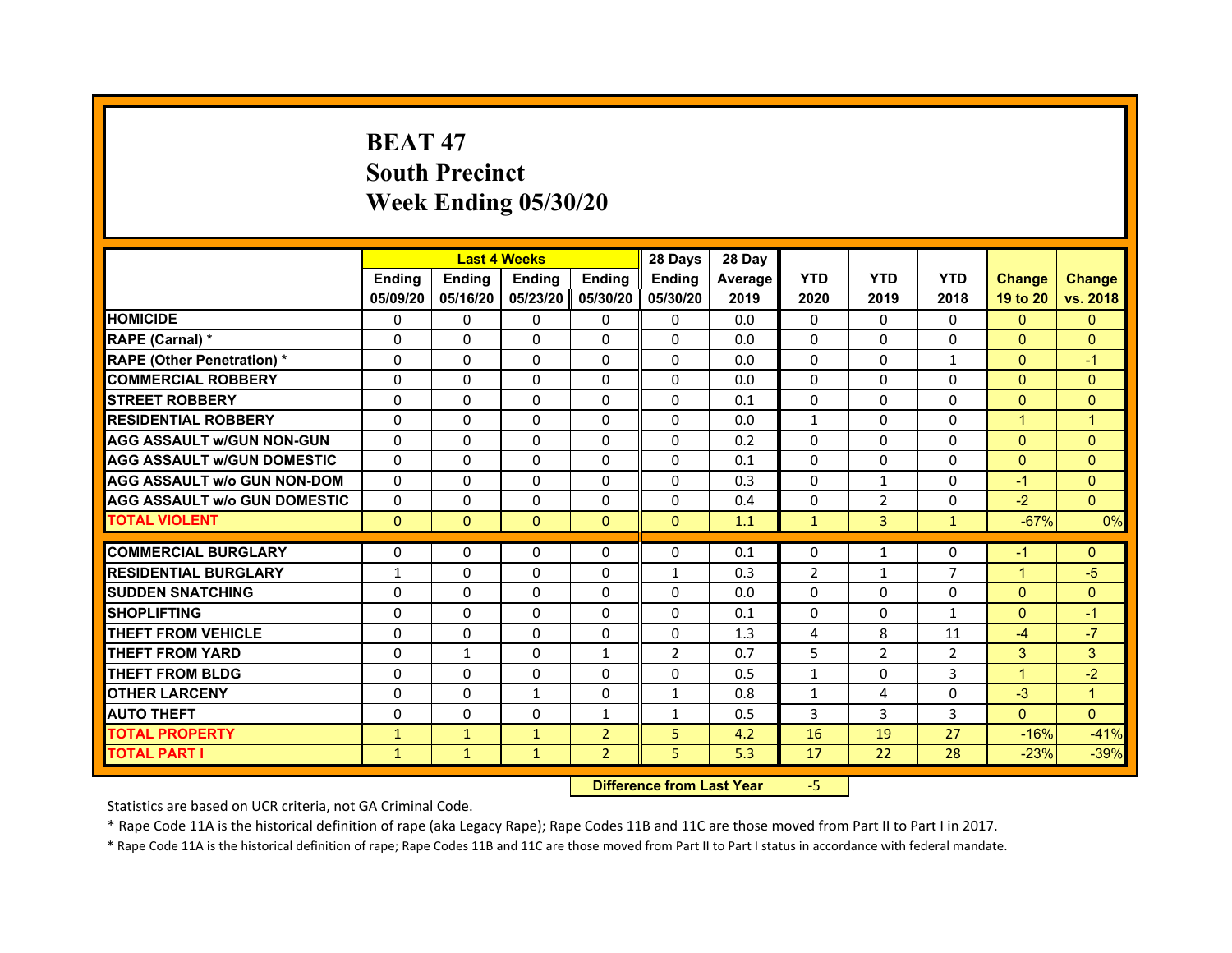#### **BEAT 51East Precinct Week Ending 05/30/20**

|                                     |                |                | <b>Last 4 Weeks</b> |                | 28 Days        | 28 Day                           |                |              |                |                      |                |
|-------------------------------------|----------------|----------------|---------------------|----------------|----------------|----------------------------------|----------------|--------------|----------------|----------------------|----------------|
|                                     | <b>Ending</b>  | Ending         | Ending              | Ending         | <b>Ending</b>  | Average                          | <b>YTD</b>     | <b>YTD</b>   | <b>YTD</b>     | <b>Change</b>        | <b>Change</b>  |
|                                     | 05/09/20       | 05/16/20       | 05/23/20            | 05/30/20       | 05/30/20       | 2019                             | 2020           | 2019         | 2018           | 19 to 20             | vs. 2018       |
| <b>HOMICIDE</b>                     | $\mathbf{1}$   | $\Omega$       | $\Omega$            | $\Omega$       | $\mathbf{1}$   | 0.2                              | $\overline{2}$ | $\mathbf{1}$ | 1              | $\blacktriangleleft$ | $\mathbf{1}$   |
| <b>RAPE (Carnal)</b> *              | 0              | 0              | 0                   | $\Omega$       | $\Omega$       | 0.2                              | 0              | $\mathbf{1}$ | $\overline{2}$ | $-1$                 | $-2$           |
| <b>RAPE (Other Penetration) *</b>   | $\Omega$       | $\Omega$       | $\Omega$            | $\Omega$       | $\Omega$       | 0.1                              | $\Omega$       | $\Omega$     | $\overline{2}$ | $\mathbf{0}$         | $-2$           |
| <b>COMMERCIAL ROBBERY</b>           | $\Omega$       | $\Omega$       | $\Omega$            | $\Omega$       | $\Omega$       | 0.1                              | $\Omega$       | $\Omega$     | $\Omega$       | $\mathbf{0}$         | $\mathbf{0}$   |
| <b>STREET ROBBERY</b>               | $\Omega$       | $\mathbf{1}$   | $\Omega$            | $\Omega$       | $\mathbf{1}$   | 1.2                              | 3              | 4            | 5              | $-1$                 | $-2$           |
| <b>RESIDENTIAL ROBBERY</b>          | 0              | 0              | 0                   | $\Omega$       | $\Omega$       | 0.2                              | $\Omega$       | 0            | 0              | $\mathbf{0}$         | $\mathbf{0}$   |
| <b>AGG ASSAULT W/GUN NON-DOM</b>    | $\mathbf{0}$   | $\mathbf{1}$   | $\Omega$            | $\mathbf{1}$   | 2              | 1.7                              | 9              | 6            | 5              | 3                    | $\overline{4}$ |
| <b>AGG ASSAULT W/GUN DOMESTIC</b>   | $\Omega$       | $\Omega$       | $\Omega$            | $\Omega$       | $\Omega$       | 0.5                              | $\Omega$       | $\mathbf{1}$ | $\Omega$       | $-1$                 | $\mathbf{0}$   |
| <b>AGG ASSAULT w/o GUN NON-DOM</b>  | $\Omega$       | 0              | 0                   | $\overline{2}$ | 2              | 1.5                              | 8              | 8            | 6              | $\Omega$             | $\overline{2}$ |
| <b>AGG ASSAULT W/o GUN DOMESTIC</b> | $\Omega$       | $\Omega$       | $\Omega$            | $\Omega$       | $\Omega$       | 0.8                              | 8              | 8            | 3              | $\mathbf{0}$         | 5 <sup>5</sup> |
| <b>TOTAL VIOLENT</b>                | $\mathbf{1}$   | $\overline{2}$ | $\Omega$            | $\overline{3}$ | 6              | 6.4                              | 30             | 29           | 24             | 3%                   | 25%            |
| <b>COMMERCIAL BURGLARY</b>          | 0              | 0              | 0                   | $\Omega$       | $\Omega$       | 0.2                              | $\overline{2}$ | $\mathbf{1}$ | 3              |                      | $-1$           |
| <b>RESIDENTIAL BURGLARY</b>         | $\Omega$       | $\Omega$       | $\mathbf{1}$        | $\Omega$       | $\mathbf{1}$   | 2.8                              | 11             | 14           | 8              | $-3$                 | 3              |
| <b>SUDDEN SNATCHING</b>             | $\Omega$       | $\Omega$       | $\Omega$            | $\Omega$       | $\Omega$       | 0.0                              | $\Omega$       | $\Omega$     | $\overline{2}$ | $\Omega$             | $-2$           |
| <b>SHOPLIFTING</b>                  | 0              | $\mathbf{1}$   | 0                   | $\Omega$       | 1              | 2.0                              | 10             | 11           | 10             | $-1$                 | $\Omega$       |
| <b>THEFT FROM VEHICLE</b>           | $\mathbf{1}$   | $\Omega$       | $\Omega$            | $\mathbf{1}$   | 2              | 2.2                              | 15             | 13           | 20             | $\overline{2}$       | $-5$           |
| <b>THEFT FROM YARD</b>              | $\Omega$       | $\Omega$       | $\Omega$            | $\Omega$       | $\Omega$       | 1.2                              | 6              | 6            | $\mathbf{q}$   | $\Omega$             | $-3$           |
| <b>THEFT FROM BLDG</b>              | 0              | $\Omega$       | $\overline{2}$      | $\Omega$       | $\overline{2}$ | 1.3                              | 13             | 4            | 12             | 9                    | $\mathbf{1}$   |
| <b>OTHER LARCENY</b>                | $\Omega$       | $\Omega$       | $\Omega$            | $\overline{2}$ | $\overline{2}$ | 1.4                              | 5              | 9            | 8              | $-4$                 | $-3$           |
| <b>AUTO THEFT</b>                   | 0              | 0              | $\Omega$            | $\mathbf{1}$   | $\mathbf{1}$   | 2.3                              | 8              | 12           | 11             | $-4$                 | $-3$           |
| <b>TOTAL PROPERTY</b>               | $\mathbf{1}$   | $\mathbf{1}$   | $\overline{3}$      | $\overline{4}$ | $\overline{9}$ | 13.3                             | 70             | 70           | 83             | 0%                   | $-16%$         |
| <b>TOTAL PART I</b>                 | $\overline{2}$ | 3              | 3                   | $\overline{7}$ | 15             | 19.8                             | 100            | 99           | 107            | 1%                   | $-7%$          |
|                                     |                |                |                     |                |                | <b>Difference from Last Year</b> | $\mathbf{1}$   |              |                |                      |                |

**Difference from Last Year** 1

Statistics are based on UCR criteria, not GA Criminal Code.

\* Rape Code 11A is the historical definition of rape (aka Legacy Rape); Rape Codes 11B and 11C are those moved from Part II to Part I in 2017.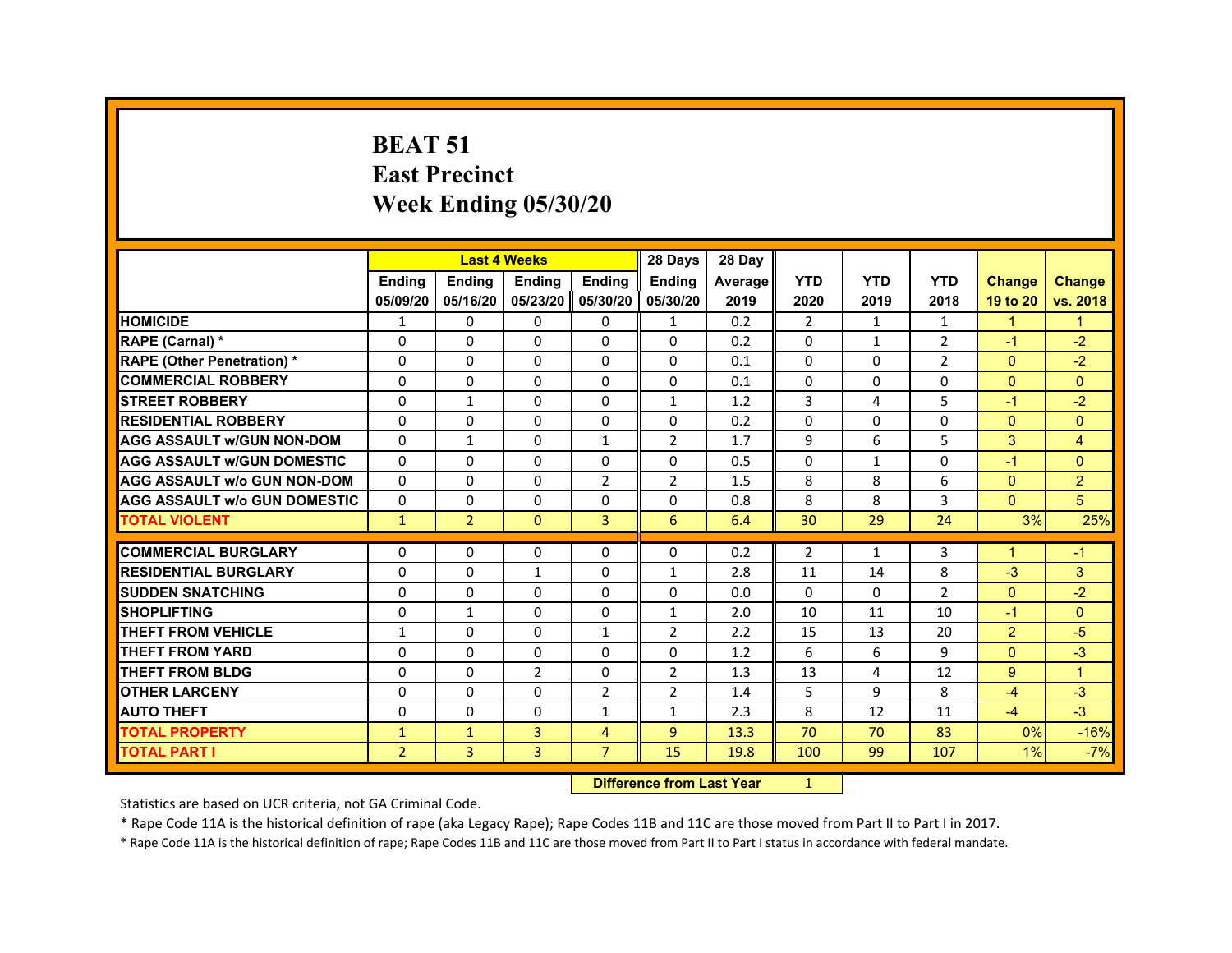# **BEAT 52East Precinct Week Ending 05/30/20**

|                                     |                | <b>Last 4 Weeks</b> |                |                     | 28 Days        | 28 Day  |                |                |                |                |                |
|-------------------------------------|----------------|---------------------|----------------|---------------------|----------------|---------|----------------|----------------|----------------|----------------|----------------|
|                                     | <b>Endina</b>  | <b>Ending</b>       | <b>Ending</b>  | <b>Endina</b>       | <b>Endina</b>  | Average | <b>YTD</b>     | <b>YTD</b>     | <b>YTD</b>     | <b>Change</b>  | <b>Change</b>  |
|                                     | 05/09/20       | 05/16/20            |                | 05/23/20   05/30/20 | 05/30/20       | 2019    | 2020           | 2019           | 2018           | 19 to 20       | vs. 2018       |
| <b>HOMICIDE</b>                     | 0              | $\Omega$            | $\Omega$       | $\Omega$            | $\Omega$       | 0.1     | $\mathbf{0}$   | $\Omega$       | $\Omega$       | $\mathbf{0}$   | $\mathbf{0}$   |
| RAPE (Carnal) *                     | $\mathbf 0$    | 0                   | $\Omega$       | $\Omega$            | $\Omega$       | 0.3     | $\Omega$       | $\mathbf{1}$   | $\mathbf{1}$   | $-1$           | $-1$           |
| <b>RAPE (Other Penetration) *</b>   | 0              | $\Omega$            | $\Omega$       | $\mathbf{0}$        | $\Omega$       | 0.0     | $\Omega$       | $\Omega$       | $\Omega$       | $\Omega$       | $\Omega$       |
| <b>COMMERCIAL ROBBERY</b>           | $\Omega$       | 0                   | $\Omega$       | $\Omega$            | $\Omega$       | 0.2     | $\Omega$       | $\mathbf{1}$   | 1              | $-1$           | $-1$           |
| <b>STREET ROBBERY</b>               | $\Omega$       | $\Omega$            | $\Omega$       | $\Omega$            | $\Omega$       | 0.9     | 1              | 4              | $\overline{2}$ | $-3$           | $-1$           |
| <b>RESIDENTIAL ROBBERY</b>          | 0              | 0                   | 0              | 0                   | 0              | 0.2     | 0              | $\overline{2}$ | $\Omega$       | $-2$           | $\Omega$       |
| <b>AGG ASSAULT W/GUN NON-DOM</b>    | $\overline{2}$ | 0                   | $\Omega$       | $\Omega$            | $\overline{2}$ | 1.1     | 3              | 5              | 3              | $-2$           | $\Omega$       |
| <b>AGG ASSAULT W/GUN DOMESTIC</b>   | $\Omega$       | $\Omega$            | $\Omega$       | $\Omega$            | $\Omega$       | 0.2     | $\mathbf{1}$   | $\mathbf{1}$   | $\mathbf{1}$   | $\Omega$       | $\Omega$       |
| <b>AGG ASSAULT W/o GUN NON-DOM</b>  | $\mathbf{1}$   | $\mathbf{1}$        | $\Omega$       | 0                   | $\overline{2}$ | 0.8     | $\overline{7}$ | 5              | 3              | $\overline{2}$ | $\overline{4}$ |
| <b>AGG ASSAULT W/o GUN DOMESTIC</b> | $\Omega$       | 0                   | 0              | 0                   | 0              | 0.8     | 8              | 5              | 3              | 3              | 5              |
| <b>TOTAL VIOLENT</b>                | 3              | $\mathbf{1}$        | $\mathbf{0}$   | $\mathbf{0}$        | 4              | 4.6     | 20             | 24             | 14             | $-17%$         | 43%            |
| <b>COMMERCIAL BURGLARY</b>          | 0              | 0                   | $\Omega$       | 0                   | $\Omega$       | 0.1     | $\overline{2}$ | 0              | $\overline{2}$ | $\overline{2}$ | $\Omega$       |
| <b>RESIDENTIAL BURGLARY</b>         | 0              | 0                   | $\Omega$       | $\Omega$            | $\Omega$       | 4.4     | 9              | 24             | 26             | $-15$          | $-17$          |
| <b>SUDDEN SNATCHING</b>             | 0              | 0                   | 0              | 0                   | 0              | 0.2     | $\overline{2}$ | 0              | $\mathbf{1}$   | $\overline{2}$ | 1              |
| <b>SHOPLIFTING</b>                  | 0              | 1                   | $\Omega$       | $\mathbf{1}$        | $\overline{2}$ | 0.5     | $\overline{7}$ | $\mathbf{1}$   | $\mathbf{1}$   | 6              | 6              |
| <b>THEFT FROM VEHICLE</b>           | 1              | $\mathbf{1}$        | 3              | $\Omega$            | 5              | 4.9     | 29             | 28             | 12             | $\overline{1}$ | 17             |
| <b>THEFT FROM YARD</b>              | 0              | $\overline{2}$      | $\Omega$       | $\overline{2}$      | $\overline{a}$ | 2.5     | 14             | 14             | $\overline{7}$ | $\mathbf{0}$   | $\overline{7}$ |
| <b>THEFT FROM BLDG</b>              | 0              | 0                   | 0              | 0                   | 0              | 2.8     | 11             | 16             | 7              | $-5$           | $\overline{4}$ |
| <b>OTHER LARCENY</b>                | 0              | $\mathbf{1}$        | 0              | 0                   | $\mathbf{1}$   | 0.8     | 5              | 3              | 5              | $\overline{2}$ | $\Omega$       |
| <b>AUTO THEFT</b>                   | $\mathbf 0$    | 0                   | $\mathbf{1}$   | $\mathbf{1}$        | $\overline{2}$ | 2.0     | 6              | 9              | 14             | $-3$           | -8             |
| <b>TOTAL PROPERTY</b>               | 1              | 5                   | $\overline{4}$ | $\overline{4}$      | 14             | 18.3    | 85             | 95             | 75             | $-11%$         | 13%            |
| <b>TOTAL PART I</b>                 | 4              | 6                   | 4              | 4                   | 18             | 22.9    | 105            | 119            | 89             | $-12%$         | 18%            |

#### **Difference from Last Year**r -14

Statistics are based on UCR criteria, not GA Criminal Code.

\* Rape Code 11A is the historical definition of rape (aka Legacy Rape); Rape Codes 11B and 11C are those moved from Part II to Part I in 2017.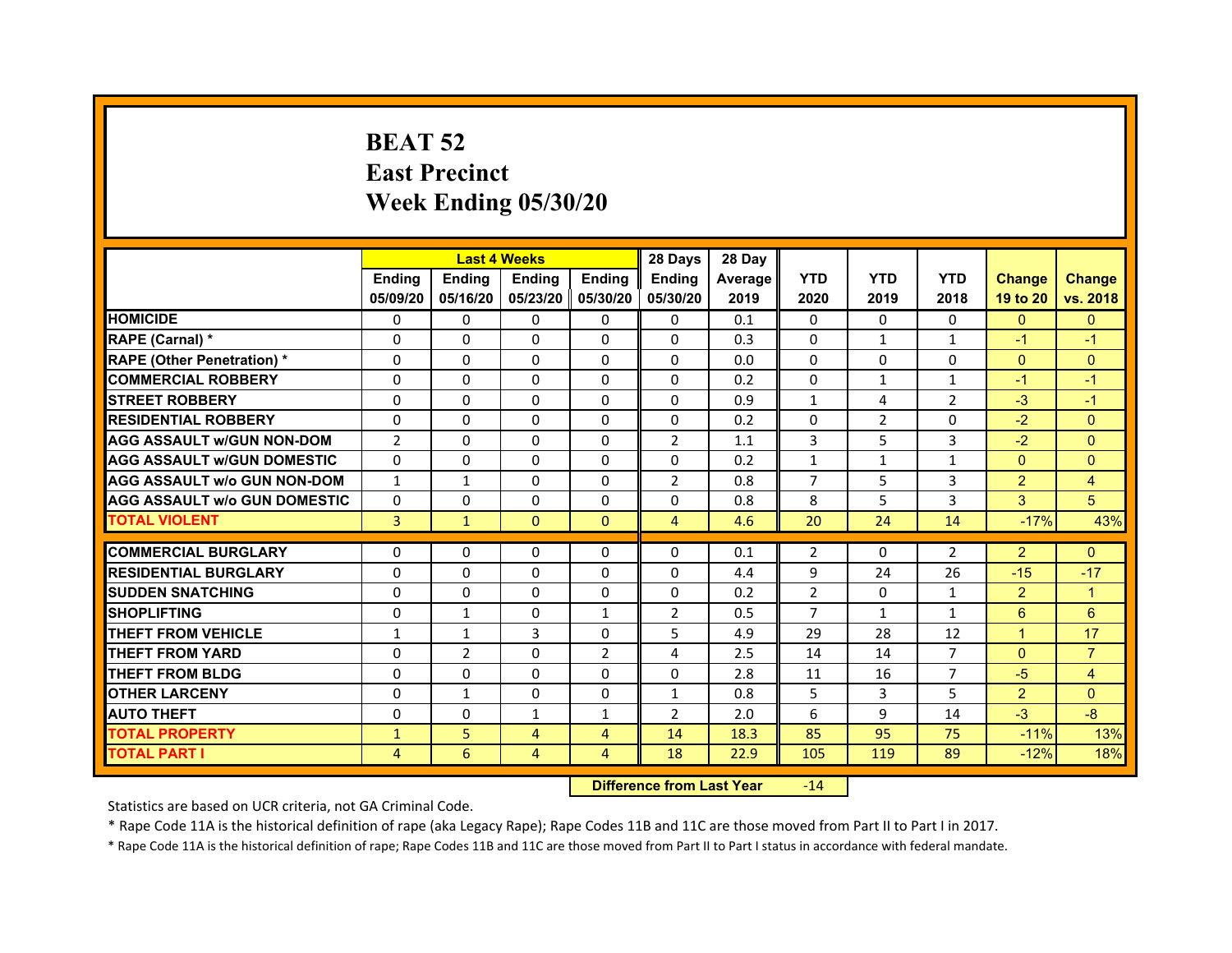# **BEAT 53East Precinct Week Ending 05/30/20**

|                                     |               | <b>Last 4 Weeks</b> |                |                | 28 Days        | 28 Day  |                |                |                |                      |                |
|-------------------------------------|---------------|---------------------|----------------|----------------|----------------|---------|----------------|----------------|----------------|----------------------|----------------|
|                                     | <b>Endina</b> | Ending              | <b>Endina</b>  | <b>Ending</b>  | <b>Endina</b>  | Average | <b>YTD</b>     | <b>YTD</b>     | <b>YTD</b>     | <b>Change</b>        | <b>Change</b>  |
|                                     | 05/09/20      | 05/16/20            | 05/23/20       | 05/30/20       | 05/30/20       | 2019    | 2020           | 2019           | 2018           | 19 to 20             | vs. 2018       |
| <b>HOMICIDE</b>                     | 0             | $\Omega$            | $\mathbf{0}$   | 0              | 0              | 0.0     | $\mathbf{0}$   | $\Omega$       | 0              | $\mathbf{0}$         | $\mathbf{0}$   |
| RAPE (Carnal) *                     | $\Omega$      | $\Omega$            | $\Omega$       | $\Omega$       | $\Omega$       | 0.0     | $\Omega$       | $\Omega$       | $\mathbf{1}$   | $\Omega$             | $-1$           |
| <b>RAPE (Other Penetration)*</b>    | $\Omega$      | $\Omega$            | $\Omega$       | $\Omega$       | $\Omega$       | 0.1     | $\Omega$       | $\Omega$       | $\Omega$       | $\Omega$             | $\Omega$       |
| <b>COMMERCIAL ROBBERY</b>           | 0             | 0                   | 0              | 0              | 0              | 0.0     | 0              | 0              | $\Omega$       | $\Omega$             | $\overline{0}$ |
| <b>STREET ROBBERY</b>               | $\Omega$      | $\Omega$            | 0              | 0              | $\Omega$       | 0.8     | $\mathbf{1}$   | 3              | 4              | $-2$                 | $-3$           |
| <b>RESIDENTIAL ROBBERY</b>          | $\Omega$      | $\Omega$            | $\Omega$       | $\Omega$       | $\Omega$       | 0.0     | $\mathbf{1}$   | $\Omega$       | $\Omega$       | $\blacktriangleleft$ | $\overline{1}$ |
| <b>AGG ASSAULT w/GUN NON-DOM</b>    | $\Omega$      | 1                   | $\Omega$       | $\Omega$       | $\mathbf{1}$   | 1.3     | 5              | 4              | $\overline{2}$ | $\mathbf{1}$         | 3              |
| <b>AGG ASSAULT W/GUN DOMESTIC</b>   | $\Omega$      | $\mathbf{1}$        | $\Omega$       | $\Omega$       | $\mathbf{1}$   | 0.2     | 3              | $\mathbf{1}$   | $\mathbf{1}$   | 2                    | 2              |
| <b>AGG ASSAULT W/o GUN NON-DOM</b>  | $\Omega$      | $\mathbf{1}$        | 0              | 0              | $\mathbf{1}$   | 0.6     | $\overline{7}$ | 3              | 5              | 4                    | $\overline{2}$ |
| <b>AGG ASSAULT W/o GUN DOMESTIC</b> | $\Omega$      | 1                   | $\mathbf{1}$   | 2              | 4              | 1.7     | $\overline{7}$ | 10             | 4              | $-3$                 | 3              |
| <b>TOTAL VIOLENT</b>                | $\Omega$      | $\overline{4}$      | $\mathbf{1}$   | $\overline{2}$ | $\overline{7}$ | 4.7     | 24             | 21             | 17             | 14%                  | 41%            |
|                                     |               |                     |                |                |                |         |                |                |                |                      |                |
| <b>COMMERCIAL BURGLARY</b>          | 0             | 0                   | 0              | 0              | 0              | 0.2     | $\overline{2}$ | $\mathbf{1}$   | $\mathbf{1}$   | $\blacktriangleleft$ | 1              |
| <b>RESIDENTIAL BURGLARY</b>         | $\Omega$      | $\mathbf{1}$        | $\mathbf{1}$   | $\mathbf{1}$   | 3              | 3.8     | 10             | 26             | 17             | $-16$                | $-7$           |
| <b>SUDDEN SNATCHING</b>             | $\Omega$      | $\Omega$            | $\Omega$       | $\Omega$       | $\Omega$       | 0.2     | $\mathbf{0}$   | $\Omega$       | $\mathbf{1}$   | $\Omega$             | $-1$           |
| <b>SHOPLIFTING</b>                  | $\Omega$      | $\Omega$            | $\mathbf 0$    | $\Omega$       | $\Omega$       | 0.3     | $\mathbf{1}$   | $\Omega$       | 6              | $\mathbf{1}$         | $-5$           |
| <b>THEFT FROM VEHICLE</b>           | $\Omega$      | $\Omega$            | $\mathbf{1}$   | $\Omega$       | $\mathbf{1}$   | 3.7     | 18             | 22             | 22             | $-4$                 | $-4$           |
| <b>THEFT FROM YARD</b>              | $\Omega$      | $\Omega$            | $\Omega$       | $\Omega$       | $\Omega$       | 1.4     | 5              | 4              | 13             | $\mathbf{1}$         | $-8$           |
| <b>THEFT FROM BLDG</b>              | $\mathbf{1}$  | $\Omega$            | $\Omega$       | $\Omega$       | $\mathbf{1}$   | 2.7     | 11             | 15             | 15             | $-4$                 | $-4$           |
| <b>OTHER LARCENY</b>                | $\Omega$      | $\Omega$            | $\Omega$       | $\Omega$       | $\Omega$       | 1.1     | 3              | $\overline{7}$ | 4              | $-4$                 | $-1$           |
| <b>AUTO THEFT</b>                   | 0             | 1                   | 0              | $\overline{2}$ | 3              | 1.3     | 8              | 9              | 13             | $-1$                 | $-5$           |
| <b>TOTAL PROPERTY</b>               | $\mathbf{1}$  | $\overline{2}$      | $\overline{2}$ | 3              | 8              | 14.6    | 58             | 84             | 92             | $-31%$               | $-37%$         |
| <b>TOTAL PART I</b>                 | $\mathbf{1}$  | 6                   | $\overline{3}$ | 5              | 15             | 19.3    | 82             | 105            | 109            | $-22%$               | $-25%$         |

 **Difference from Last Year**‐23

Statistics are based on UCR criteria, not GA Criminal Code.

\* Rape Code 11A is the historical definition of rape (aka Legacy Rape); Rape Codes 11B and 11C are those moved from Part II to Part I in 2017.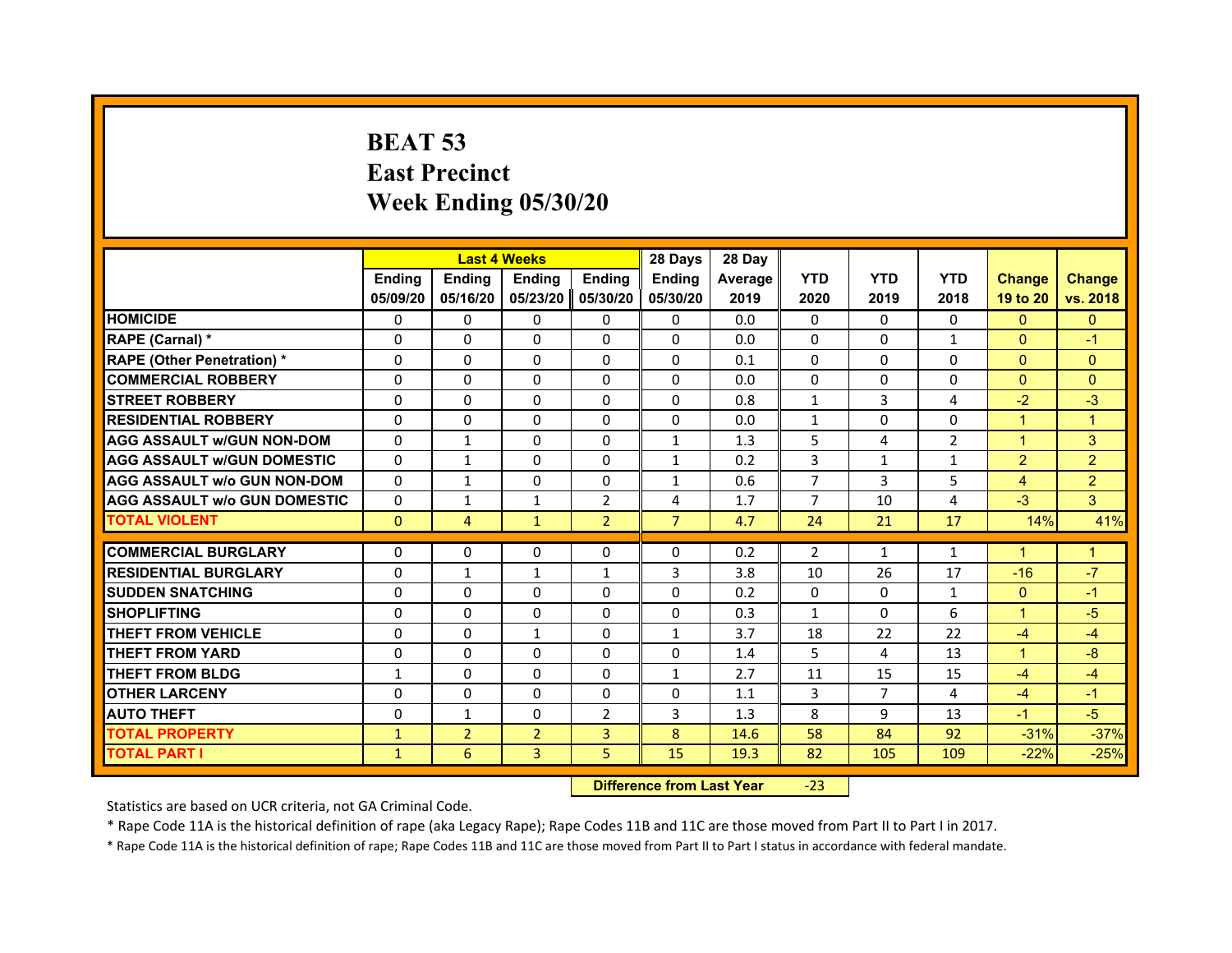# **BEAT 54East Precinct Week Ending 05/30/20**

|                                     |               | <b>Last 4 Weeks</b> |                     |                | 28 Days        | 28 Day  |                |              |                |                |                |
|-------------------------------------|---------------|---------------------|---------------------|----------------|----------------|---------|----------------|--------------|----------------|----------------|----------------|
|                                     | <b>Endina</b> | <b>Endina</b>       | <b>Endina</b>       | <b>Endina</b>  | <b>Endina</b>  | Average | <b>YTD</b>     | <b>YTD</b>   | <b>YTD</b>     | <b>Change</b>  | <b>Change</b>  |
|                                     | 05/09/20      | 05/16/20            | 05/23/20   05/30/20 |                | 05/30/20       | 2019    | 2020           | 2019         | 2018           | 19 to 20       | vs. 2018       |
| <b>HOMICIDE</b>                     | 0             | 0                   | $\mathbf{0}$        | 0              | 0              | 0.0     | 0              | $\Omega$     | 4              | $\mathbf{0}$   | $-4$           |
| RAPE (Carnal) *                     | $\Omega$      | $\Omega$            | $\Omega$            | $\Omega$       | $\Omega$       | 0.2     | $\Omega$       | $\mathbf{1}$ | $\Omega$       | $-1$           | $\Omega$       |
| <b>RAPE (Other Penetration) *</b>   | 0             | $\Omega$            | $\Omega$            | $\Omega$       | $\Omega$       | 0.0     | $\Omega$       | $\Omega$     | $\Omega$       | $\Omega$       | $\Omega$       |
| <b>COMMERCIAL ROBBERY</b>           | 0             | 0                   | $\Omega$            | $\Omega$       | $\Omega$       | 0.3     | 4              | $\mathbf{1}$ | 1              | 3              | 3              |
| <b>STREET ROBBERY</b>               | 0             | $\Omega$            | 0                   | $\Omega$       | 0              | 0.7     | $\overline{2}$ | 3            | 3              | $-1$           | $-1$           |
| <b>RESIDENTIAL ROBBERY</b>          | 0             | $\Omega$            | 0                   | 0              | 0              | 0.2     | 0              | 0            | $\Omega$       | $\mathbf{0}$   | $\Omega$       |
| <b>AGG ASSAULT w/GUN NON-DOM</b>    | $\mathbf{1}$  | $\mathbf 0$         | $\Omega$            | $\mathbf{0}$   | $\mathbf{1}$   | 1.7     | 3              | 8            | 6              | $-5$           | $-3$           |
| <b>AGG ASSAULT W/GUN DOMESTIC</b>   | $\Omega$      | $\Omega$            | $\Omega$            | $\mathbf{0}$   | 0              | 0.2     | $\mathbf{1}$   | $\mathbf{1}$ | $\mathbf{1}$   | $\Omega$       | $\Omega$       |
| <b>AGG ASSAULT w/o GUN NON-DOM</b>  | $\Omega$      | 0                   | $\Omega$            | $\mathbf{1}$   | $\mathbf{1}$   | 0.8     | 3              | 4            | 3              | $-1$           | $\Omega$       |
| <b>AGG ASSAULT W/o GUN DOMESTIC</b> | $\Omega$      | 0                   | $\Omega$            | $\mathbf{0}$   | $\Omega$       | 0.2     | 3              | 5            | 1              | $-2$           | $\overline{2}$ |
| <b>TOTAL VIOLENT</b>                | $\mathbf{1}$  | $\Omega$            | $\mathbf{0}$        | $\mathbf{1}$   | $\overline{2}$ | 4.2     | 16             | 23           | 19             | $-30%$         | $-16%$         |
|                                     |               |                     |                     |                |                |         |                |              |                |                |                |
| <b>COMMERCIAL BURGLARY</b>          | 0             | 0                   | $\Omega$            | 0              | $\Omega$       | 0.5     | $\Omega$       | $\mathbf{1}$ | $\overline{2}$ | $-1$           | $-2$           |
| <b>RESIDENTIAL BURGLARY</b>         | 0             | $\mathbf{1}$        | $\Omega$            | $\mathbf{0}$   | 1              | 2.9     | 13             | 15           | 26             | $-2$           | $-13$          |
| <b>SUDDEN SNATCHING</b>             | 0             | 0                   | $\Omega$            | $\Omega$       | $\Omega$       | 0.3     | $\Omega$       | 3            | $\Omega$       | $-3$           | $\Omega$       |
| <b>SHOPLIFTING</b>                  | 3             | $\overline{2}$      | 0                   | $\Omega$       | 5              | 3.1     | 24             | 15           | 36             | 9              | $-12$          |
| <b>THEFT FROM VEHICLE</b>           | $\mathbf{1}$  | $\Omega$            | $\Omega$            | $\mathbf{1}$   | $\overline{2}$ | 6.4     | 25             | 47           | 20             | $-22$          | 5              |
| <b>THEFT FROM YARD</b>              | 0             | 0                   | $\Omega$            | $\mathbf{1}$   | $\mathbf{1}$   | 2.1     | 6              | 9            | 12             | $-3$           | $-6$           |
| <b>THEFT FROM BLDG</b>              | 0             | 0                   | 0                   | 0              | 0              | 2.2     | 10             | 6            | 17             | $\overline{4}$ | $-7$           |
| <b>OTHER LARCENY</b>                | 0             | 0                   | $\Omega$            | 0              | $\Omega$       | 0.5     | 7              | 3            | 5              | $\overline{4}$ | $\overline{2}$ |
| <b>AUTO THEFT</b>                   | $\mathbf 0$   | 1                   | $\Omega$            | $\Omega$       | $\mathbf{1}$   | 2.4     | 8              | 13           | 18             | $-5$           | $-10$          |
| <b>TOTAL PROPERTY</b>               | 4             | 4                   | $\Omega$            | $\overline{2}$ | 10             | 20.6    | 93             | 112          | 136            | $-17%$         | $-32%$         |
| <b>TOTAL PART I</b>                 | 5             | 4                   | $\Omega$            | 3              | 12             | 24.8    | 109            | 135          | 155            | $-19%$         | $-30%$         |

#### **Difference from Last Year**‐26

Statistics are based on UCR criteria, not GA Criminal Code.

\* Rape Code 11A is the historical definition of rape (aka Legacy Rape); Rape Codes 11B and 11C are those moved from Part II to Part I in 2017.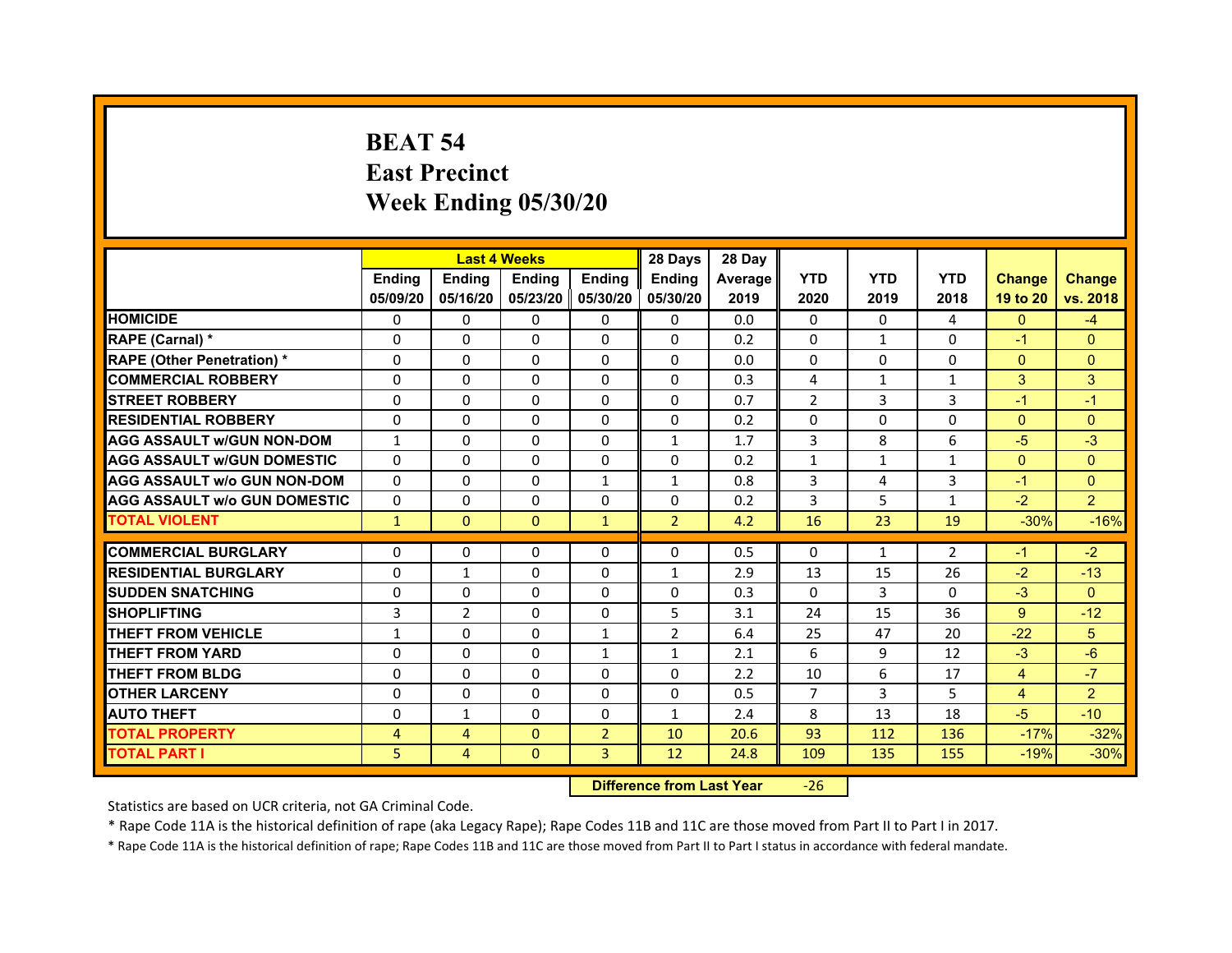# **BEAT 55East Precinct Week Ending 05/30/20**

|                                     |                | <b>Last 4 Weeks</b> |                |              | 28 Days       | 28 Day  |                |                |                |                      |               |
|-------------------------------------|----------------|---------------------|----------------|--------------|---------------|---------|----------------|----------------|----------------|----------------------|---------------|
|                                     | <b>Endina</b>  | <b>Ending</b>       | <b>Endina</b>  | Ending       | <b>Endina</b> | Average | <b>YTD</b>     | <b>YTD</b>     | <b>YTD</b>     | <b>Change</b>        | <b>Change</b> |
|                                     | 05/09/20       | 05/16/20            | 05/23/20       | 05/30/20     | 05/30/20      | 2019    | 2020           | 2019           | 2018           | 19 to 20             | vs. 2018      |
| <b>HOMICIDE</b>                     | $\Omega$       | $\mathbf{1}$        | $\Omega$       | 0            | 1             | 0.0     | $\mathbf{1}$   | 0              | $\mathbf{1}$   | $\mathbf{1}$         | $\Omega$      |
| RAPE (Carnal) *                     | $\Omega$       | $\Omega$            | $\Omega$       | $\Omega$     | $\Omega$      | 0.2     | $\Omega$       | 2              | $\Omega$       | $-2$                 | $\mathbf{0}$  |
| <b>RAPE (Other Penetration)*</b>    | $\Omega$       | $\Omega$            | $\Omega$       | $\Omega$     | $\Omega$      | 0.0     | $\Omega$       | $\Omega$       | $\Omega$       | $\Omega$             | $\Omega$      |
| <b>COMMERCIAL ROBBERY</b>           | $\Omega$       | $\Omega$            | 0              | 0            | $\Omega$      | 0.1     | $\Omega$       | 0              | $\Omega$       | $\Omega$             | $\Omega$      |
| <b>STREET ROBBERY</b>               | $\Omega$       | $\mathbf{0}$        | $\Omega$       | 0            | 0             | 0.3     | $\mathbf{1}$   | $\mathbf{1}$   | 3              | $\Omega$             | $-2$          |
| <b>RESIDENTIAL ROBBERY</b>          | $\Omega$       | $\Omega$            | $\Omega$       | $\Omega$     | $\Omega$      | 0.1     | $\Omega$       | $\Omega$       | $\Omega$       | $\Omega$             | $\Omega$      |
| <b>AGG ASSAULT W/GUN NON- DOM</b>   | $\mathbf{1}$   | $\Omega$            | $\Omega$       | $\Omega$     | 1             | 0.2     | $\mathbf{1}$   | $\overline{2}$ | $\overline{4}$ | $-1$                 | $-3$          |
| <b>AGG ASSAULT W/GUN DOMESTIC</b>   | $\Omega$       | $\Omega$            | $\Omega$       | $\Omega$     | $\Omega$      | 0.3     | $\Omega$       | 2              | $\mathbf{1}$   | $-2$                 | $-1$          |
| <b>AGG ASSAULT w/o GUN NON-DOM</b>  | $\Omega$       | $\Omega$            | $\mathbf{1}$   | 0            | $\mathbf{1}$  | 0.4     | $\overline{2}$ | $\mathbf{1}$   | $\mathbf{1}$   | $\mathbf{1}$         | $\mathbf{1}$  |
| <b>AGG ASSAULT w/o GUN DOMESTIC</b> | $\mathbf{0}$   | $\mathbf{0}$        | 0              | 0            | 0             | 0.4     | $\mathbf{1}$   | 3              | $\mathbf{1}$   | $-2$                 | $\Omega$      |
| <b>TOTAL VIOLENT</b>                | $\mathbf{1}$   | $\mathbf{1}$        | $\mathbf{1}$   | $\Omega$     | 3             | 2.0     | 6              | 11             | 11             | $-45%$               | $-45%$        |
| <b>COMMERCIAL BURGLARY</b>          |                | $\mathbf{0}$        | 0              | 0            | $\mathbf{1}$  | 0.5     | $\overline{2}$ |                | 4              | $\Omega$             | $-2$          |
| <b>RESIDENTIAL BURGLARY</b>         | 1<br>$\Omega$  | $\mathbf{0}$        | $\Omega$       | 0            | $\Omega$      | 1.8     | 5              | 2<br>9         | 9              | $-4$                 | $-4$          |
| <b>SUDDEN SNATCHING</b>             | $\Omega$       | $\Omega$            | $\Omega$       | $\Omega$     | $\Omega$      | 0.2     | $\Omega$       | $\mathbf{1}$   | $\mathbf{1}$   | $-1$                 | $-1$          |
| <b>SHOPLIFTING</b>                  | $\overline{2}$ | $\overline{3}$      | $\mathbf 0$    | $\mathbf{1}$ | 6             | 16.0    | 78             | 93             | 84             | $-15$                | $-6$          |
| <b>THEFT FROM VEHICLE</b>           | $\Omega$       | $\overline{2}$      | $\mathbf{1}$   | $\mathbf{1}$ | 4             | 3.6     | 13             | 16             | 23             | $-3$                 | $-10$         |
| <b>THEFT FROM YARD</b>              | $\Omega$       | $\Omega$            | $\overline{2}$ | $\mathbf{1}$ | 3             | 1.3     | 8              | 8              | 11             | $\Omega$             | $-3$          |
| <b>THEFT FROM BLDG</b>              | $\Omega$       | $\Omega$            | 1              | $\Omega$     | 1             | 1.8     | $\overline{7}$ | 6              | 8              | $\blacktriangleleft$ | $-1$          |
| <b>OTHER LARCENY</b>                | $\Omega$       | $\Omega$            | $\Omega$       | $\Omega$     | $\Omega$      | 0.3     | $\mathbf{1}$   | $\overline{2}$ | $\overline{2}$ | $-1$                 | $-1$          |
| <b>AUTO THEFT</b>                   | $\Omega$       | 0                   | 1              | 0            | $\mathbf{1}$  | 0.8     | 4              | 4              | 9              | $\mathbf{0}$         | $-5$          |
| <b>TOTAL PROPERTY</b>               | 3              | 5                   | 5              | 3            | 16            | 26.2    | 118            | 141            | 151            | $-16%$               | $-22%$        |
| <b>TOTAL PART I</b>                 | 4              | 6                   | 6              | 3            | 19            | 28.2    | 124            | 152            | 162            | $-18%$               | $-23%$        |
|                                     |                |                     |                |              |               |         |                |                |                |                      |               |

 **Difference from Last Year**‐28

Statistics are based on UCR criteria, not GA Criminal Code.

\* Rape Code 11A is the historical definition of rape (aka Legacy Rape); Rape Codes 11B and 11C are those moved from Part II to Part I in 2017.